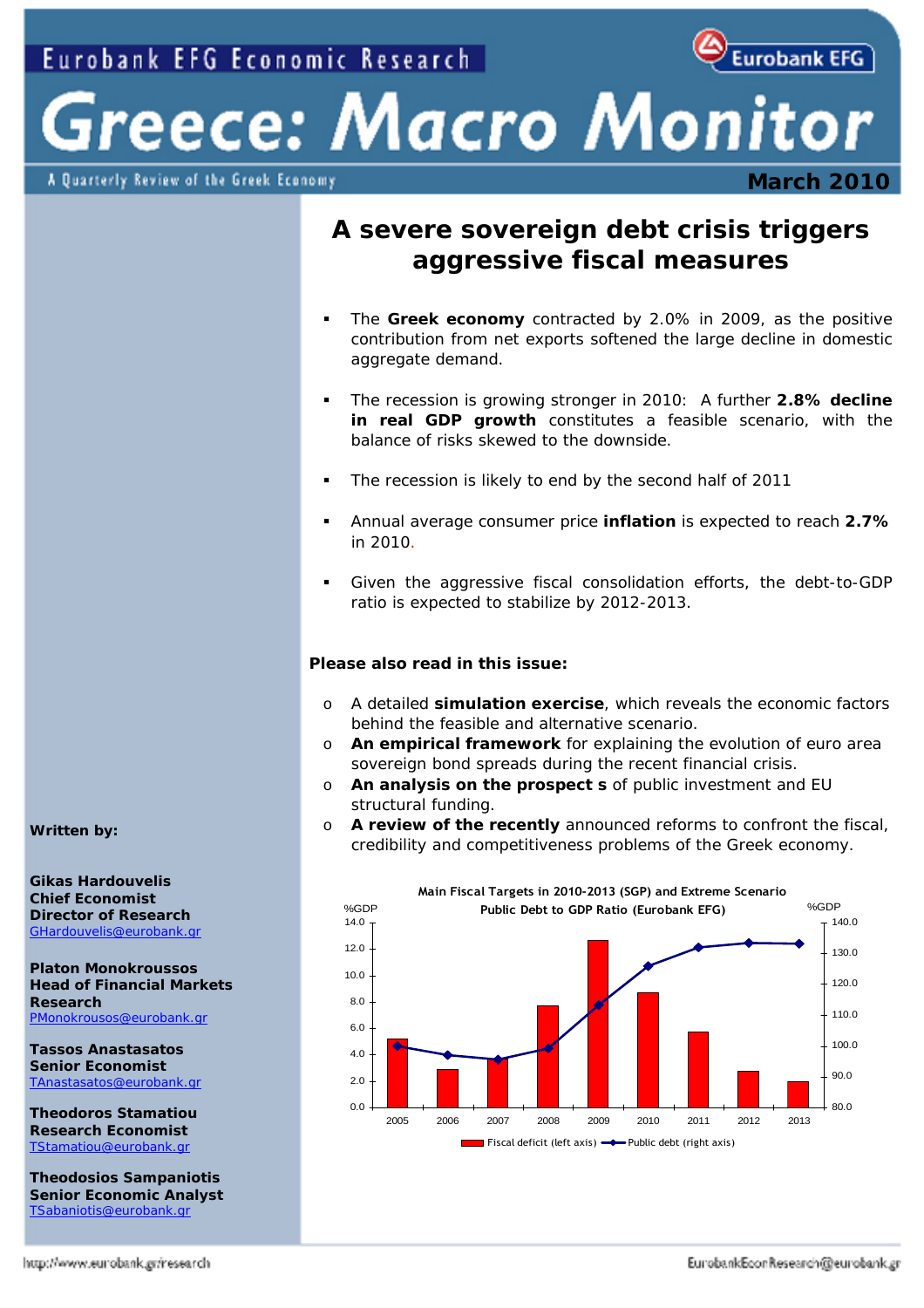#### **Summary**

The Greek economy contracted by a higher-than-expected rate of 2.0% in 2009, as weakened domestic demand more than offset the positive contribution from net exports. This year the recession is expected to get worse. A feasible scenario is for a further 2.8% decline in real GDP growth, with the balance of risks skewed to the downside. At the same time, the rise in indirect taxation is expected to push the rate of CPI inflation up to 2.7% in 2010 relative to 1.2% in 2009.

Recent readings in a range of high-frequency activity and sentiment indicators suggest limited scope for a quick turnaround in the domestic economy. The herculean fiscal effort needed to meet the demanding targets of the new Stability and Growth Programme (SGP) and the high debt-servicing requirements imply a considerable drag on the real economy. More importantly, incomes-policy austerity, a higher tax burden and sharp year-on-year gains in domestic food, energy and commodity prices will negatively affect disposable incomes in 2010. Last but not least, lending remains scarce, especially to small and medium size enterprises.

In our view, it is feasible for the recession to end by the second half of 2011 and a slow recovery to begin thereafter. That recovery should be able to gradually generate the primary surpluses needed to stabilize the public debt-to-GDP ratio. In the absence of additional fiscal measures, we expect the latter to peak at levels at most as high as 133% by the end of 2012, before starting to move south thereafter. Our analysis also shows that it is feasible to generate primary surpluses of the size Moody's Investor Services recently characterized as necessary to stabilize the country's sovereign credit ratings.

While our forecasts for the period 2010-2013 are more pessimistic than those included in the latest Stability and Growth Programme (published in early January), a number of significant developments occurred since then. Among others, the government said earlier this month that it no longer considers its earlier SGP forecasts feasible, as the package of additional fiscal measures announced on March 3 are expected to bite.

Naturally, there is a large degree of uncertainty ahead as the Greek economy enters a new phase of long overdue consolidation. A major part of the uncertainty regards the degree to which domestic policy makers will soon move beyond the fiscal consolidation effort and address the competitiveness problem, which presently strangles the domestic economy. A return to strong and sustainable growth rates requires a transition of the Greek economy towards a more exports-oriented/ less consumption-dependent model of development. To this end, structural reforms are needed to reclaim steep price competitiveness loses incurred in recent years and enhance quality competitiveness via a reallocation process. Those reforms, along with efforts to overhaul the public sector and cut red tape in the Greek economy, need to be implemented in an environment characterized by weak growth dynamics and a complete lack of room for implementing counter-cyclical policies. Yet, it may be doable. A more prudent fiscal stance may gradually help reduce fiscal dominance and the severe crowding out of the private sector and, therefore, reap efficiency gains. Also, external supervision by Brussels is expected to operate as a disciplinary mechanism, facilitate a higher degree of public acceptance of the austerity measures and enable the government to expedite the process of reforms. In fact, the government is actively paying attention to internal controls of its budgetary process, the investment component of its budget, or the need for a quick reform of the pension system. We increasingly get the sense that the government views this crisis as an opportunity for a new beginning for the country.

A significant part of the uncertainty currently surrounding the domestic growth outlook relates to the behavior of Greek consumers. We forecast consumption to drop by 6.2% in 2010, as a result of declining disposable incomes. Public employees are expected to lose close to 10% of their real disposable income, while private employees and self employed to see their nominal wages stagnate and real wages decline by the rate of inflation. Consumption of gasoline and durables like automobiles, electronics, furniture, etc are expected to be affected the most, resulting in a further large drop in imports in the neighborhood of -10.5%. It is exactly this drop in imports which along with higher exports can help mitigate the overall decline in this year's domestic output. Another part of the uncertainty resides in the behavior of investment, which has been on a declining trend in the last nine quarters. The ability of the government to change business sentiment and pull together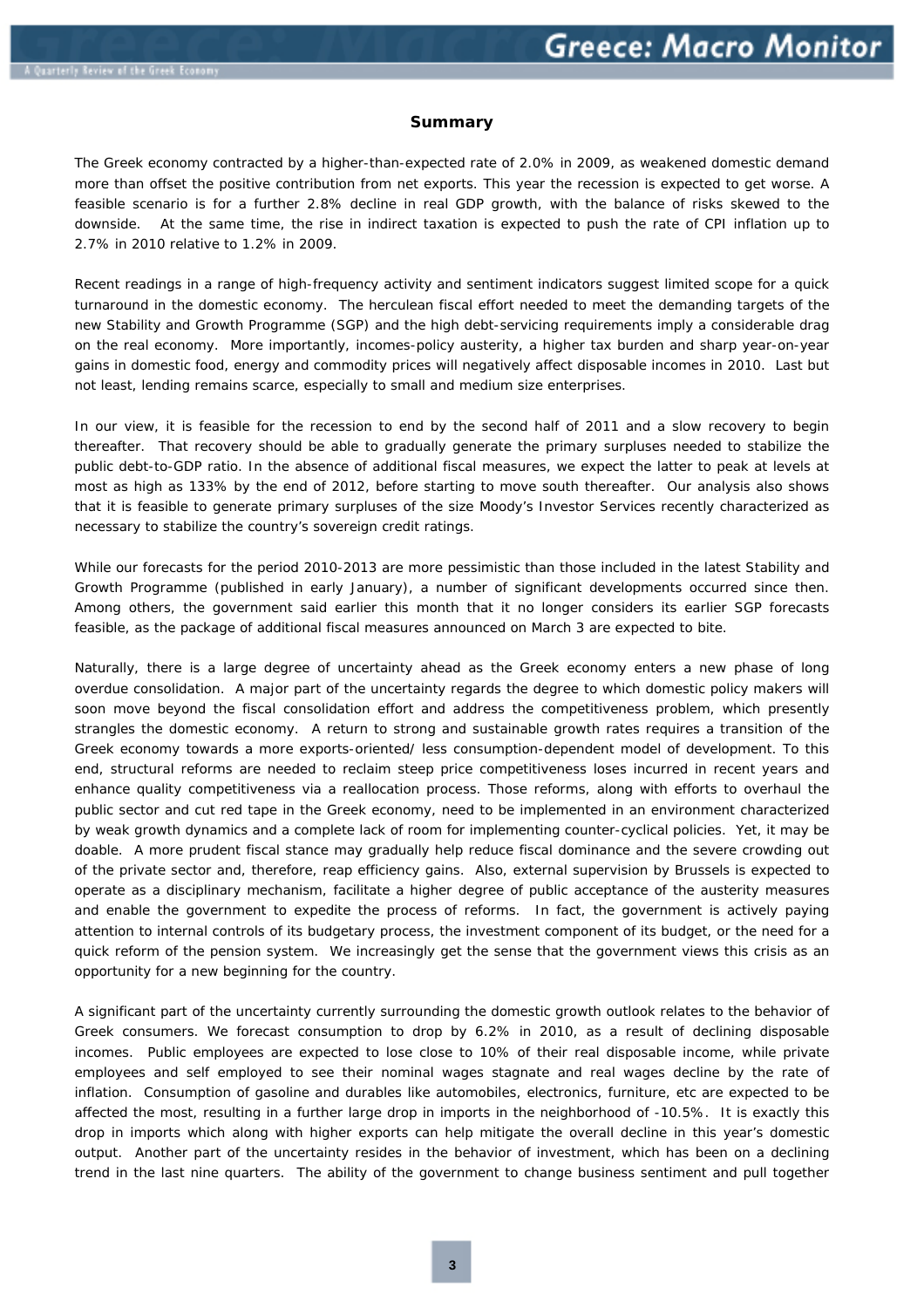resources from EU funds and PPI projects, or provide loans to small business enterprises is critical at this juncture.

On the fiscal side, we expect data on the budget execution to surprise positively over the coming few months. The consolidation plan outlined in the Stability and Growth Programme (SGP) and the recently announced auxiliary package of fiscal measures, if implemented vigorously, are judged to be adequate enough to a) reduce this year's general government budget deficit by 4ppts-of-GDP and b) stabilize market sentiment and the country's sovereign credit outlook, at least in the short-term. In view of these developments, 10-year bond spreads over Bunds stopped their upward crawl of the past 4 months. In addition, Euro Area finance ministers acknowledged on March 15 that Greece is appropriately implementing its fiscal consolidation program. More importantly, they decided on establishing a formal mechanism to assist member states facing severe financing problems. According to reports, a final decision regarding the technical details of the plan will be left to European Union leaders who are next due to meet on March 25-26.

Although Greece's fiscal consolidation plan will likely prove strong enough to facilitate the attainment of the 2010 fiscal target, more measures may be needed down the road to meet the SGP´s targets for the period 2011-2013 and to ensure a longer-term stabilization in the public debt-to-GDP ratio. In support of the latter view, the Eurogoup has already called on the Greek government to submit by May 15, 2010 a report providing detailed information on the implementation of the latest austerity measures and those that *will be taken* in order to reach its 2011 and 2012 budget targets.

Our own assessment is that financial assistance by either the EU or the IMF is not necessarily required. Their presence is needed more for supervisory rather than financial reasons. Bond spreads would decline should financial assistance take place, yet the marginal financial benefit is minor and comes with a geostrategic cost. In fact, too much discussion of such assistance risks generating panic among the public, which does not necessarily understand the deeper and longer implications of the recession and is vulnerable to extreme views often expressed by thoughtless media commentators. Also, past experience shows that countries that consistently implemented their fiscal consolidation programs, saw a decline in their cost of borrowing within months.

After remaining at levels below 1.5% YoY for the greater part of the 2009, domestic inflation embarked on a rising trend in the past few months, hitting a 16-month high of 2.8% YoY in February 2010. We have revised our earlier forecast for annual average consumer price inflation this year to 2.7% from 1.6% earlier (Greece Marco Monitor Dec 2009) to incorporate upside risks steaming from higher oil and food prices, the recently announced hikes in VAT and in the special consumption tax rates on fuels, cigarettes, alcoholic beverages and a range of luxury goods. Generally speaking, considerable uncertainty continues to surround the country's inflation outlook in the period ahead, especially in view of increased risks to the domestic growth environment and the part of recent indirect tax hikes that will be passed to the final consumer.

The rest of report develops an in depth analysis of the Greek economy and its prospects. Part 1 presents the recent economic developments and analyzes our outlook for the future. Part 2 presents a detailed description of the fiscal stance, the problems and the measures taken by the government to address them. Part 3 presents a simulation exercise on the future evolution of Greek GDP growth. Part 4 discusses the results of a model of the Greek bond spreads vis a vis Bunds. Part 5 analyzes the possibility of mobilizing the public sector in order to expedite the absorption of EU funds and boost investment. Finally, Part 6 presents a detailed list of the policy measures already implemented or soon to be implemented in order to address the fiscal and competitiveness deficits of the Greek economy.

#### **Gikas A. Hardouvelis**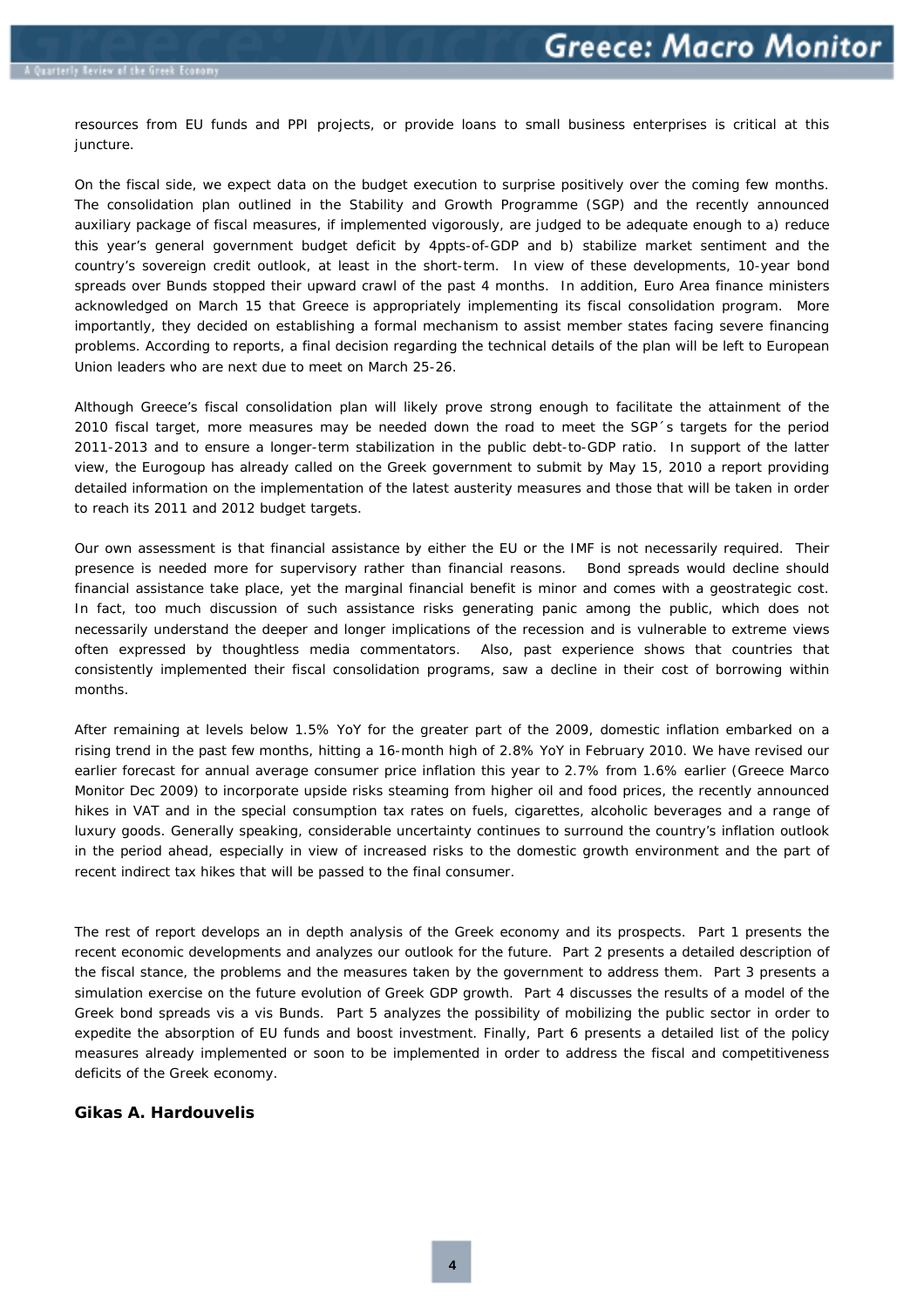| Table A: Key macro-data         |         |         |                                |
|---------------------------------|---------|---------|--------------------------------|
| y/y growth                      | 2008    | 2009    | 2010 Eurobank EFG<br>forecasts |
| <b>GDP</b> (constant prices)    | 2.0     | $-2.0$  | $-2.8$                         |
| Private consumption             | 2.3     | $-1.9$  | $-6.2$                         |
| Government consumption          | 0.6     | 10.0    | $-5.0$                         |
| Gross fixed capital formation   | $-7.4$  | $-19.5$ | $-4.5$                         |
| Exports g&s                     | 4.0     | $-16.0$ | 2.5                            |
| Imports g&s                     | 0.2     | $-24.7$ | $-10.5$                        |
| CPI (annual average)            | 4.2     | 1.2     | 2.7                            |
| Current account balance (% GDP) | $-14.6$ | $-11.2$ | $-7.4$                         |
| Budget deficit (% GDP)*         | $-7.7$  | $-12.7$ | $-8.7$                         |
| Public debt (% GDP)*            | 99.2    | 113.4   | 120.4                          |
| Unemployment rate               | 7.7     | 9.5     | 10.5                           |

*Source: Realisations & Eurobank EFG forecasts - as of 16.3.2010*

*(\*): SGP targets*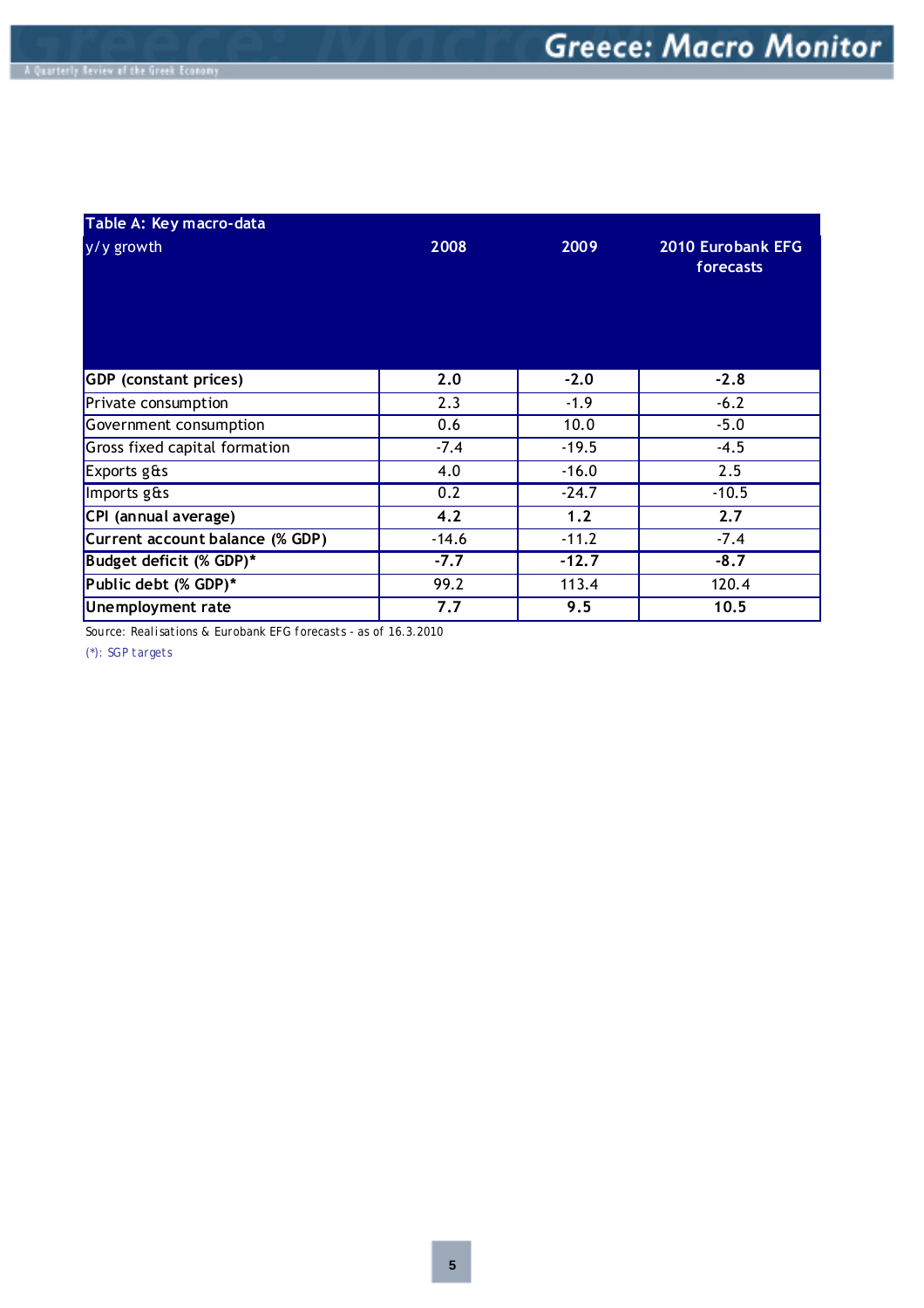### **Table of Contents**

| 2.7 Debt issuance outlook and developments in the secondary Greek bond market  16              |  |
|------------------------------------------------------------------------------------------------|--|
| Part 3:_A Simulation Exercise for the future evolution of GDP and its components 20            |  |
|                                                                                                |  |
|                                                                                                |  |
|                                                                                                |  |
| Part 4: A Dynamic Panel framework for explaining euro area sovereign bond spreads during the   |  |
|                                                                                                |  |
| Part 5: Public Investment and EU Structural Funding: Getting Back on Track 29                  |  |
|                                                                                                |  |
|                                                                                                |  |
|                                                                                                |  |
| Part 6: Greece's Sovereign Debt Crisis: Reforms Needed to Confront the Credibility, Fiscal and |  |
|                                                                                                |  |
|                                                                                                |  |
|                                                                                                |  |
|                                                                                                |  |
|                                                                                                |  |
|                                                                                                |  |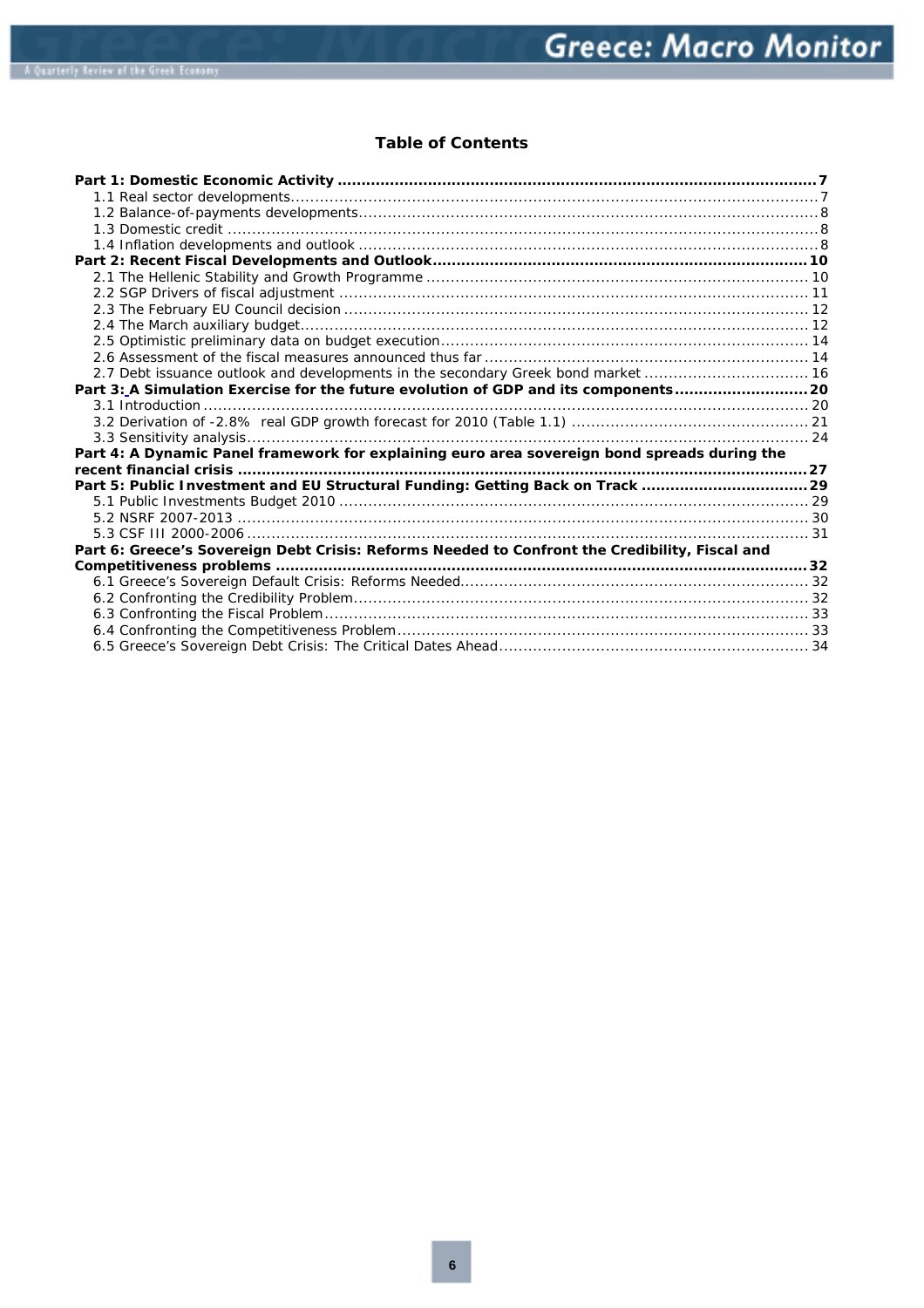#### <span id="page-5-0"></span>**Part 1:**

#### **Domestic Economic Activity**

#### **1.1 Real sector developments**

According to preliminary national accounts data, the Greek economy **contracted by 2.0% last year.** This compares with an earlier official forecast for a 1.2% YoY decline. On a quarterly basis, GDP growth in Q4 was - 0.8/-2.5% QoQ/YoY, while downward revisions were implemented in all of the prior three quarters. Specifically, Q1 2009 GDP was lowered to -1.0% YoY from -0.5% YoY estimated earlier; the growth reading for Q2 and Q3 were also revised to -1.9% YoY and -2.5% YoY, from -1.2% YoY and -1.7% YoY reported initially. At the breakdown, domestic demand contracted by 2.5% last year, following positive growth of 1.0% in 2008. This was mainly the result of increased public expenditure (+9.6% YoY), which helped to partially offset the drag from reduced consumer spending (-1.8% YoY). On a less negative note, net exports remained a positive contributor to GDP growth for the second year running in 2009 to the tune of 0.5ppts.

Developments over the last few months point to a diverging path between the Greek economy and the rest of the euro area. This can be verified, for instance, by the most recent readings in the respective economic sentiment indicators (*Graph 1i*). While economic sentiment in the euro area follows a strong recovery path since January 2009, sentiment on the Greek economy continues to deteriorate, with the election period being the exception. The main reason for this divergence relates to both the chronic structural problems of the Greek economy *(i.e., high levels of public deficit and debt, low competitiveness)* and the country's recent sovereign debt crisis.



**Graph 1i: Economic Sentiment Indicators comparison: Euro area & Greece**

Meanwhile, a recent slew of survey data and economic activity indicators suggest an ongoing deterioration in domestic economic activity *(see Table 1.1).* With respect to consumer-related indicators, the EC consumer confidence index for Greece fell to -51 in February 2010, coming a tad above a record low of -56 reached in February 2009. A temporary improvement in the Greek consumer sentiment indicator in September-November 2009 was probably due to the positive effect of the October 2009 election on consumer moral. In a similar vein, registration of new passenger vehicles fell by 17.8% YoY in 2009, following a 4.0% YoY drop in 2008. Note that last year's decline in car sales occurred despite a range of special measures adopted by the previous government in the spring 2009 to support the sector. In January 2010, registration of new cars rose 31.3% YoY, but this does not constitute an entirely convincing indicator of the outlook of car sales this year as the January reading was probably contaminated by seasonal and other effects.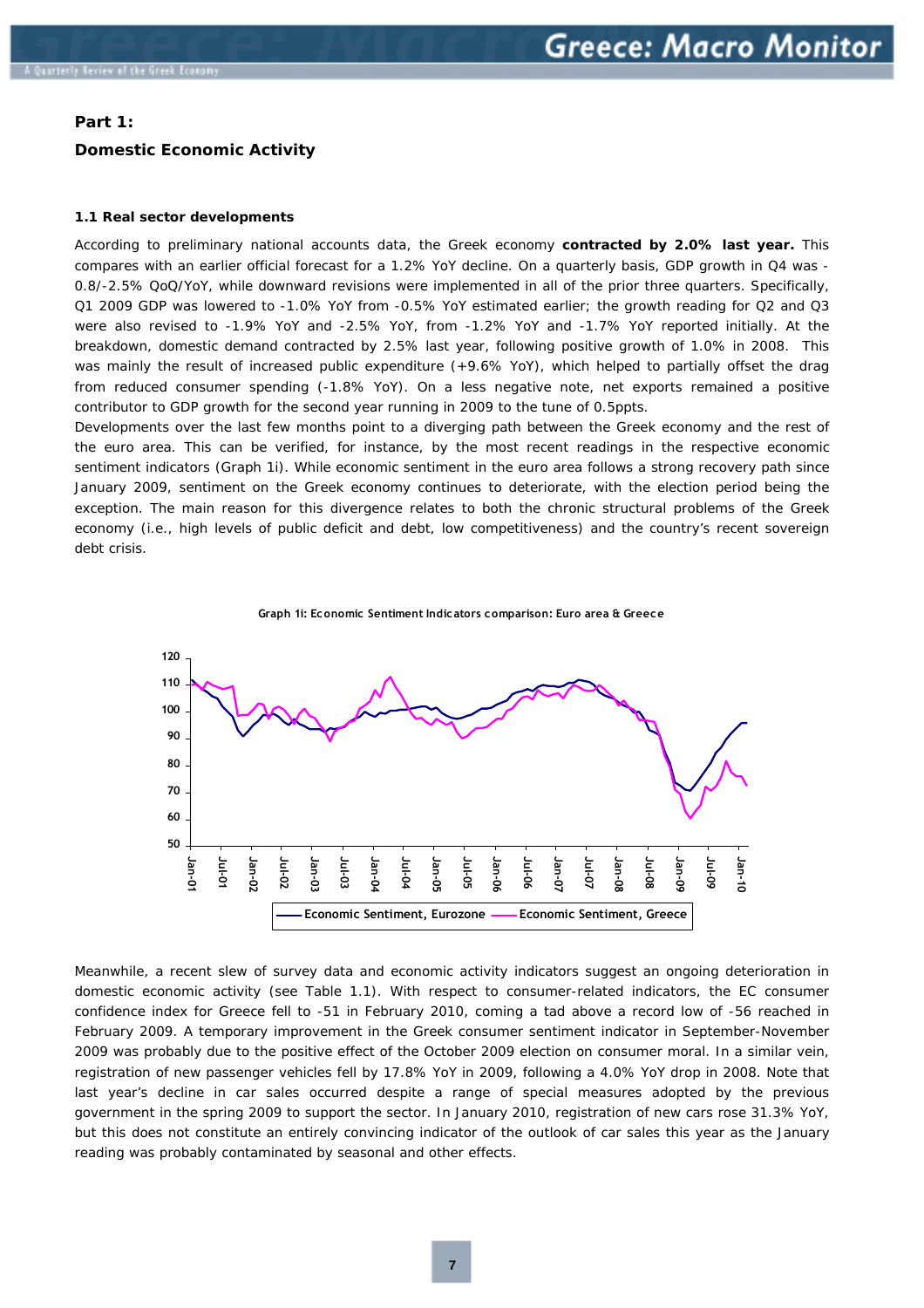<span id="page-6-0"></span>With regard to expectations of domestic retailers, the EC retail trade confidence indicator for Greece reached - 16.6 in February 2010. This is higher than a ten-year low of -38 hit in March 2009, but it nevertheless reflects persisting weakness in the domestic retail market. Again, the positive readings in the retail trade confidence indicator in October and November 2009 (3.1 and 2 respectively) were likely due to the positive effect of the elections. In the industrial sector, total output contracted by -9.5% in 2009 on an annual basis, after a 4.0% YoY decline in 2008. The contraction in domestic industrial output since Q4 2008 followed a sharp inventory build up in 2007 and reflects ongoing inventory destocking, weaker demand for domestically-produced export goods and the domestic demand slowdown.

These developments are reflected in the most recent reading in the PMI manufacturing index for Greece, which hit a ten-month low (44.2) in February 2010. In addition, the capacity utilization in industry stood at 68.1 in January 2010, a rate consistent with the ongoing contraction in the manufacturing sector. In the residential housing sector, the downward seems to have continued throughout 2009, though the latest available data are a bit old (-19.8 % YoY, 2009Q1). This is also supported by the 22.3% YoY fall in private buildings permits (volume) in December 2009. This figure is higher than the period average for 2009 (-25.9%) but lower than the November figure for private buildings permits (-19% YoY). Moreover, the construction confidence index reached -50.1 in February 2010, compared to a period average reading of -39.5% in 2009, implying a further deterioration in construction sector expectations. Finally, unemployment reached 10.2% in December 2009 which is higher than the respective 2008 figure (8.9% Dec.08) and is consistent with the slowdown of the economy during 2009.

#### **1.2 Balance-of-payments developments**

Bank of Greece's data for 2009 revealed an improvement in the current account balance, which saw its deficit decreasing by 23.3% YoY to € 26.7 bn or 11.2%-of-GDP, from 14.4%-of-GDP in 2008. The improvement was mainly due to a decline in the trade deficit, especially in the balance which excludes oil and ships. The narrower trade gap was on the back of a 24% YoY decrease in import payments (to € 31.3bn or 13.2%-of-GDP), which more than offset a 17.8% YoY concurrent decline in export receipts (to € 11.5 bn or 4.8%-of-GDP). Noteworthy also was the decrease in import payments for oil and ships 35% YoY to € 10.6 bn or 4.5% of GDP for oils and - 34.3% YoY to  $\in$  4.2 bn or 17%-of-GDP for ships).

In the services balance, there was a -26.7% YoY decrease in 2009 to € 12.6 bn or 1.9%-of-GDP. This was mainly due to lower net receipts from travel and shipping services (-29.4%YoY to € 13.6 bn or 2.4%-of-GDP). Elsewhere, the overall deficit in the balance of incomes narrowed in 2009 by -7.9% YoY to € 9.8 bn or 4.1%-of-GDP due to the transfers of dividends and stock profits by non-residents.

#### **1.3 Domestic credit**

With respect to domestic credit developments**,** the most recent data reveal an ongoing deceleration in the growth of lending to domestic households by domestic Monetary Financial Institutions *(MFI).* Total outstanding balances of MFI loans to domestic enterprises and households was growing at an annual rate of 1.0% YoY in January 2010, down sharply from 8.8% YoY and 15.0% YoY in May and January 2009, respectively. The corresponding growth rates in the outstanding balances of housing loans and consumer credit were 4.0% YoY and -1.1% YoY, respectively in the same month. The annual growth of domestic MFI lending to domestic households is expected to decelerate further in the coming months, with the total credit to the domestic private sector remaining broadly stagnant throughout this year.

#### **1.4 Inflation developments and outlook**

The average annual chance in CPI fell to 1.2% last year from 2.9% in 2008, driven by base effects, subdued demand-side pressures, low imported inflation and the sharp falls in oil and commodity prices in the this first months of 2009. After remaining at sub-1% levels in the  $2^{nd}$  and  $3^{rd}$  quarters of 2009, year-on-year inflation followed an upward trend, hitting a 16-month high of 2.8% YoY in February 2010 (latest available reading). The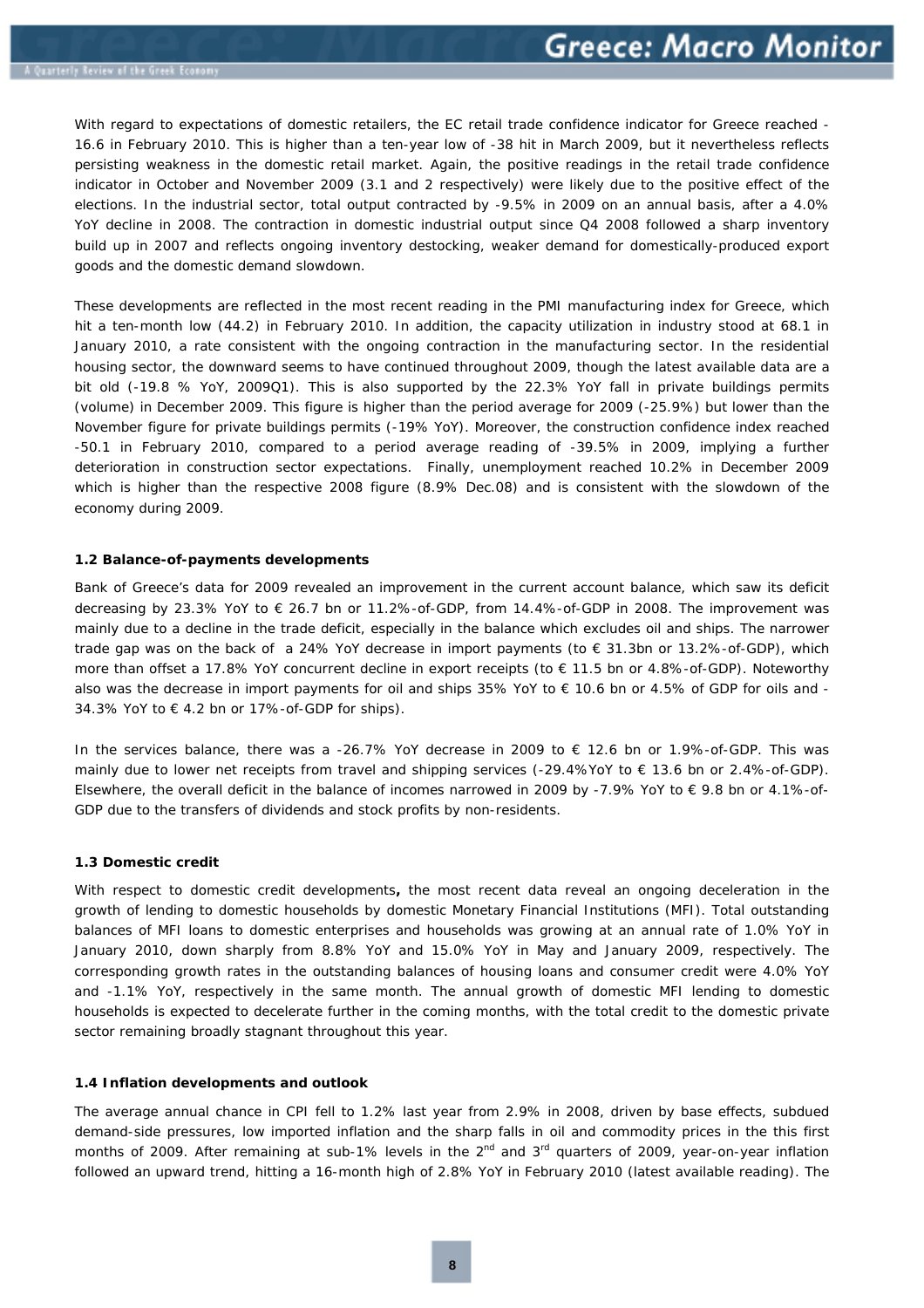recent inflation uptrend can be mainly attributed to unfavorable base effects, higher oil and food prices and, more recently, higher domestic consumption taxes on fuels. With respect to our domestic inflation outlook in the period ahead, we have revised our earlier forecast for annual average consumer price inflation to 2.7% from 1.6% earlier *(Greece Marco Monitor Nov 2009)* to reflect upside inflation risks steaming from higher oil and food prices, the recently announced hikes in the special consumption tax rates on fuels, cigarettes, alcohol and a range of luxury goods. Generally speaking though, considerable uncertainty continues to surround the country's inflation outlook in the period ahead, especially in view of increased risks to the domestic growth environment and the part of recent indirect tax hikes passing to the final consumer.

|                                                                                | Last              | January-to-<br>latest available<br>month/quarter<br>2009 | 2008    |
|--------------------------------------------------------------------------------|-------------------|----------------------------------------------------------|---------|
| Consumer-vigor indicators                                                      |                   |                                                          |         |
| Private consumption in constant prices (% YoY)                                 | $-1.6$ (Q4 09)    | $-1.8$                                                   | 2.3     |
| Retail sales excl. fuels & lubricants volume (% YoY)                           | $-0.5$ (Dec.09)   | $-11.3$                                                  | $-1.4$  |
| New private passenger car registrations (% YoY)                                | 31.3 (Jan. 10)    | $-17.8$                                                  | $-7.0$  |
| Consumer confidence (index level - period average)                             | $-50.5$ (Feb. 10) | $-45.7$                                                  | -46     |
| Retail trade expectations (index level - period average)                       | $-16.6$ (Feb. 10) | $-15.4$                                                  | 14.2    |
| Industrial-activity indicators                                                 |                   |                                                          |         |
| Industrial production (% YoY)                                                  | $-7.6$ (Dec. 10)  | $-9.5$                                                   | $-4.0$  |
| manufacturing output (% YoY)                                                   | $-6.2$ (Nov 09)   | $-11.2$                                                  | $-4.7$  |
| Capacity utilization in industry (period average rate)                         | 68.1 (Juan.10)    | 70.5                                                     | 75.9    |
| Industrial confidence (index level - period average)                           | $-22.7$ (Feb. 10) | $-28.4$                                                  | $-5.9$  |
| Manufacturing PMI (index level - period average)                               | 44.2 (Feb. 10)    | 45.3                                                     | 50.4    |
| Construction sector & other investment-activity indicators                     |                   |                                                          |         |
| Cross fixed capital formation in constant prices (% YoY)                       | $-25.9$ (Q4 09)   | $-13.4$                                                  | $-7.4$  |
| Housing investment in constant prices (% YoY)                                  | $-19.8$ (Q1 09)   | $-19.8$                                                  | $-29.1$ |
| Other construction in constant prices (% YoY)                                  | 35.5 (Q1 09)      | 35.5                                                     | 8.7     |
| Private building permits volume (% YoY)                                        | $-22.3$ (Dec.09)  | $-25.9$                                                  | $-17.1$ |
| Construction confidence (index level - period average)                         | -50.1 (Feb.10)    | $-39.5$                                                  | $-9.7$  |
| National accounts statistics - volume                                          |                   |                                                          |         |
| Exports of goods & services (% YoY)                                            | $-0.9$ (Jan. 10)  | $-18.2$                                                  | 4.0     |
| Imports of goods & services (% YoY)                                            | $-14.6$ (Jan. 10) | $-29.9$                                                  | 0.2     |
| Balance-of-Payments statistics (euro-terms)                                    |                   |                                                          |         |
| Tourism revenues (% YoY)                                                       | $-13.0$ (Dec.09)  | $-10.9$                                                  | 2.9     |
| Transportation revenues (% YoY)                                                | $-7.9$ (Dec.09)   | $-29.4$                                                  | 15.8    |
| Customs-based statistics ( $\epsilon$ - terms)                                 |                   |                                                          |         |
| Goods exports (% YoY)                                                          | $0.9$ (Jan. 10)   | $-17.5$                                                  | 1.6     |
| Goods exports to EU (% YoY)                                                    | $0.7$ (Jan. 10)   | $-19.6$                                                  | 0.5     |
| Goods exports to non-EU countries (% YoY)                                      | $1.1$ (Jan. 10)   | $-13.6$                                                  | 3.5     |
| Goods imports (% YoY)                                                          | $-14.6$ (Jan. 10) | $-24.4$                                                  | 10.5    |
| Goods imports from EU (% YoY)                                                  | $-7.0$ (Jan. 10)  | $-17.9$                                                  | 4.2     |
| Goods imports from non-EU countries (% YoY)                                    | $-23.5$ (Jan. 10) | $-33.1$                                                  | 20.2    |
| Domestic MFI credit to domestic enterprises & households (oustanding balances) |                   |                                                          |         |
| Private sector (% YoY)                                                         | $1.5$ (Jan. 10)   | 6.5                                                      | 14.5    |
| Enterprises (% YoY)                                                            | $1.0$ (Jan. 10)   | 7.2                                                      | 16.4    |
| Households (% YoY)                                                             | 1.9 (Jan. 10)     | 5.7                                                      | 12.8    |
| Housing loans (% YoY)                                                          | 3.7 (Jan. 10)     | 6.5                                                      | 11.5    |
| Consumer credit (% YoY)                                                        | $-1.6$ (Jan. 10)  | 4.2                                                      | 16.0    |
| Private-sector credit outstanding (% GDP)                                      |                   |                                                          |         |
| Total domestic enterprices & households                                        | 99.6 (Jan. 10)    | 98.5                                                     | 94.2    |
| Domestic households                                                            | 46.8 (Jan. 10)    | 46.3                                                     | 49.0    |
| Private-sector credit outstanding (% GDP)                                      |                   |                                                          |         |
| Total domestic enterprices & households                                        | 99.6 (Jan. 10)    | 98.5                                                     | 94.2    |
| Domestic households                                                            | 46.8 (Jan. 10)    | 46.3                                                     | 49.0    |

*Source: National Statistics & Eurobank EFG Research*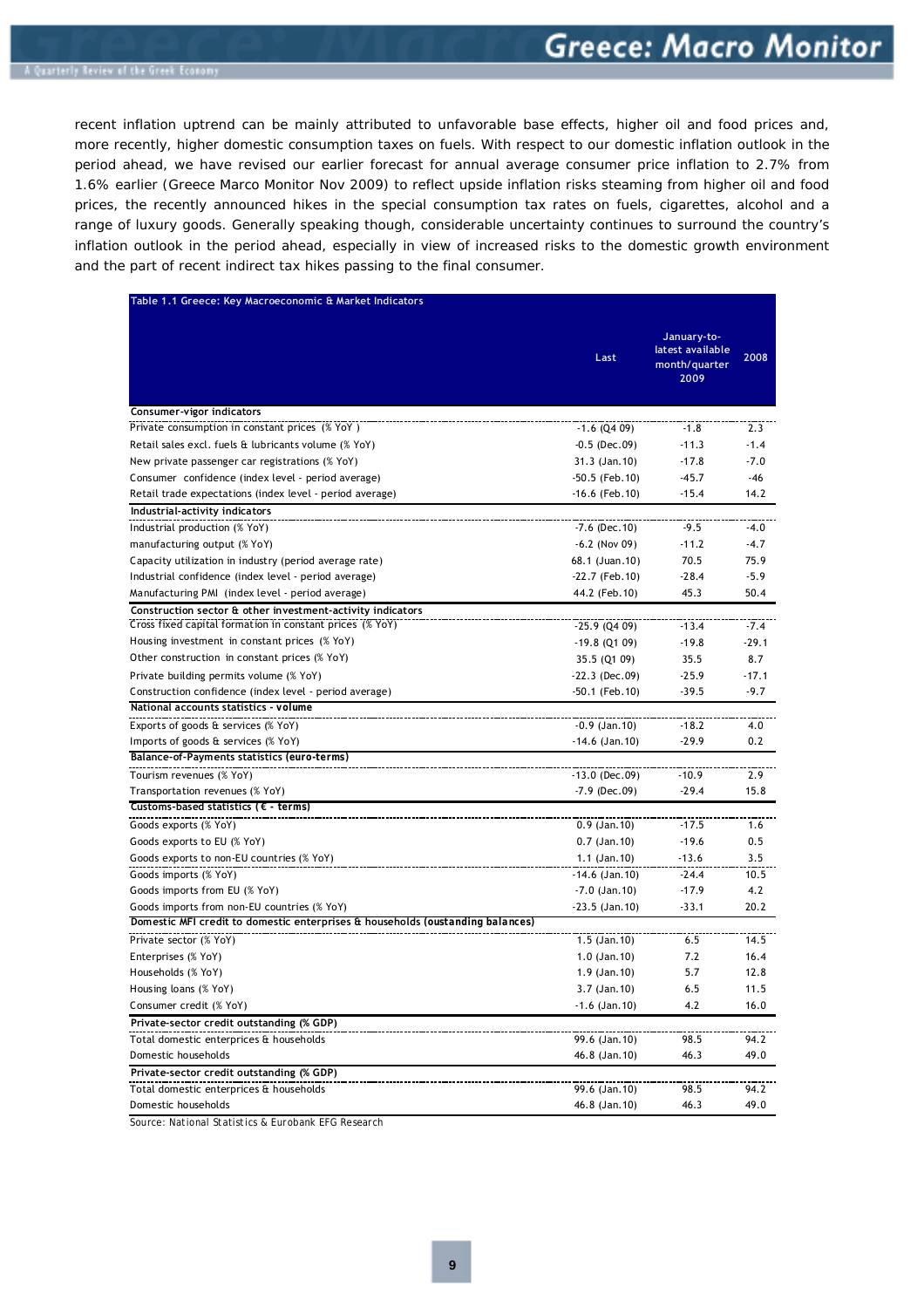#### <span id="page-8-0"></span>**Part 2:**

#### **Recent Fiscal Developments and Outlook**

#### **2.1 The Hellenic Stability and Growth Programme**

On January 15, Greece submitted to the European Commission its new Stability and Growth Programme *(SGP 2009-2013).* The plan targets a 10.8ppts-of-GDP cumulative reduction in the general government budget deficit over the period 2010-2013, with the exessive deficit being corrected (*i.e., decline to levels below the 3%-of-GDP threshold)* by the end of 2012. Graphs 2i & 2ii below depict the expected evolution of Greece's fiscal deficit and public debt ratios under the baseline scenario of the new stability programme (SGP). The graphs also show the path of the said variables projected in the more recent forecasts published by the European Commission *(Autumn 2009).* The latter are based on a *no-policy-change* scenario and as such, they do not incorporate the fiscal consolidation measures included in the revised stability programme.



The new GSP is framed on a relatively benign macroeconomic environment, envisioning a return to positive *(annual)* growth rates from next year and a further gradual acceleration in real GDP to +2.5% in 2013 *(i.e., the last year of the forecasting period).* The plan also presents an alternative *(i.e., more pessimistic)* scenario, under which GDP growth follows a somewhat milder recovery path, which was estimated to necessitate additional permanent measures of fiscal consolidation worth 0.3ppts-of-GDP for each of the years between 2010 and 2013. According to the programme, these would include: a) further reductions in expenditures identified through the enhanced fiscal management reform efforts envisioned in the government's new fiscal consolidation plan and possibly b) additional measures on the revenue side, including through the increase in selected indirect taxes.

Table 2.1 below shows the forecasted path of GDP growth under the baseline and the alternative scenarios, along with the corresponding declines in the general government budget deficit. An important point of note regarding the following table is that the projected evolution of fiscal balances assumes that the elasticities *(with respect to nominal GDP)* of major budgetary aggregates remain constant under both scenarios.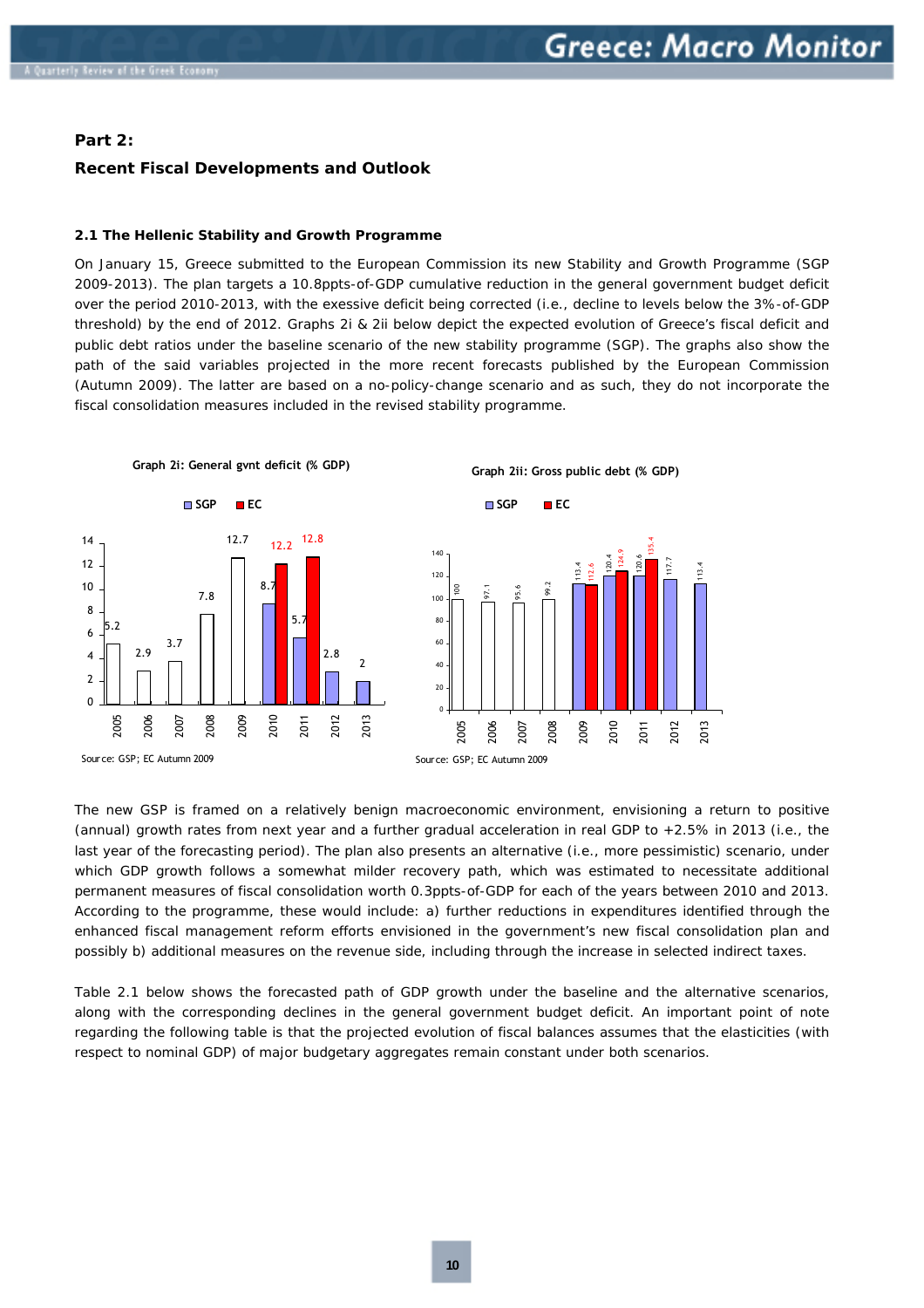<span id="page-9-0"></span>

| Table 2.1: Evolution of GDP growth & fiscal balances envisioned by Greece's SGP (2009-2013) |                      |      |      |      |        |                          |      |      |
|---------------------------------------------------------------------------------------------|----------------------|------|------|------|--------|--------------------------|------|------|
|                                                                                             | Alternative scenario |      |      |      |        | <b>Baseline scenario</b> |      |      |
|                                                                                             | 2010                 | 2011 | 2012 | 2013 | 2010   | 2011                     | 2012 | 2013 |
| Real GDP growth (%)                                                                         | $-0.8$               | 1.0  | 1.5  | 2.0  | $-0.3$ | 1.5                      | 1.9  | 2.5  |
| Nominal GDP growth (%)                                                                      | 1.1                  | 2.8  | 3.3  | 3.6  | 1.7    | 3.5                      | 3.8  | 4.4  |
| Unemployment (%)                                                                            | 10.2                 | 11.2 | 11.5 | 11.5 | 9.9    | 10.5                     | 10.5 | 10.3 |
| General gynt deficit (% GDP)                                                                | 8.7                  | 5.6  | 2.8  | 2.0  | 8.7    | 5.6                      | 2.8  | 2.0  |

Source: GSP

The 2010 budget law (voted in the Greek parliament in late December) targets a reduction in the general government budget deficit to 9.[1](#page-9-1)%-of-GDP, from a 12.7%-of-GDP in 2009<sup>1</sup>. That was estimated to be the result of a total fiscal adjustment worth €8.38bn or 3.8%-of-GDP. Furthermore, the new Stability and Growth Programme (SGP) envisions a 0.4ppts-of-GDP additional reduction in the 2010 fiscal deficit to 8.7%.

Table 2.5 provides the full list of measures included in the new SGP along with their estimated fiscal impact this year (official estimates). Specifically, the programme disaggregates the projected adjustment in the 2010 fiscal balance into a) an expected increase in general government budget revenue of €5,905mn relative to last year, as a result of both permanent and temporary measures and b) expenditure cuts worth €3,940mn, again as a result of both permanent and one-off measures.

Regarding the trust the projected fiscal adjustment in 2010, the stability and growth programme expects ca 42.5% of that to be due to one-off measures *– e.g. one-off levies on profitable firms and on high-value real estate; various expenditure items recorded in the 2009 budget and not going to be repeated this year --* with the remaining part attributed to permanent-in-nature measures. *In our view, one of the major weaknesses of the new SGP is that it did not provide a detailed quantitative assessment of the new fiscal measures over the entire horizon of its implementation.*

#### **2.2 SGP Drivers of fiscal adjustment**

-

From the revenue side**,** the fiscal consolidation effort over the entire period of the programme is expected to be driven by a) a new progressive, uniform, tax scheme introduced in early March *(and being applied retroactively from 1.1.2010).* The new system encompasses all sources of income including dividends and abolishes a wide range of tax exemptions. The new scheme also taxes income generated from offshore companies b) measures to fight tax evasion, including, among others, the ex-post checking on the provenance of various possessions and a ''tax-point system'' for firms c) a range of indirect tax hikes on cigarettes, alcohol, mobile telephony and petrol d) increased transfers of EU structural funds to the country's public investment budget (PIB). On the latter, note that Greece has so far absorbed only €800mn or 3.07% of total EU funds available to the country under the CSF-IV (ESPA) programme running the period [2](#page-9-2)007-2013<sup>2</sup>. The 2010 budget forecasts some  $\epsilon$ 6.95bn (2.9%-of-GDP) of new EU funds in 2010 and e) a range of one-off revenue generating measures envisioned in the 2010 budget. The latter though, can not be qualified as permanent.

From the expenditure side, the fiscal adjustment effort will be mainly driven by: a) more stringent incomes policies and measures to gradually downsize the public sector. 2010 incomes policy provisions for a freeze in pensions, flat growth in basic wages, significant cut back in civil-servant special allowances *(which, usually constitute a disproportionally large part of total salaries)* and a hiring freeze of new government employees, except in the areas of health, education and public-securit*y.* Other measures to contain wage and pension costs include the abolition of stages and cut backs in budget expenditure on overtime pay for employs in central government and public hospitals. From 2011 onwards, a new rule regarding hiring in the public sector will apply, allowing the hiring of only one new employee for every 5 departing b) reduced government operating and consumption expenditures and c) lower defense costs *i.e.,* by ca 0.2ppts-of-GDP per year, starting in 2010.

<span id="page-9-1"></span> $1$  This incorporated some 2.6bn or 1.1ppts-of-GDP of increased budgetary spending aiming to support lower-income groups and prop up aggregate demand.

<span id="page-9-2"></span>Total EU contribution for the period is €16bn, while the total package is worth €26.2bn, including national contributions.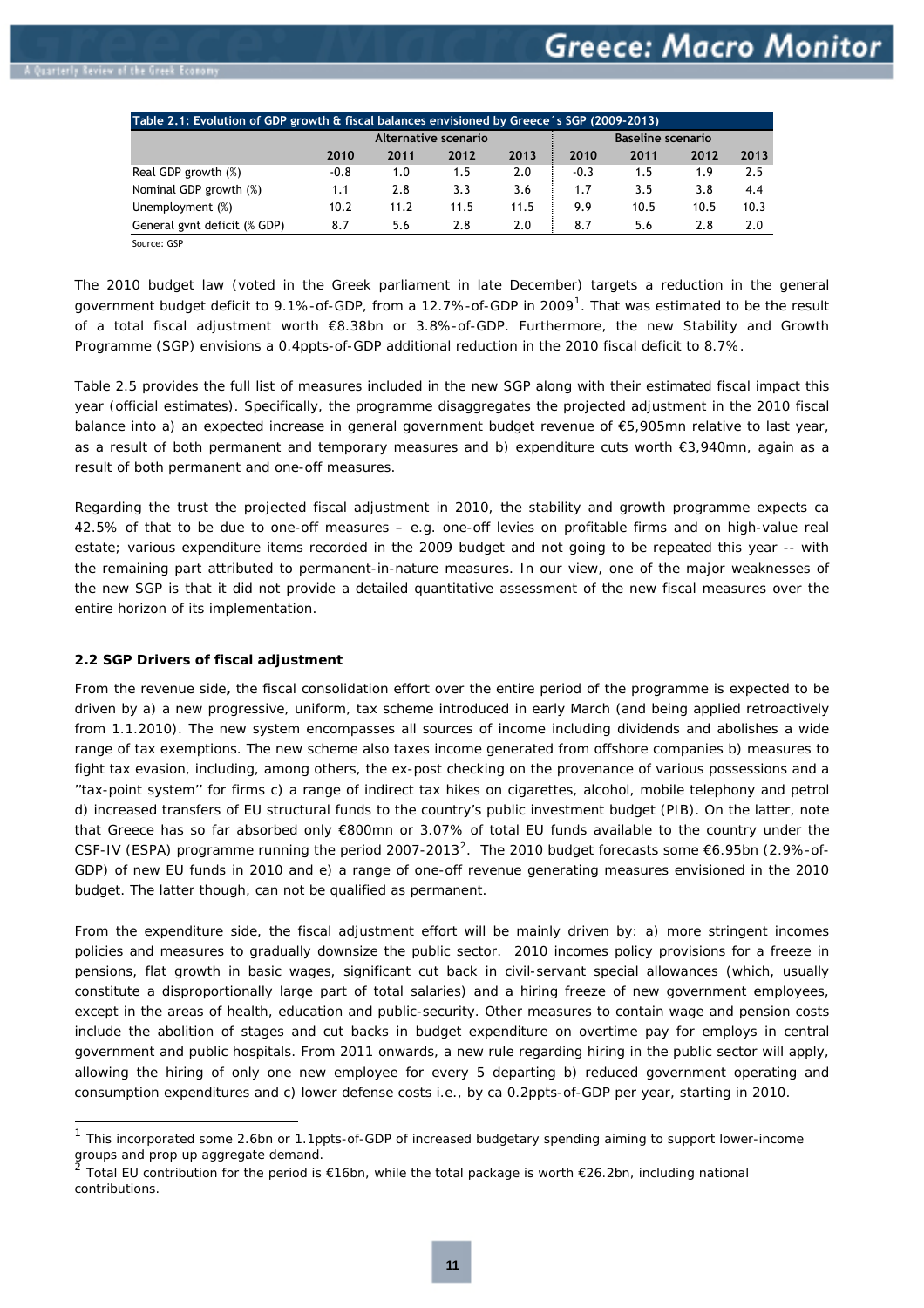<span id="page-10-0"></span>In addition to the aforementioned measures, the new SGP envisions a wide range of structural reforms aiming to support the medium-term fiscal consolidation effort and restore the credibility of data reporting. Such measures include among others: a) legislation to render the Statistic Service independent b) creation of a Budget Office under the Parliament to monitor of the compilation and reporting of fiscal balances c) use of external auditors in public sector entities to assist an understaffed General Accounting Office d) introduction of 3-year budget plans for line Ministries e) introduction of a ''zero-basis'' methodology for the re-evaluation of all applications for funding f) adoption of ''fiscal rules'' for the effective medium-term execution of the budget and g) creation of a contingency reserve by setting an upper 90% limit on all budgetary appropriations

#### **2.3 The February EU Council decision**

In a regular meeting that took place on February 16, the EU Council adopted an earlier recommendation by the European Commission to notify Greece to take all necessary steps to **i)** ensure a budgetary consolidation of at least 4% in 2010 and **ii)** remedy its excessive deficit by 2012 at the latest. The Council called Greece to set budgetary consolidation measures according to a specific timetable, including deadlines for reporting on measures taken. The country was also requested to ''bring its economic policies into line with the Union's broad economic policy guidelines and remove the risk of jeopardizing the proper functioning of economic and monetary union…''. Even more importantly, the EU Council decided to place Greece under article 126(9) of the Treaty, which effectively requires a more rigorous and frequent (quarterly) monitoring of fiscal accounts<sup>[3](#page-10-1)</sup>. Specifically, Greece was asked to present a report by March 16, setting out the timetable for implementing budgetary target measures for 2010. Another report will need to be submitted by 15 May, outlining the policy measures needed to comply with the Council's decisions. Quarterly reports will be required thereafter. With regard to implementation of specific budgetary measures, including those presented in the stability programme, the Council called for a) urgent measures to be taken by 15 May 2010; supporting measures to safeguard budgetary targets for 2010; other measures to be adopted by the end of 2010; additional measures to be taken by 2012. Besides the aforementioned, Greece was also called to design and implement ''as soon as possible'' a bold and comprehensive structural reform package, covering the areas of wage policy, pension reform, healthcare reform, public administration, the product market, the business environment, productivity and employment growth.

#### **2.4 The March auxiliary budget**

In view of the aforementioned developments and given that the announcement of the Greek SGP broadly failed to stabilize market sentiment and the near-term sovereign rating outlook of the country, the government announced on March 3 an auxiliary package of fiscal measures aiming to facilitate the 4ppts-of-GDP targeted reduction in the 2010 budget deficit. The respective bill has already been voted by the Parliament and, according to official estimates, it is expected to generate a fiscal adjustment of €4.8bn (or 2%-of-GDP) this year, in additional to that already included in the SGP. The new package is equally split between revenue-generating and cost-saving measures and, among others, it includes the following items:

On the revenue side,

ł

- a) A hike in the main VAT rate by 2ppts, to 21% from 19% previously. The two lower VAT rates were also increased to 5.0% from 4.5% and to 10% from 9%, respectively. These measures are (officially) expected to generate some €1.3bn (or 0.5%-of-GDP) in additional budget revenues.
- b) Further increases in the excise taxes on tobacco products, gasoline, electricity and luxury goods*,*  including passenger cars with domestic retail prices in excess of €35k, yachts, precious stones and metals as well as leather products. The move is expected to boost budget revenues by a further €1.1bn

<span id="page-10-1"></span><sup>&</sup>lt;sup>3</sup> Greece has been the subject of an excessive deficit procedure since April 2009, when the Council also issued a recommendation on corrective action to be taken. In December 2009, stated its decision that Greece had failed to comply with its recommendation.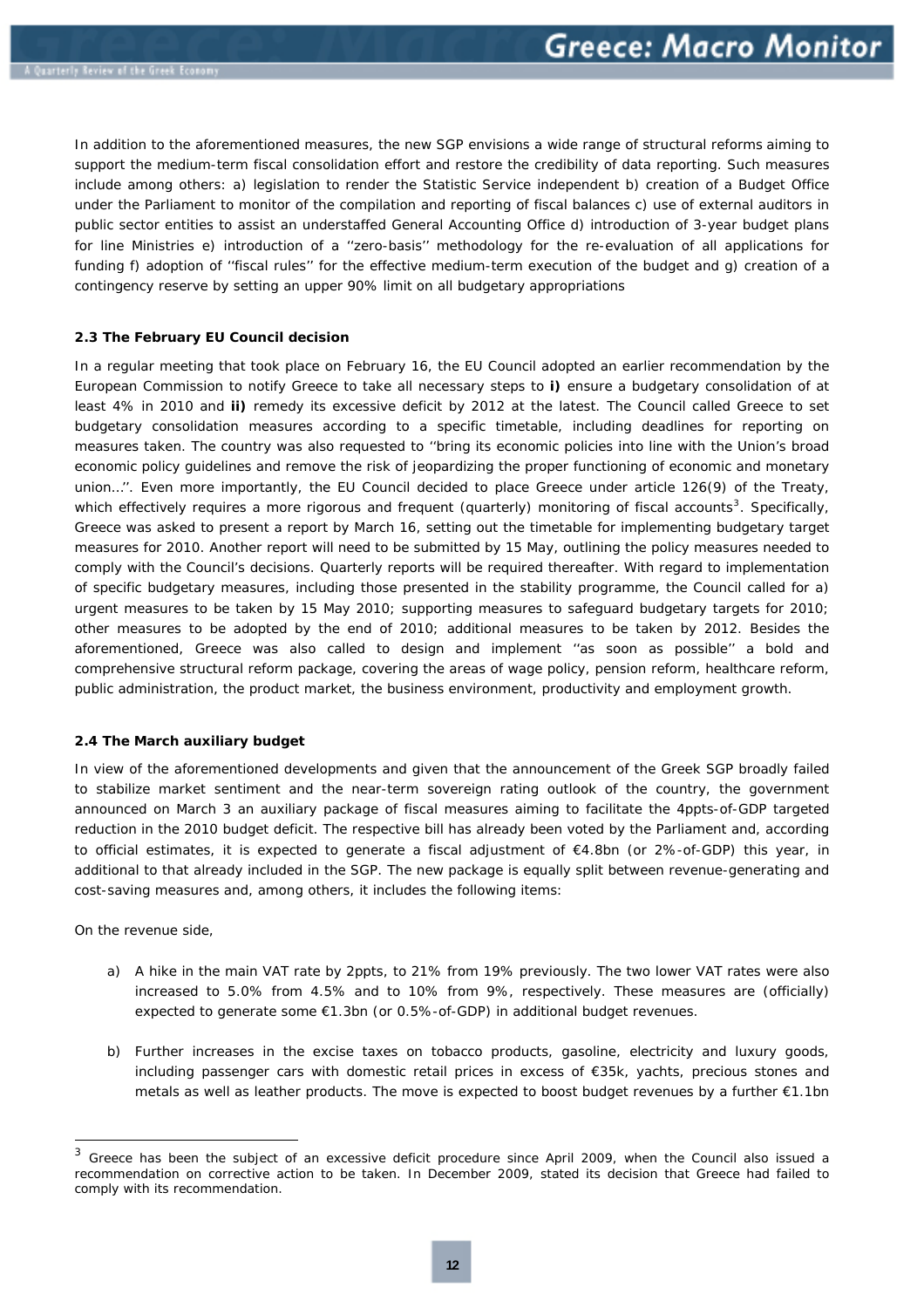(or 0.45%-of-GDP). Here, the estimated additional revenues per item are as follows, tobacco products: €300mn; gasoline: €450mn; electricity: €250mn; luxury goods €100mn.

c) In addition to the measures detailed above, the new package also provisions for: i. a 1% special levy on individuals that declared incomes in excess of €100k in FY 2009 ii. a rise in the effective tax rate on personal incomes in excess of €100k from 40% to 45%. *(The latter measure will be firstly applied to*  incomes earned in 2010 and thus, it will start affecting budget receipts from 2011 onwards) iii. the tax rate on property worth over €5mn will be raised to 2.0% from 0.1%, currently. This measure is expected to generate ca €200mn in additional budget receipts iv. a rise of the effective tax rate applied to real estate owned by offshore companies to 15% from 3% and v. taxation of church property and income.

On the expenditure side, the following items are included in the 2010 auxiliary budget:

- d) The public investment budget (PIB) for 2010 will be slashed by €500mn, while additional savings will be generated by a €200mn cut in the investment program of the Ministry of Education. Total savings from these sources will amount to an estimated 0.3%-of-GDP in 2010 compared to the previous official target included in the stability and growth programme (SGP).
- e) Special civil servant allowances, which typically constitute a significant portion of the overall public wage bill, will be reduced by 12% instead of 10% announced previously. We estimate the *incremental* impact of this measure to be ca €130mn (0.05% of GDP) in additional budget savings annually.
- f) Additional wage cuts in the public sector worth around €435-€450mn annually or 0.2%-of-GDP *(Eurobank EFG Research estimates).* These extra savings will be generated via a 30% reduction in salary bonuses for Christmas, Eastern and summer vacation. The measure is expected to affect 600,000 employees.
- g) Other cost saving measures including: i. cuts in special budget transfers to local governments and various other entities in the broader public sector ii. reduced subsidies to OTE and PPC pension funds (by an estimated amount of €150mn per annum) iii. a horizontal freeze in state pensions (ca €450mn in annual savings are expected from this source). iv. Abolition of special public-sector committees earning income v. a 30% cut in overtime pay and vi. a 50% reduction in board compensations and the elimination of bonuses in the broader public sector (€350mn in additional savings from these sources).

The European Commission, the ECB and the Euro group all welcome the new measures, reiterating solidarity among EMU member states and urging the Greek government to ensure rigorous implementation of its fiscal consolidation program. From his part, Greek Prime Minister George Papandreou said recently that his government has done whatever it could to ensure implementation of the country's fiscal consolidation program and it is now the EU´s turn to show its solidarity. Interestingly, Mr. Papandreou has left the door open for turning to the IMF for financial assistance in case that the Euro zone is unable (or unwilling) to do so if a need arises.

At their latest regular monthly meeting on March 15, Euro zone finance ministers acknowledged that Greece is appropriately implementing its Growth and Stability Program and welcomed the additional fiscal consolidation measures the Greek government announced on March 3. In addition, the Eurogroup urged the Greek authorities to "quickly and decisively" advance towards structural reforms and called on the government to submit a report by May 15, 2010 to provide detailed information on the implementation of the latest austerity measures and those that will be taken in order to reach its 2011 and 2012 budget targets. More importantly, the accompanying statement underlined that the Eurogroup stands ready "to take determined and coordinated action" to assist euro area member states to tackle financial problems, if needed. Jean-Claude Juncker, the chairman for the Eurozone ministerial group, clarified that any financial aid to Greece would not involve loan guarantees -- one of several options considered by euro area policy makers in recent weeks -- but would be in the form of 'bilateral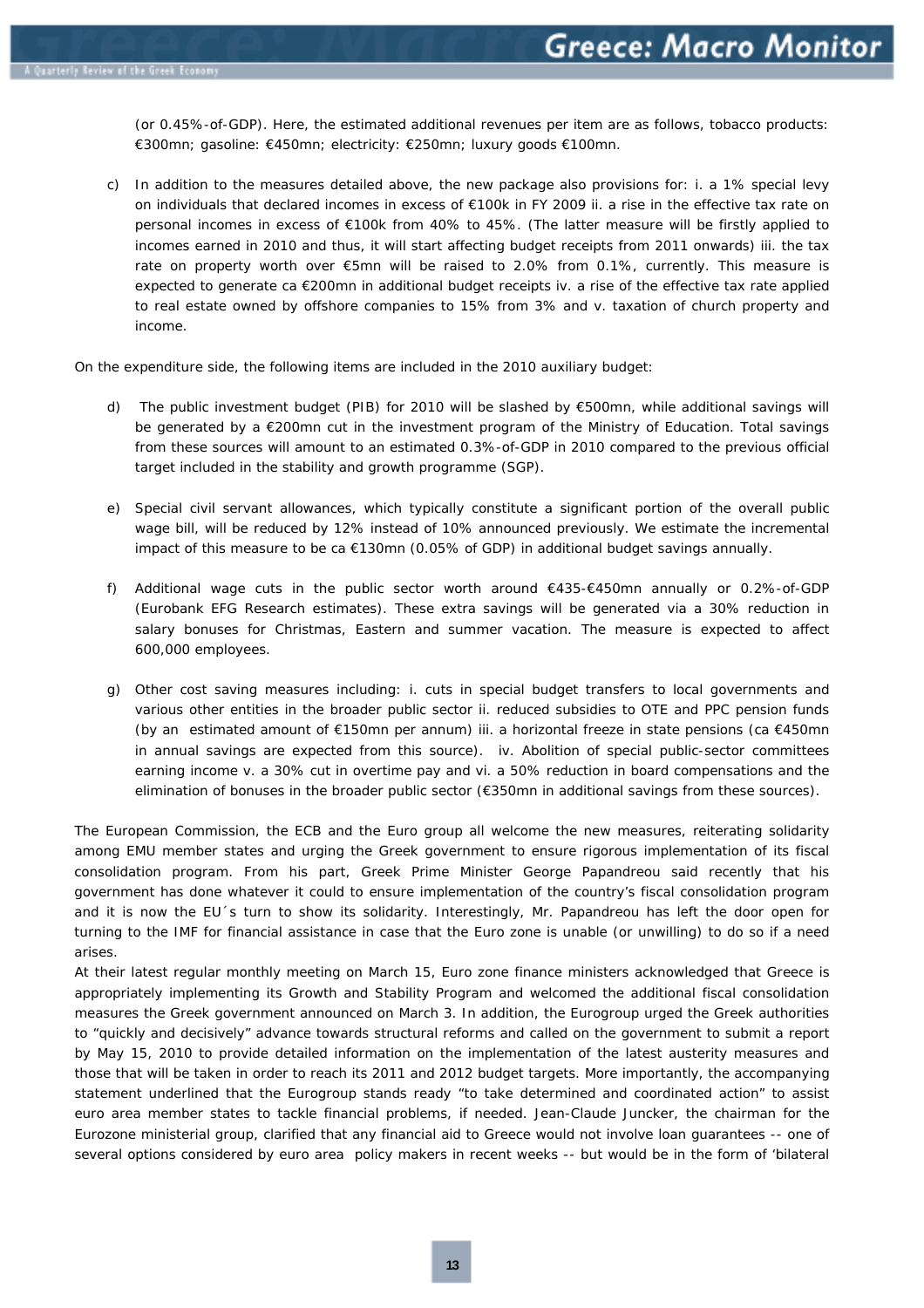-

<span id="page-12-0"></span>loans' from other Eurozone governments, led by Germany and France. A final decision regarding the technical details of the plan will be left to European Union leaders who are due to meet on March 25-26.

#### **2.5 Optimistic preliminary data on budget execution**

According to preliminary official data on the budget execution, the central government deficit was reduced in the first two months of 2010 by 77.4% relative to the same period a year earlier. Specifically, net ordinary budget revenues rose 13.1% YoY compared to a full-year budget target of +10.8% YoY. The January-February revenue data partly incorporate recent increases in the special consumption tax on motor fuels. However, they do not account for the recently announced VAT hikes and higher tax rates on cigarettes, alcoholic beverages and a wide range of luxury goods *(to be effective from mid-March).* On the other hand, budget revenues over the first two months of the year were supported by one-off items, including a special levy on big firms *(ca €700mn or 0.3% of-GDP in additional revenues was generated from that source in January).* Revenues will likely remain supported in the following months, reflecting the effects of the announced changes in the taxation system and the government´s efforts to reduce tax and social-contributions avoidance. On the expenditure side, primary spending in January-February 2010 was reduced by 9.3% YoY, while interest costs were higher by 12.8% from the same period a year ago. Note that the respective full-year targets for primary expenditure and interest outlays *(as specified in the 2010 target)* are -1.9% YoY and +5.1% YoY. Finally, in the Public Investment Budget, expenditures were reduced by 58.2% YoY and revenues grew by 4.1% YoY over the first two months of the year. Forthcoming data on the budget execution will be closely monitored by market participants and EU policy makers in the period ahead for more clues over the attainability of the country's 2010 fiscal targets.

#### **2.6 Assessment of the fiscal measures announced thus far**

As we noted earlier, the consolidation program specified in the new SGP is framed on rather benign assumptions regarding the domestic macro outlook. GDP growth in 2010 is forecast at -0.3% and -0.8% under the program's baseline and worst-case scenarios, respectively*,* while a return to positive growth rates is expected in the period 2011-2013. However, the market consensus is currently for a more pronounced contraction in domestic output this year *(by ca 2%),* a view which is reportedly shared by both the Greek central bank (BoG) and the ECB. Note that even the Greek Finance Minister admitted recently that the pace of economic contraction this year might prove faster than expected earlier.

These developments have understandably raised doubts among market participants and policy-makers in the euro area about the efficacy of the fiscal consolidation plan outlined in the new stability and growth programme and its ability to generate the desired results. Especially, as the fiscal effort envisioned in the SGP was disproportionally driven by the revenue side, particularly in the FY 2010. In an important move aiming to alleviate worries over attainability of the announced fiscal targets, the government announced in early March an auxiliary budget for 2010 (see previous paragraph). According to official estimates (and assuming full implementation of the fiscal consolidation program), the measures announced thus far can generate a nominal fiscal adjustment in 2010 equivalent to €14.6bn. Again, this may prove a bit optimistic, but, nonetheless, the package constitutes an additional step in the right direction. Specifically, our assessment of the Greece's fiscal program is as follows:

#### **a) 4ppts-of-GDP deficit-reduction target in 2010 seems attainable**

In our view, the program of fiscal measures announced thus far is strong enough to generate the 4ppts-of-GDP projected reduction in the general government deficit this year. From the revues side, the moredifficult-to-quantify targets of budgetary receipts generated by efforts to reign in tax avoidance and social security contribution evasion seem broadly realistic considering that: **i)** they assume a return to pre-2009 ppts-of-GDP rates for VAT receipts and social security contribution payment levels **ii)** tax- and social security contribution-evasion in Greece is a widespread phenomenon and the implementation of the announced measures *e.g. cross-checking of the provenance of various positions* can assist a great deal towards meeting the tax revenue targets<sup>[4](#page-12-1)</sup> iii) the envisioned hikes in a number of indirect taxes will likely

<span id="page-12-1"></span><sup>4</sup> In 2002-2009, annual general government revenue averaged only 39.2%-of-GDP compared to 44.8%-of-GDP in the euro area (EC Autumn 2009 forecasts).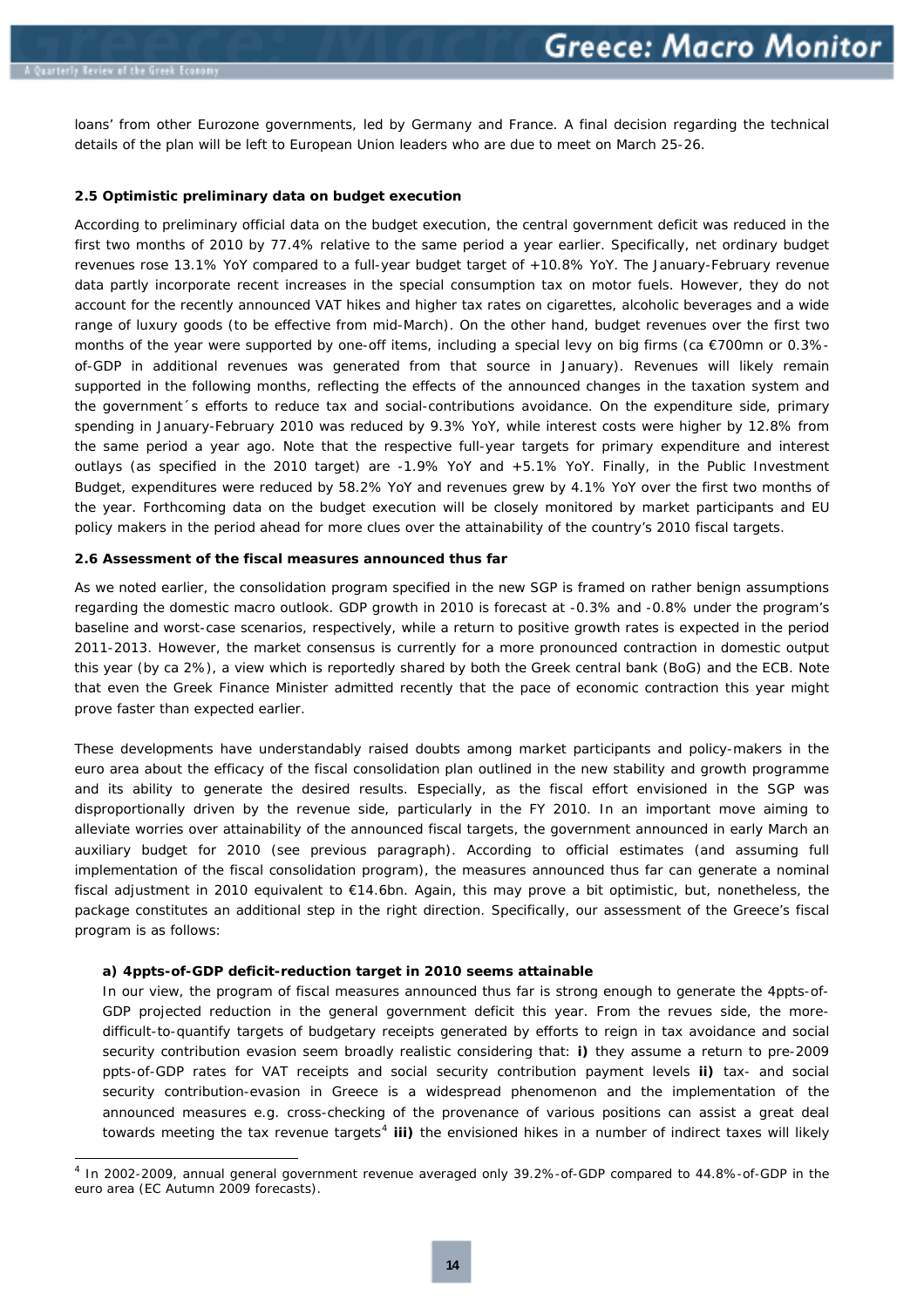bring additional revenues to state coffers *(to the extent that they do not lead to a concomitant decline in the demand for the goods and services affected)* **iv)** the aim to improve absorption of EU funds appears to be a credible one, given the exceptionally poor absorption rates in the last 3 years and **v)** from a market standpoint, a more rigorous *(i.e., quarterly)* monitoring of Greece's fiscal accounts by EU authorities under article 126(9) of the Treaty may function as anchor for the rigorous implementation of the fiscal targets thus, facilitating a gradual decompression of Greek sovereign spreads<sup>[5](#page-13-0)</sup>. On the latter point, note that interest payments *(%-of-GDP terms)* on existing public debt in Greece are among the highest in EU-27. This hinders the government 's deficit reduction effort, places a disproportional burden on existing debt stock and exaggerates the crowding out of the private sector. From the expenditure side, the application of more stringent incomes policies, measures to downsize the public sector and the announced reductions in government operating costs are also conducive to fiscal consolidation. In line with the more recently announced changes in the government's incomes policy, we estimate that the total government bill for wages and pensions will decline by ca 6% YoY in nominal terns this year, following a 11.4% YoY rise in 2009.

#### **b) Government´s fiscal program seems adequate to stabilize market sentiment and the country's credit rating outlook, at least in the short-term**

Financial markets reacted positively to news of a package of additional fiscal measures announced by the Greek government in early March. Indicatively, the benchmark 10-year GGB/German bond yield spread narrowed to a three-week low near 280bps shortly after the announcement, from levels around 300bps earlier. In a similar vein, 5-yr credit default swaps (CDS) on Greek government debt dropped below 300bps for the first time since mid-January. Rating agencies´ reaction to the measures was also reassuring, with both Moody's and Fitch affirming their current sovereign ratings on Greece (A2 /outlook negative and BBB+/outlook negative, respectively), urging the government to ensure rigorous implementation of the announced measures

#### **c) More measures may be needed down the road to eliminate exessive deficit by 2012 and stabilize the public debt-to-GDP ratio**

On a less reassuring note**,** the stability and growth pragramme fell short of providing a full *quantitative* assessment of the impact of announced measures in the period 2011-2013. This is especially relevant given that, as we explained earlier, the stability program´s economic growth assumptions may well prove optimistic. In those lines, the EU Council has already asked Greece to submit by May 15, 2010 a report providing detailed information on the implementation of the latest austerity measures and those that *will be taken* to reach the 2011 and 2012 budget targets.

#### **d) Public debt dynamics remain worrying**

ł

Naturally, the main drivers of the public debt ratio include: nominal GDP growth, the budget's primary balance, interest payments on debt and various stock-flow adjustments *(the latter including items that add to the debt stock without being recorded in the budget accounts).* The stability and growth program expects a peak in the debt ratio to levels between 120.4-120.6 in 2010 and 2011 and a gradual decline thereafter, to levels around 113.4%-of-GDP at the end of the forecasting horizon (2013). In our view these forecasts may well prove optimistic as i. GDP growth is likely to surprise to the downside and ii. interest costs are expected to remain at more elevated levels that assumed in the stability program, at least for the shortterm. Assuming two scenarios for domestic GDP growth *(i.e., a feasible scenario envisioning a 2.8% contraction in GDP growth in 2010 and a rather extreme one, forecasting a 4.0% contraction this year and a return to positive growth no earlier than in 2012)* we derive certain projections regarding the evolution of the domestic debt-to-GDP ratio over the period 2010-2013 (Table 2.3). The results of this exercise argue in favor of additional fiscal measures down the road to stabilize the country's debt ratio.

<span id="page-13-0"></span><sup>5</sup> See also special focus item ''What explains the recent widening in EUR sovereign bond yield spreads?'' in Part 3 of this report.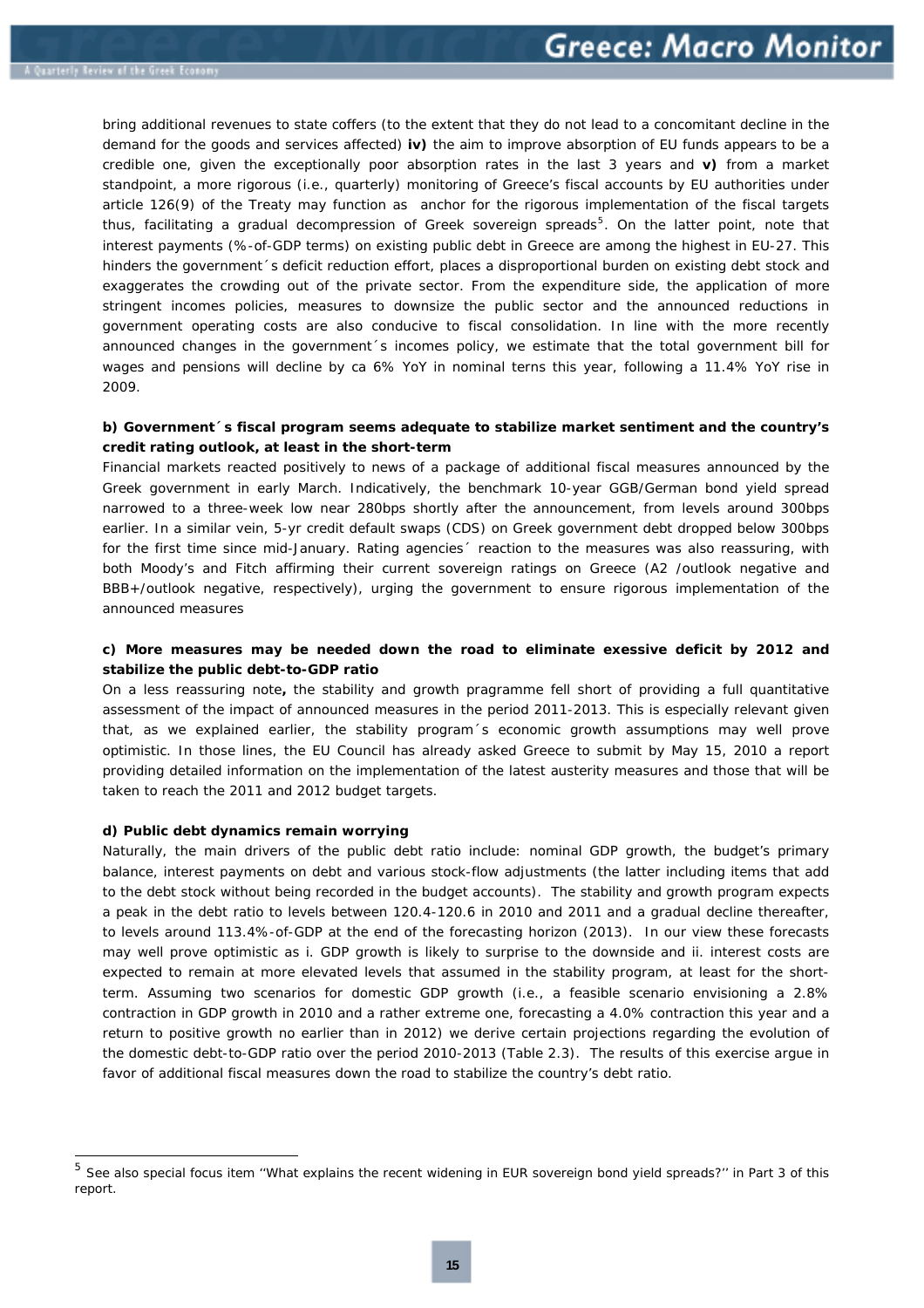<span id="page-14-0"></span>

| Table 2.3 : Projected evolution of debt-to-GDP ratio under alternative scenarios for GDP growth |         |                  |                          |                  |                          |
|-------------------------------------------------------------------------------------------------|---------|------------------|--------------------------|------------------|--------------------------|
|                                                                                                 | 2009    | 2010<br>feasible | 2010 extreme<br>scenario | 2011<br>feasible | 2011 extreme<br>scenario |
| General gynt debt (level)                                                                       | 271,800 |                  |                          |                  |                          |
| <b>GDP</b> (current prices)                                                                     | 239,619 |                  |                          |                  |                          |
| Debt-GDP ratio (%)                                                                              | 1.134   |                  |                          |                  |                          |
| Primary balance (% GDP)                                                                         | $-7.7$  | $-3.5$           | $-4.8$                   | $-1.3$           | $-1.6$                   |
| Nominal GDP growth                                                                              | 0.4%    | 0.0%             | $-1.2%$                  | 2.1%             | 1.7%                     |
| Implied interest rate on debt                                                                   | 5.1%    | 5.30%            | 5.30%                    | 5.30%            | 5.30%                    |
| Stock-flow adjustments (% GDP)                                                                  | 0.0190  | 0.0020           | 0.0020                   | 0.0020           | 0.0020                   |
| Debt-to-GDP projections                                                                         | 113.4%  | 123.1%           | 125.9%                   | 128.5%           | 132.1%                   |
|                                                                                                 |         |                  |                          |                  |                          |
|                                                                                                 |         | 2012<br>feasible | 2012 extreme<br>scenario | 2013<br>feasible | 2013 extreme<br>scenario |
| General gynt debt (level)                                                                       |         |                  |                          |                  |                          |
| GDP (current prices)                                                                            |         |                  |                          |                  |                          |
| Debt-GDP ratio (%)                                                                              |         |                  |                          |                  |                          |
| Primary balance (% GDP)                                                                         |         | 1.7              | 1.6                      | 2.4              | 2.1                      |
| Nominal GDP growth                                                                              |         | 3.4%             | 3.1%                     | 4.1%             | 3.8%                     |
| Implied interest rate on debt                                                                   |         | 5.20%            | 5.20%                    | 5.20%            | 5.20%                    |
| Stock-flow adjustments (% GDP)                                                                  |         | 0.0020           | 0.0020                   | 0.0020           | 0.0020                   |
| Debt-to-GDP projections                                                                         |         | 129.1%           | 133.4%                   | 128.4%           | 133.3%                   |

Source: Eurobank EFG Research

#### **2.7 Debt issuance outlook and developments in the secondary Greek bond market**

The strong recovery in investor sentiment since mid-March 2009 as a result of a coordinated effort by international organizations, monetary authorities and government around the world to support financial institutions and assist aggregate demand allowed a rapid de-escalation of euro area sovereign bond spreads. Indicatively, the 10-year Greek bond (GGB) yield spread vs. the 10-year German benchmark (Bund) hit in August 2009 multi-monthly lows around 108bps. Other euro area sovereign bond spreads also tightened significantly, with the 10-year bond yields differentials of Ireland, Spain, Portugal and Italy recording lows of ca 136bps, 45bps, 43bps and 6bps, respectively in August 2009. However, conditions in the EMU sovereign credit markets worsened anew since last November as a result of mounting market fears over the ability of Greece and other euro area countries including Portugal, Spain and Italy to put their fiscal accounts in order and meet rising external financing needs in an environment of weak economic growth and persisting dis-functionalities in world credit markets *(Graph 2iii).*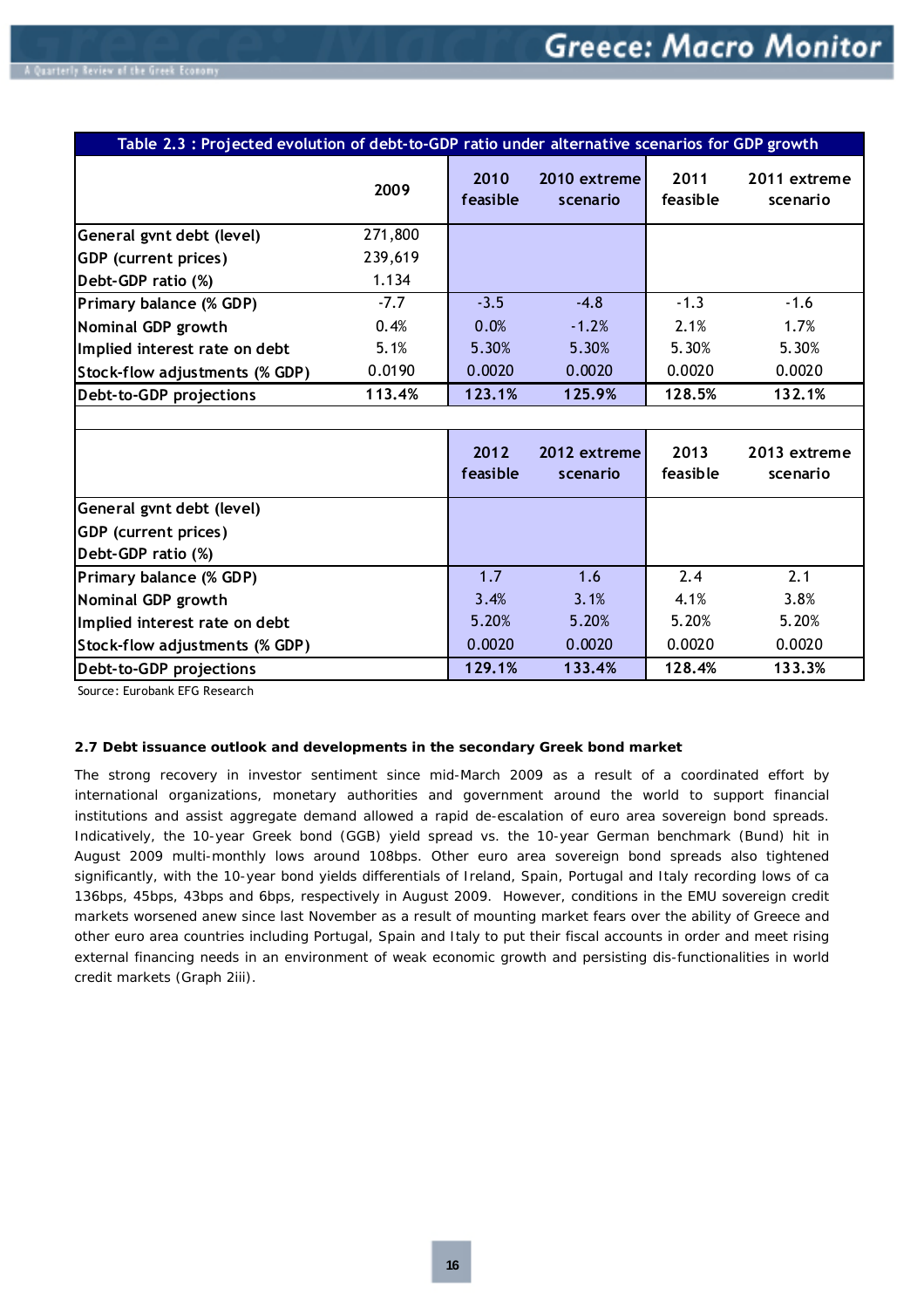1



Specifically, following a number of credit-rating downgrades on Greece by all three major rating agencies (*Table*  2.4) GGB spreads exploded, reaching in late January post-EMU entry record highs above 400bps<sup>[6](#page-15-0)</sup>.

| Table 2.4: Sovereign credit ratings & ECB collateral rules |                                |                                |                              |  |  |
|------------------------------------------------------------|--------------------------------|--------------------------------|------------------------------|--|--|
| Greece's sovereign credit rating(foreign currency LT debt) |                                |                                |                              |  |  |
| Moody's                                                    | <b>Standard &amp; Poor's</b>   | Fitch                          |                              |  |  |
| Aaa                                                        | AAA                            | AAA                            |                              |  |  |
| Aa1                                                        | AA+                            | AA+                            |                              |  |  |
| Aa2                                                        | AA                             | AA                             |                              |  |  |
| Aa3                                                        | AA-                            | AA-                            |                              |  |  |
| A2 (outlook negative)                                      | A                              | A                              | Old Threshold                |  |  |
| A <sub>3</sub>                                             | А-                             | А-                             | To apply again from 1.1.2011 |  |  |
| Baa 1                                                      | <b>BBB+</b> (outlook negative) | <b>BBB+ (outlook negative)</b> |                              |  |  |
| Baa2                                                       | <b>BBB</b>                     | <b>BBB</b>                     | <b>Current Threshold</b>     |  |  |
| Baa3                                                       | BBB-                           | BBB-                           | To expire in 31.12.2010      |  |  |
| Ba1                                                        | BB+                            | BB+                            |                              |  |  |
| Ba <sub>2</sub>                                            | BB                             | BB                             |                              |  |  |
| Ba3                                                        | BB-                            | BB-                            |                              |  |  |

Note: investment grades above dotted line, non-investment grades bellow doted line

Yet, following news of an auxiliary budget passed by the government in early March and a recent wave of comments by key policy makers in the euro area stressing solidarity among EMU member states (and a readiness to take measures if needed to help Greece execute its borrowing program) Greek bond yield spreads eased, reaching levels around 300 bps at the time of writing *(for the 10yr GGB/Bund spread benchmark).* 

We believe that we have already seen the highs in Greek sovereign spreads and expect a further gradual deescelation in the following months. Yet, markets will remain volatile and investor sentiment fragile especially ahead of the crucial April-May 2010 period where the country will need to roll-over a considerable part of existing debt *(some €12bn euros in April and another €8.5bn in May).*

Looking ahead, key market drivers in the following months will include **i.** forthcoming data on the execution of the 2010 budget **ii.** the speed and success of implementation of the announced fiscal and structural reforms (here the announced implementation timetable is quite demanding) **iii.** the evolution of domestic growth dynamics and i**v.** developments with respect the exessive deficit procedure for Greece. As regards the borrowing requirement for this year (officially projected at €54bnbn vs. ca €75bn in 2009), the state has already raised some 13bn via two syndicated issues of 5-year and 10-year bonds. According to reports, the government may proceed with 1 or 2 new syndicated issues in the near future, before resorting to regular re-opening of existing benchmarks.

<span id="page-15-0"></span><sup>6</sup> On January 28, the benchmark 10yr GGB/Bund yield spread hit a closing high of 396bps. In a similar vein, the Greek 5yr CDS spread toughed on February 8 levels near 430bps.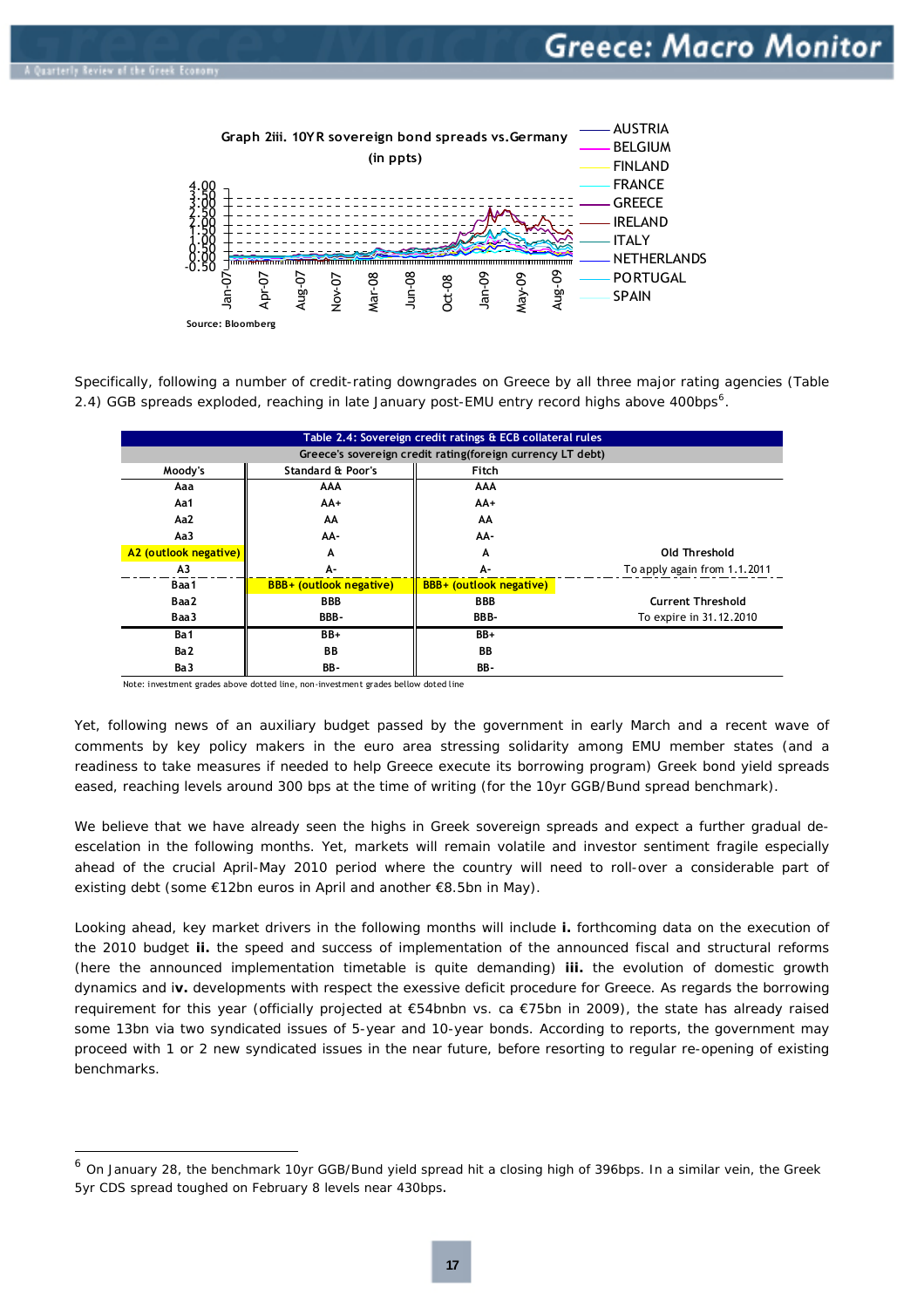# **Greece: Macro Monitor**

|                                                                     |                  |              |                                    | Table 2.5: Drivers of targeted fiscal adjustment in 2010                                                                                                                               |  |  |  |  |  |
|---------------------------------------------------------------------|------------------|--------------|------------------------------------|----------------------------------------------------------------------------------------------------------------------------------------------------------------------------------------|--|--|--|--|--|
|                                                                     | $\varepsilon$ mn | ppts-of-GDP* | Cumulative<br>fiscal<br>adjustment | Comments / Assumptions / Additional measures to be<br>taken to ensure no recurrence of particular<br>expenditure item in 2010                                                          |  |  |  |  |  |
| A. One-off expenditures incured in 2009<br>$(a1+a2+a3+a4+a5+a6+a7)$ | 3,228            | 1.3%         |                                    |                                                                                                                                                                                        |  |  |  |  |  |
| a1. Salaries & pensions                                             | 203              | 0.1%         | 203                                |                                                                                                                                                                                        |  |  |  |  |  |
| a2. Subsidy to social security funds                                | 975              | 0.4%         | 678                                | a) Return to normal social contribution collection levels<br>b) Legalisation of immigrants c) Changes in the medical<br>procurement system (e-checks on prescriptions from<br>1/5/2010 |  |  |  |  |  |
| a3. Social protection                                               | 866              | 0.4%         | 1,544                              | General government level                                                                                                                                                               |  |  |  |  |  |
| a4. Grants to public sector entities                                | 394              | 0.2%         | 1,938                              | Special solidarity allowance to be repeated this year and<br>accounted for as a one-off expenditure item in the<br>calculation of 2010 fiscal adjustment                               |  |  |  |  |  |
| a5. Consumption expenditures                                        | 541              | 0.2%         | 2,479                              | Arbitration decision for Olympic airlines                                                                                                                                              |  |  |  |  |  |
| a6. Election expenditure                                            | 194              | 0.1%         | 2,673                              | An special expenditure of €50mn for the 2010<br>Presidential election has been accounted for in this<br><u>vear´s budget_</u>                                                          |  |  |  |  |  |
| a7. Other                                                           | 55               | 0.0%         | 2,728                              |                                                                                                                                                                                        |  |  |  |  |  |
| B. One-off revenues in 2009 (b1+b2+b3)                              | 705              | 0.3%         |                                    |                                                                                                                                                                                        |  |  |  |  |  |
| b1. Taxes to incomes above €60k                                     | -300             | $-0.1%$      | 2,428                              | Allready collected                                                                                                                                                                     |  |  |  |  |  |
| b2. Tax settlements                                                 | $-350$           | $-0.1%$      | 2,078                              |                                                                                                                                                                                        |  |  |  |  |  |
| b3. Revenue from bank liquidity scheme                              | -55              | 0.0%         | 2,023                              |                                                                                                                                                                                        |  |  |  |  |  |
| C. One-off revenues in $2010$ (c1+c2+c3)                            | 1,330            | 0.5%         |                                    |                                                                                                                                                                                        |  |  |  |  |  |
| c1. Revenue from bank liquidity scheme                              | 280              | 0.1%         | 2,303                              |                                                                                                                                                                                        |  |  |  |  |  |
| c2. Special levy on profitable firms                                | 870              | 0.4%         | 3,173                              | To affect firms that recorded profits of more than $\in$ 5mn<br>in 2008                                                                                                                |  |  |  |  |  |
| c3. Special levy on high value real estate                          | 180              | 0.1%         | 3,353                              |                                                                                                                                                                                        |  |  |  |  |  |
| D. Permanent expenditure cuts in 2010<br>$(d1+d2+d3+d4+d5+d6)$      | 1,825            | 0.7%         |                                    |                                                                                                                                                                                        |  |  |  |  |  |
| d1. 10% cut in suplementary allowances for civil<br>servants        | 650              | 0.3%         | 4,003                              | Includes all alllowances, excluding family allowances and<br>child benefit, for central government, subsidized legal<br>entities and local authorities                                 |  |  |  |  |  |
| d <sub>2</sub> . Recruitment freeze in 2010                         | 80               | 0.0%         | 4,083                              | Measure to exempts 1000 security officers, 3000 medical<br>and 3000 teachers                                                                                                           |  |  |  |  |  |
| d3. Reduction in short-term contracts                               | 120              | 0.0%         | 4,203                              |                                                                                                                                                                                        |  |  |  |  |  |
| d4. Cut in operating costs                                          | 360              | 0.1%         | 4,563                              | Monitoring mechanism to be established in Jan. 2010                                                                                                                                    |  |  |  |  |  |
| d5. Reduction in pension fund subsidy                               | 540              | 0.2%         | 5,103                              | Assumes return to pre-crisis contribution levels                                                                                                                                       |  |  |  |  |  |
| d6. Cuts in overtime pay                                            | 15               | 0.0%         | 5,178                              |                                                                                                                                                                                        |  |  |  |  |  |
| E. General government cuts (e1+e2)                                  | 1,857            | 0.8%         |                                    |                                                                                                                                                                                        |  |  |  |  |  |
| e1. Defense costs                                                   | 457              | 0.2%         | 5,635                              |                                                                                                                                                                                        |  |  |  |  |  |
| e2. Subsidy for hospital operating costs                            | 1,400            | 0.6%         | 7,035                              |                                                                                                                                                                                        |  |  |  |  |  |
| F. Permanent expenditure increases in 2010<br>$(f1+f2+f3)$          | 1,900            | 0.7%         |                                    |                                                                                                                                                                                        |  |  |  |  |  |
| f1. Education                                                       | -500             | $-0.2%$      | 6,535                              |                                                                                                                                                                                        |  |  |  |  |  |
| f2. Public investment                                               | -800             | $-0.3%$      | 5,735                              | Public investment outlays will rise by 8.4% yoy in<br>2010 but the overall PIB balance is expected to<br>shrink by 10.5% yoy as a result of increased<br>transfers from the EU budget. |  |  |  |  |  |
| f3. Interest payments                                               | -600             | $-0.2%$      | 5,135                              |                                                                                                                                                                                        |  |  |  |  |  |
| G. One-off expenditure increases in 2010 (g1)                       | 500              | 0.2%         |                                    |                                                                                                                                                                                        |  |  |  |  |  |
| g1. One-off Solidarity allowance                                    | $-500$           | $-0.2%$      | 4,635                              |                                                                                                                                                                                        |  |  |  |  |  |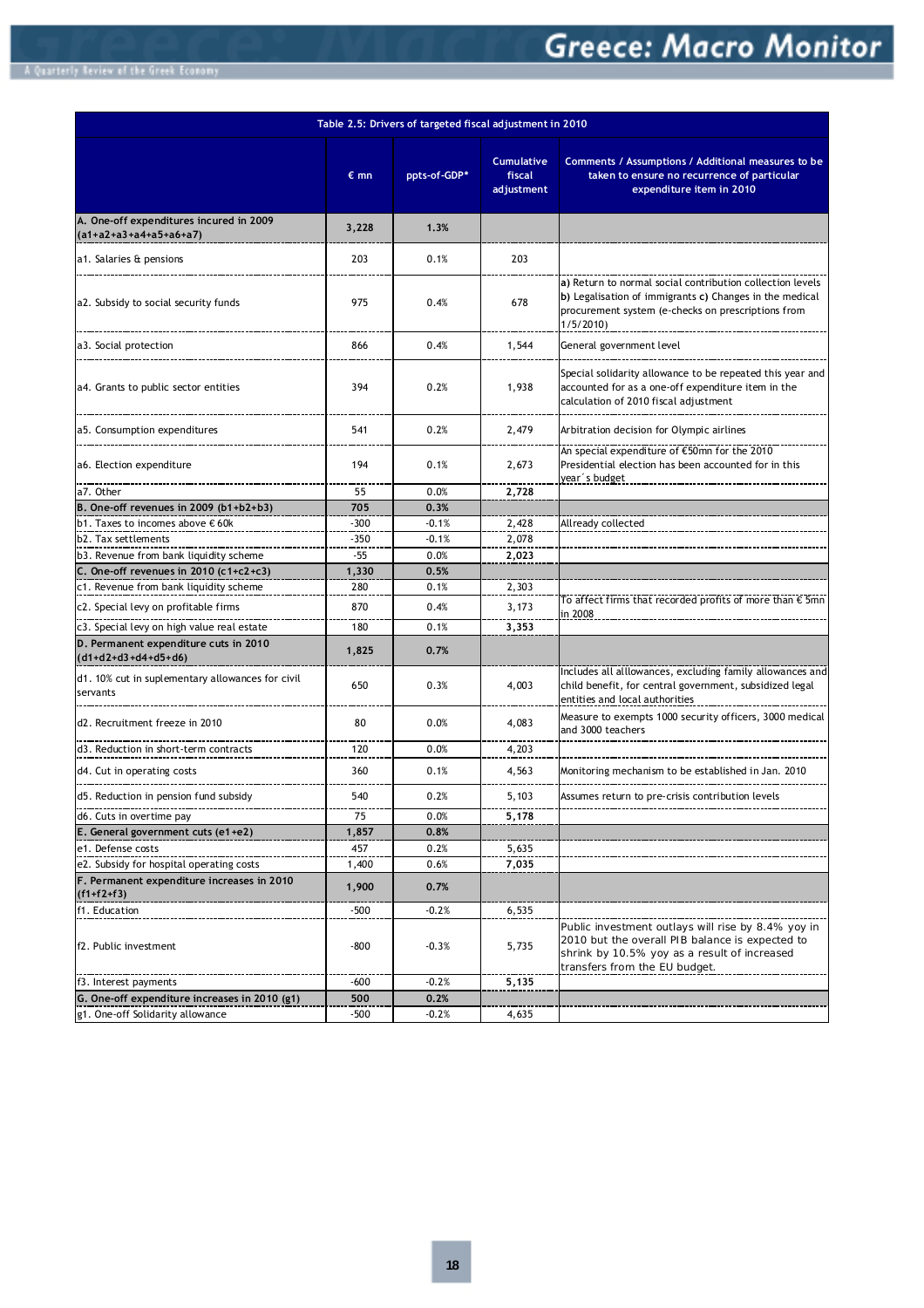|                                                                                                                    |               | Table 2.5 (Continued): Drivers of targeted fiscal adjustment in 2010 |                                           |                                                                                                                               |
|--------------------------------------------------------------------------------------------------------------------|---------------|----------------------------------------------------------------------|-------------------------------------------|-------------------------------------------------------------------------------------------------------------------------------|
|                                                                                                                    | $\epsilon$ mn | ppts-of-GDP*                                                         | <b>Cumulative</b><br>fiscal<br>adjustment | Comments / Assumptions / Additional measures to be<br>taken to ensure no recurrence of particular<br>expenditure item in 2010 |
| H. Permanent revenue increases in 2010<br>$(h1+h2+h3+h4+h5+h6+h7+h8)$                                              | 5.210         | 2.1%                                                                 |                                           |                                                                                                                               |
| h1. New progressive tax system encompassing all<br>sources of income, abolishing a wide range of tax<br>exceptions | 1,100         | 0.4%                                                                 | 5,735                                     |                                                                                                                               |
| h2. New taxation scheme for property                                                                               | 400           | 0.2%                                                                 | 6,135                                     |                                                                                                                               |
| h3. Increase in excise tax on cigarettes                                                                           | 650           | 0.4%                                                                 | 6,785                                     |                                                                                                                               |
| th4. Increase in excise tax on alcohol                                                                             | 60            | 0.0%                                                                 | 6,845                                     |                                                                                                                               |
| h5. Tax increase in mobile telephones & petrol                                                                     | 400           | 0.2%                                                                 | 7.245                                     |                                                                                                                               |
| Ih6. Measures to rein in tax evasion                                                                               | 1.200         | 0.5%                                                                 | 8,445                                     | Figure derived by applying 2007-08 percentage of<br>VAT/GDP ratio in the 2010 GDP                                             |
| Ih7. Measures to reduce social contribution evasion                                                                | 1,200         | 0.5%                                                                 | 9.645                                     | Figure assumes return to pre-2009 social contribution<br>payment level (approximately offset with d5 and part of<br>a2)       |
| h8. Additional EU transfers (PIB)                                                                                  | 1,400         | 0.6%                                                                 | 9.845                                     |                                                                                                                               |
| Projected reduction in the general government<br>balance (A+B+C+D+E+F+H)                                           | 9,845         | 4.0%                                                                 |                                           | Of which 1.7ppts-of-GDP is one-off & 2.6ppts-of-GDP<br>permanent                                                              |

Source: Stability and Growth Programme (2009-2013); Eurobank EFG Research

\* Plus (+) sign denotes positive contribution to overall fiscal adjustment and vice versa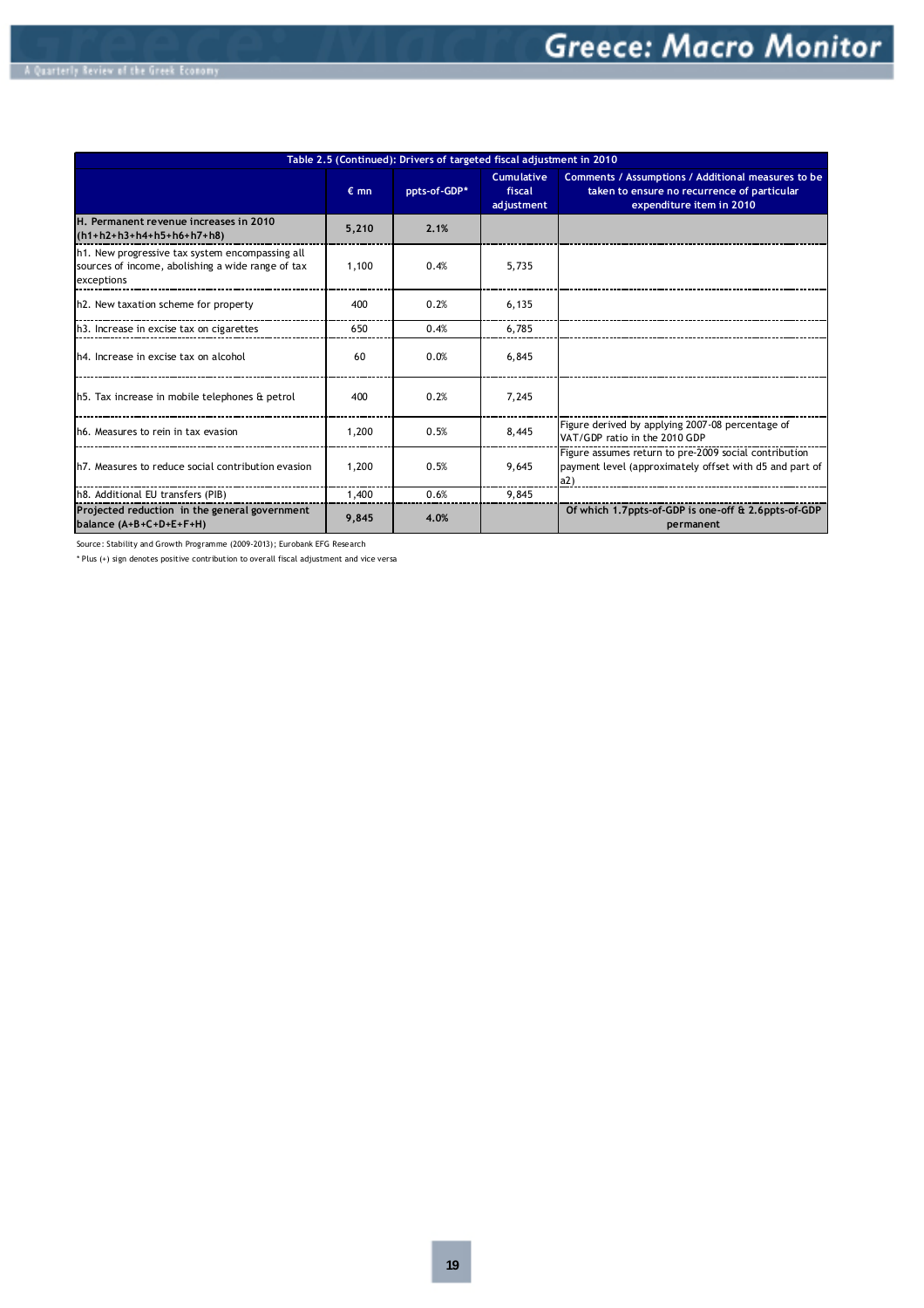#### <span id="page-18-0"></span>**Part 3:**

#### **A Simulation Exercise for the future evolution of GDP and its components**

#### **By Tassos Anastasatos**<sup>(7)</sup>

#### **Key points**

- This study attempts to forecast real GDP growth in 2010; a quantification of trends in components of GDP is conducted, with economic rationale invoked for each, and total growth is extracted from there.
- The main scenario takes into account only the expected impact of measures announced so far; conditions are analysed under which a real growth rate of -2.8% is attainable.
- A sensitivity analysis quantifies the impact of alternative, more adverse scenaria.
	- Firstly, the impact of a generalized application of a restrictive incomes policy to the private sector is evaluated. Should the effective abolition of the  $14<sup>th</sup>$  salary in the public sector be extended to include private sectors employees, this could result in a contraction of real GDP by 3.3%. If, in addition to the announced tax policy changes income of the self-employed is negatively affected by falling demand, contraction could deepen to -3.6%.
	- o Secondly, if total credit to enterprises and households is reduced by 6%, this could result in a contraction of real GDP by 4.9%.

#### **3.1 Introduction**

1

Latest developments on the fiscal front necessitate a reassessment of the GDP growth outlook for 2010. Most important among them, the additional measures announced on March  $3<sup>rd</sup>$  for ensuring the attainment of the target of a reduction in the fiscal deficit by 4 ppts of GDP (see paragraph 2.4 in this document). This auxiliary package is expected to have two main consequences:

- a) Strengthen the belief of the markets on the political commitment of the Government in meeting the ambitious target, as well as the feasibility of the target itself. This can result in a decisive –albeit gradual- reduction of sovereign risk and therefore the cost of borrowing for the Greek State. Given that every 100 bps reduction in the spread economizes ca €500mn on interest payments, this is a vital contribution to the viability of the stabilisation effort. In addition, the cost –and ease- of funding of Greek banks can benefit equiproportionately. This is an equally important development as it would eliminate the likelihood of a credit crunch in the real economy, with devastating consequences on the growth rate.
- b) It magnifies the fiscal drag, i.e. the limitation of the expansionary contribution of the public sector on domestic demand<sup>[8](#page-18-2)</sup> and hence on GDP growth.

According to the latest NSSG announcement, real GDP fell by 2% in 2009, instead of the -1.2% change projected in the Stability and Growth Program (SGP). The revision was mainly due to changes in turnover indices for the accommodation and restaurant sector. Therefore, it should have affected mainly the external sector and, on a second round, consumption via its multiplicatory effect. This revision should have two implications for 2010 growth:

<span id="page-18-1"></span><sup>&</sup>lt;sup>7</sup> Tassos Anastasatos, Ph.D. is Senior Economist, Eurobank EFG, **[TAnastasatos@eurobank.gr](mailto:TAnastasatos@eurobank.gr)** 

<span id="page-18-2"></span> $8$  Given that the government budget is projected to record a primary deficit even after implementing the additional measures, it cannot be said to have a contractionary impact.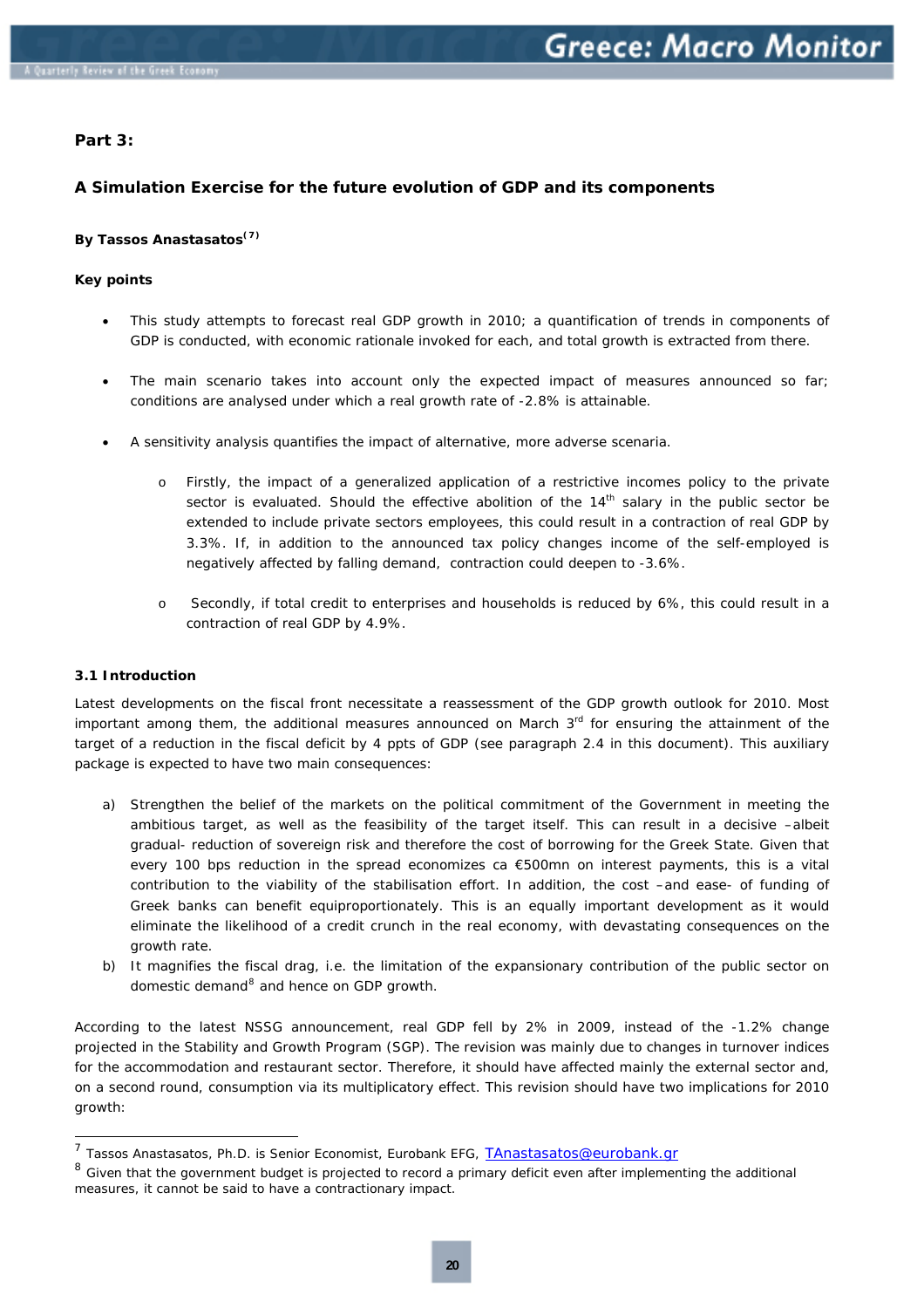- <span id="page-19-0"></span>1. A positive base effect.
- 2. A negative economic confidence effect; economic sentiment was suggesting some easing in the recession pattern in the second half of 2010, but developments of the last months appear to have renewed pessimism, with potential repercussions on private consumption and investment.

Taking the GDP revision in mind, the SGP forecast for the nominal GDP in 2010 should be modified to around €242.2bn, assuming a) real contractions of 2.0% and 0.3%, respectively in 2009 and in the current year and b) GDP deflators of 1.6% and 2.0% in 2009 and 2010 respectively. Yet, the most recent developments in the Greek economy render this projection unrealistic.

|                                      | Table 3.1 : GDP breakdown for 2010 |             |                  |  |  |
|--------------------------------------|------------------------------------|-------------|------------------|--|--|
| 2010,<br>% Real rates of change      | Eurobank<br><b>Research</b>        | SGP, Plan A | SGP, Plan B      |  |  |
| Private consumption                  | $-6.2$                             | $-1.0$      |                  |  |  |
| Gynt consumption                     | $-5.0$                             | $-4.4$      | No.              |  |  |
| Final consumption                    | $-5.8$                             | $-1.5$      | <b>Breakdown</b> |  |  |
| <b>Gross Fixed Capital Formation</b> | $-4.5$                             | $-1.6$      | provided         |  |  |
| Change in inventories                | $-6.0$                             | $-0.9$      |                  |  |  |
| Domestic demand                      | $-6.0$                             | $-1.8$      |                  |  |  |
| Exports of g&s                       | 2.5                                | 2.5         |                  |  |  |
| Imports of g&s                       | $-10.5$                            | $-3.0$      |                  |  |  |
| Real GDP growth                      | $-2.8$                             | $-0.3$      | $-0.8$           |  |  |
| GDP Deflator $(\% \Delta)$           | 2.7                                | 2.0         | 1.9              |  |  |
| <b>Balance of Payments</b>           |                                    |             |                  |  |  |
| $(% \mathcal{L}_{0})$ (% of GDP)     | 7.7                                | 8.1         | 8.1              |  |  |

Source:SGP, Eurobank EFG Research

Fiscal adjustment in 2010 implies a contractionary impact on the –now reduced- GDP in comparison to 2009. If measures of fiscal consolidation were fully implemented, they would amount in a fiscal restriction of: (a) €9.845bn from measures predicted by the SGP (plan A) plus (b) €4.8bn from auxiliary measures announced on March 3<sup>rd</sup> 2010. In total, if fully realized, expenditure cutbacks and revenue increases of €14.645 bn would be equivalent to a 12.2% reduction of total government expenditure or ca 6ppts of nominal GDP according to SGP assumptions.

As a first assessment of the impact on the real economy, the long-run elasticity of GDP with respect to government expenditures is roughly equal to 0.7. In 2009, the share of government expenditure over GDP was equal to 52% (vs. a decade average ca 45%). Hence, a 6ppts-of-GDP fiscal restriction should result in a GDP growth decline of ca 4.4ppts (=12.2\* (0.52\*0.7) ppts). However, this is a ceteris paribus assessment. There are other factors exercising an impact on components of GDP and thus, overall, growth. Equally importantly, it is not plausible to assume that the targets of the initial SGP will be reached; instead, targets will be reached –and possibly overshot- with the aid of the auxiliary package.

#### **3.2 Derivation of real GDP growth forecast for 2010**

We proceed to conduct a simulation exercise, accompanied by sensitivity analysis encompassing main risks. Theoretically consistent economic rationale is provided for anticipating and quantifying impacts on each sector of the economy. The -2.8% GDP growth forecast (see Table 3.1) for 2010, which we consider to be a feasible one,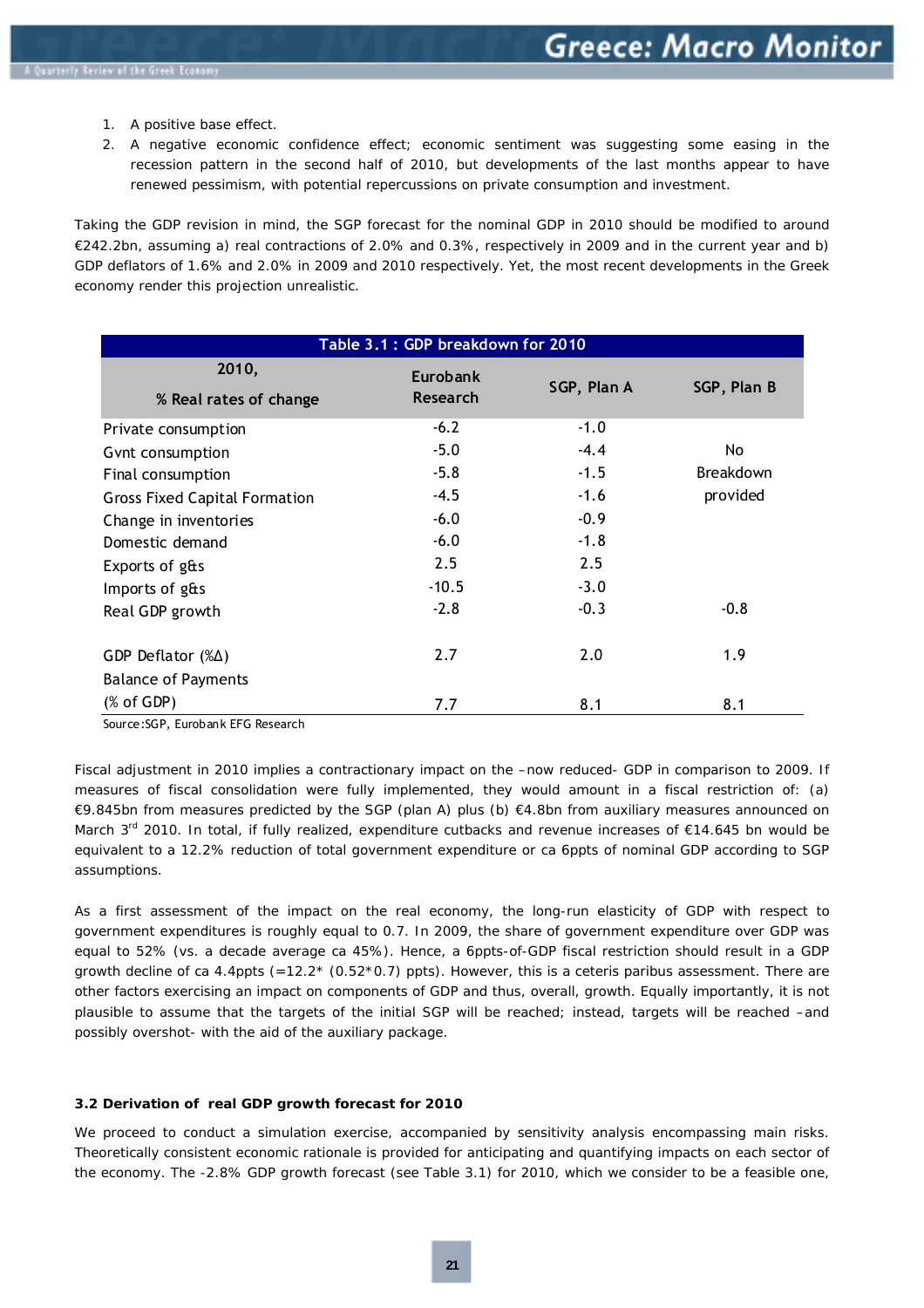takes into account only developments that have already materialized by the time of publishing and their impact on disposable income, the cost of financing public debt (spreads), and the renewed deterioration of economic confidence.

#### **Evolution of GDP Components**

(a) Private consumption (72.7% of GDP): the -1.0% change predicted by the SGP for 2010 looks overly optimistic. Private consumption predominantly depends on disposable income. Revised GDP data for 2009 show that real private consumption contracted in 2009 by ca 1.8%, instead of 1.5% projected in the SGP. Nominal disposable income declined by 0.2% in 200[9](#page-20-0). $9$  Given that the private consumption deflator recorded a 1.2% increase in 2009,<sup>[10](#page-20-1)</sup> consumption contracted by 0.4% more than the real disposable income. It is tempting to deduce that consumption decelerated more rapidly in the final months of 2009, in anticipation of the negative outlook for 2010 nominal disposable income. This explanation is corroborated by the fact that the elasticity of consumption with respect to disposable income jumped to 5.2 in 2009, compared to a 2001-2008 average of 1.2. We have to bear in mind that, not only this elasticity is very volatile, but it was also calculated during years of rapid growth based on booming consumption, a growth model which is now considered to be no longer viable. When in recession, it is more reasonable to expect that consumption will decelerate more gradually, as the Greek consumer will attempt to smooth her consumption levels intertemporally.

AMECO projected a marginal increase of net real disposable income in 2010 (0.3%). However, this projection did not take into account **i)** the 2009 GDP revision **ii)** the fiscal consolidation package outlined in the SGP and **iii)** the auxiliary budget announced by the government in early March. These measures imply a reduction of the nominal disposable income for 2010 as follows:

- **i.** From the tax policy: tax measures of the SGP and measures announced in early March, if fully implemented, would result in a total reduction of nominal disposable income of ca €9.0bn or 4.5% (net disposable income in 2009: €201bn, AMECO). However, the additional measures of the  $3<sup>rd</sup>$  of March were necessitated exactly by the realization on behalf of the Government that some risks mentioned in the SGP will materialize and, therefore, the targets for expenses and revenues described in it will be unattainable. For example, the SGP assumed that €2.4 bn in total would come from fighting tax evasion and social security contributions evasion. The main risk though emanates from the understanding that recession will be deeper than the 0.3% predicted in the SGP (Plan A), an eventuality that will suppress budget revenues. The auxiliary package announced in early March comprised of measures worth €4.8 bn in total, equally split between expenditure cuts and revenue increases. Hence, it is reasonable to assume that the government expects revenue shortfall to be €2.4 bn. As a consequence, tax measures will reduce nominal disposable income by ca €6.6bn or 3.3%.
- **ii.** From the incomes policy: the auxiliary measures announced on March 3 included a 12% horizontal reduction in wage supplements and a 30% reduction in the  $13<sup>th</sup>$  and  $14<sup>th</sup>$  salaries for all civil servants.<sup>[11](#page-20-2)</sup> The latter comprise exclusively the basic wage, which constitutes ca 3/5 of employees' total earnings, but not wage supplements. Hence, impact on civil servants' disposable income will be:

 $2/5 * 0.12 + 3/5 * 2/14 * 0.3 = 7.4%$ 

Given that employees on central government and the broader public sector constitute ca 25% of the labor force, the reduction of the nominal disposable income due to incomes policy austerity will be ca 1.8%.

In total, nominal disposable income will fall by  $5.1\%$  (=  $3.3\%$  +  $1.8\%$ ). Next, we have to make an assumption about private consumption deflator. The SGP assumes a deflator of 1.4%. However, the indirect taxes (VAT and excise taxes) imposed in early March will exert additional inflationary pressures. Deflationary pressures due to shrinking aggregate demand cannot be assumed to fully offset these pressures. Eurobank Research prediction is

1

<sup>&</sup>lt;sup>9</sup> Projections by AMECO, European Commission's database.

<span id="page-20-2"></span><span id="page-20-1"></span><span id="page-20-0"></span><sup>&</sup>lt;sup>10</sup> NSSG, National definition, the HICP increased by 1.3%.<br><sup>11</sup> For employees in the broader public sector a horizontal 7% reduction was announced instead, which however is quantitatively similar to the reductions in central government.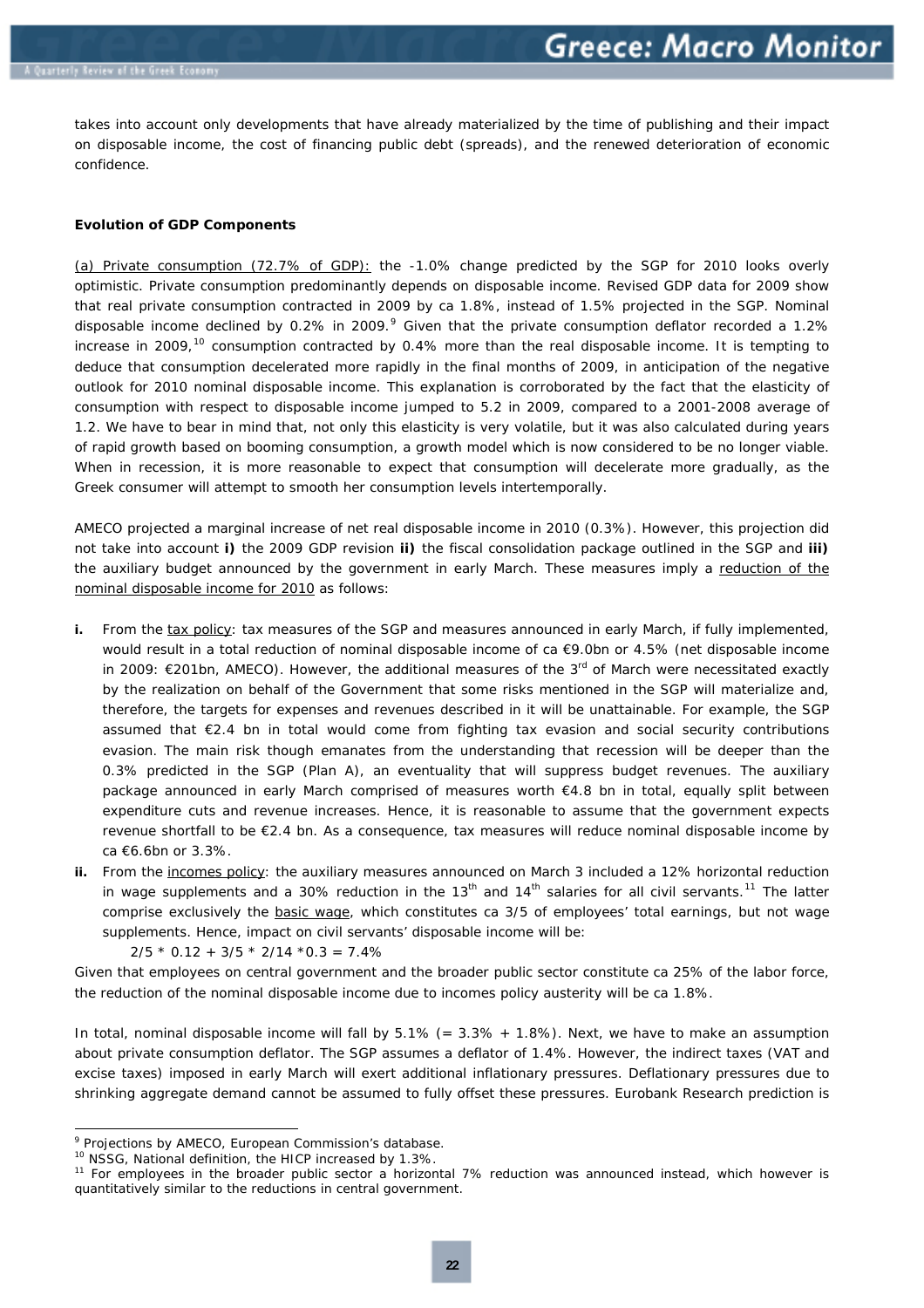for GDP and consumption deflators both equal to 2.7%.[12](#page-21-0) With this consumption deflator, the 5.1% reduction in nominal disposable income translates into a 7.8% reduction of real disposable income.

Finally, we have to deduce to which extent the fall of real disposable income will affect private consumption. To summarize our rationale:

a) The reduction in private consumption that already took place in 2009 constitutes a preemptive adjustment in households' balance sheets and limits the risk of consumption's overreaction in 2010.

b) We do not use the decade-average elasticity of consumption w.r.t. disposable income of 1.2 but, instead, assume that in the new recessionary environment behavior consistent to intertemporal smoothing of consumption will be observed. Hence, consumption deceleration will be more gradual in comparison to developments in disposable income. Besides, it is empirically documented that, for lower incomes, some parts of consumption are income-inelastic.

c) We accept the SGP argument that the reduction of private consumption will not be equiproportionate to the reduction of disposable income due to the fact that restrictive measures are targeted to higher income citizens that have a smaller propensity to consume.

Taking account of all these factors, we assume that the change in consumption will be 80% of the change in disposable income. Hence, we can infer that real private consumption will contract in 2010 by 6.2% (=7.8% $*$ 0.8).

The above calculations are based on the assumption that real wages in the private sector and earnings of self employed will be flat in real terms. A risk factor lies here; although the government and employers unions have rejected the implementation of wage reductions in the private sector, pressures can be exerted by climbing unemployment and weak domestic demand. Disposable income will also depend on a multitude of additional factors, including:

1. Credit expansion; baseline assumption of our forecast: zero change of total loans.

2. The extent to which broadening of the tax base will be achieved; if tax evasion is limited, burden will fall on the black economy, so that only secondary effects on consumption will be captured in official statistics.

- 3. The course of tourism.
- 4. Consumer confidence.

These risks are addressed in the sensitivity analysis.

Main forecast for private consumption: -6.2% change.

(b) Government consumption: (17.9% of GDP) The SGP predicts a -4.4% change. However, additional measures announced on 3/3/2010 imply a total reduction of ca €5.7 bn or 6.0%. As with tax measures, full achievement of SGP targets cannot be assumed or else additional measures would not be necessary. The -4.4% target is a high government priority and will be achieved by all means. Taking in mind that the philosophy of additional measures was to overshoot targets so as to inspire confidence to the markets, it is prudent to assume a -5% change.

#### Final consumption: -6.0%

1

(c) Gross Fixed Capital Formation: (16.1% of GDP) a further steep decline of 13.9% in 2009 (-7.4% in 2008) implies possible base effects and has probably motivated the -1.6% forecast for 2010 envisioned in the SGP (baseline scenario). However, drivers of investment remain weak. Building permits continue to decrease and the uncertainty of demand and the economic environment urge enterprises to postpone projects. In addition, latest revision of NSSG data showed that, in contrast to prior projections, no inventory deccumulation took place in Greece in 2009, leaving room for this to happen in 2010. On the other hand, real interest rates, which rose due to sovereign risk, are now expected to fall gradually, thereby mediating pressures on investment. The

<span id="page-21-0"></span><sup>&</sup>lt;sup>12</sup> We remain vigilant as to developments in inflation; the possibility of stagflation cannot be excluded. However, longer-term, the structural measures the government has committed to undertake (fighting rigidities in product markets, opening closed professions, reducing barriers to entry and the operation of enterprises etc) should have an impact in suppressing the core of inflation.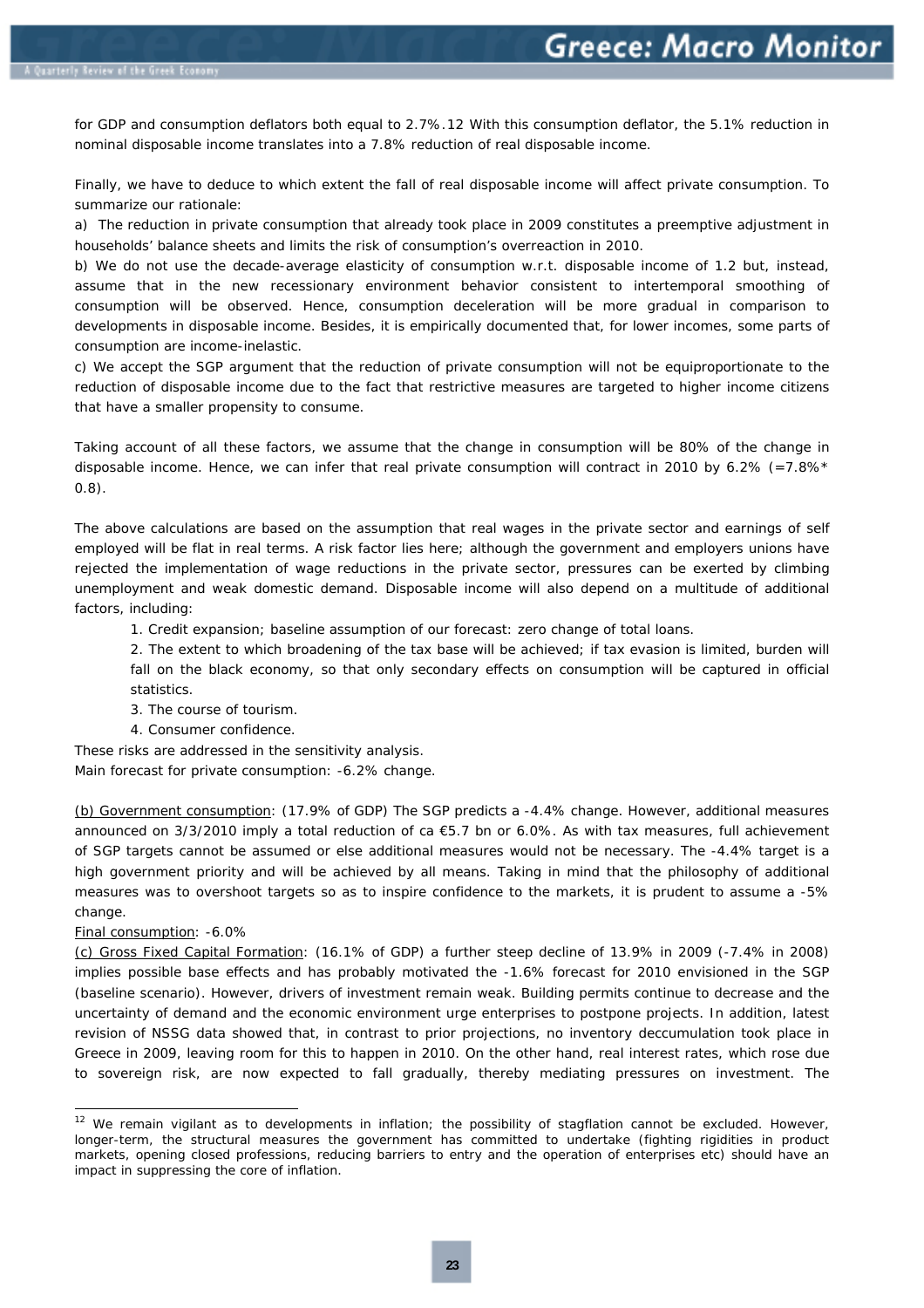<span id="page-22-0"></span>government also maintained an increased public investment budget and now accelerates initiatives for absorbing EU Structural Funds resources and promoting Public-Private Projects. A Guarantee Scheme worth €2 bn for SME loans is also put in place. Finally, measures to improve the entrepreneurial environment are legislated (simplification of procedures for starting a business, more transparent tax law etc).

Overall, the urge to revive the market inspires hope that long overdue measures will be undertaken to yield fruits within 2010 and resistances will be curbed. Taking into account the above developments we pencil in a - 4.5% baseline real growth forecast for gross fixed capital formation in 2010. This along with a -6% projected change in inventories (1% of GDP) implies a real contraction in gross capital formation of -4.7% in 2010 compared to a 13.4% decline in 2009.

Domestic demand (106,8% of GDP): -5.8% change.

(d) Exports of g&s (20.6% of GDP): after a 16% reduction in 2009, the SGP forecast of a 2.5% increase is not unrealistic. Changes in ULC from recent measures can improve price competitiveness and thus benefit exports but the extent to which this will happen within 2010 is doubtful. International demand, especially in tourism and maritime transportations, is expected to recover. However, pressures in hotel prices and related services can mediate increase of tourism receipts. As a result, we maintain our baseline assumption for the growth of good and services exports in 2010 to +2.5%.

(e) Imports of g&s (27.3% of GDP): a -14.1% decrease in 2009 constitutes a low basis but recessionary pressures are deepening. We also need to bear in mind that imports in Greece are more volatile than general consumption since, to a large extent, they constitute goods of high income elasticity. Hence, the adjustment that already took place in 2009 cannot be assumed to mediate further adjustment in 2010, as for total private consumption.[13](#page-22-1) The 2003-2008 average elasticity of imports of goods & services w.r.t. net disposable income was 1.35. Hence, the 7.8% reduction of real disposable income calculated above implies a 10.5% real reduction of imports. A more aggressive fall of imports would not be compatible with the modest changes projected above for investment and exports, as both those sectors have a large import content.

#### **3.3 Sensitivity analysis**

1

We next proceed to evaluate some more extreme eventualities. These should not be considered as forecasts but rather as a basis comparator for more plausible scenaria. A major downside risk to our -2.8% real GDP growth scenario for 2010 emanates from the cost of financing. If high spreads are maintained, two channels of impact on the real economy can be identified:

- 1. Any additional measures implemented in order to achieve the fiscal targets will negatively affect disposable income and consumption.
- 2. The cost of funding for banks, and therefore the private sector of the economy is elevated, affecting investment and the interest-rate-sensitive parts of consumption.

The first factor has materialized, with the recessionary impact of the auxiliary package announced in early March being already accounted for in our baseline projection. Hence, it is now less likely that additional measures will be needed for 2010. The impact of the second factor will be aggravated if the flight of domestic deposits observed in previous weeks is not reversed or, even worse, if it continues in the period ahead. In that case, the banks' ability to substitute the –expensive- external funding by domestic sources will be limited. The average elasticity of total deposits w.r.t. nominal GDP for the years 2002-2009 is 2.8. For a projected decrease of 0.1% in nominal GDP for 2010 (-2.8% real growth, 2.7% GDP deflator), this would imply a 0.3% decrease in deposits. This is broadly consistent with our forecast of a zero change in total loans for 2010. However, this elasticity was calculated in years of strong growth and it is not clear whether it holds in a recessionary environment as well.

<span id="page-22-1"></span><sup>13</sup> Effectively, we assume a reduction of imports' share in the consumer's basket. Recent measures such as a special levy tax on luxurious goods and –imported- luxurious cars, lends support to this rationale.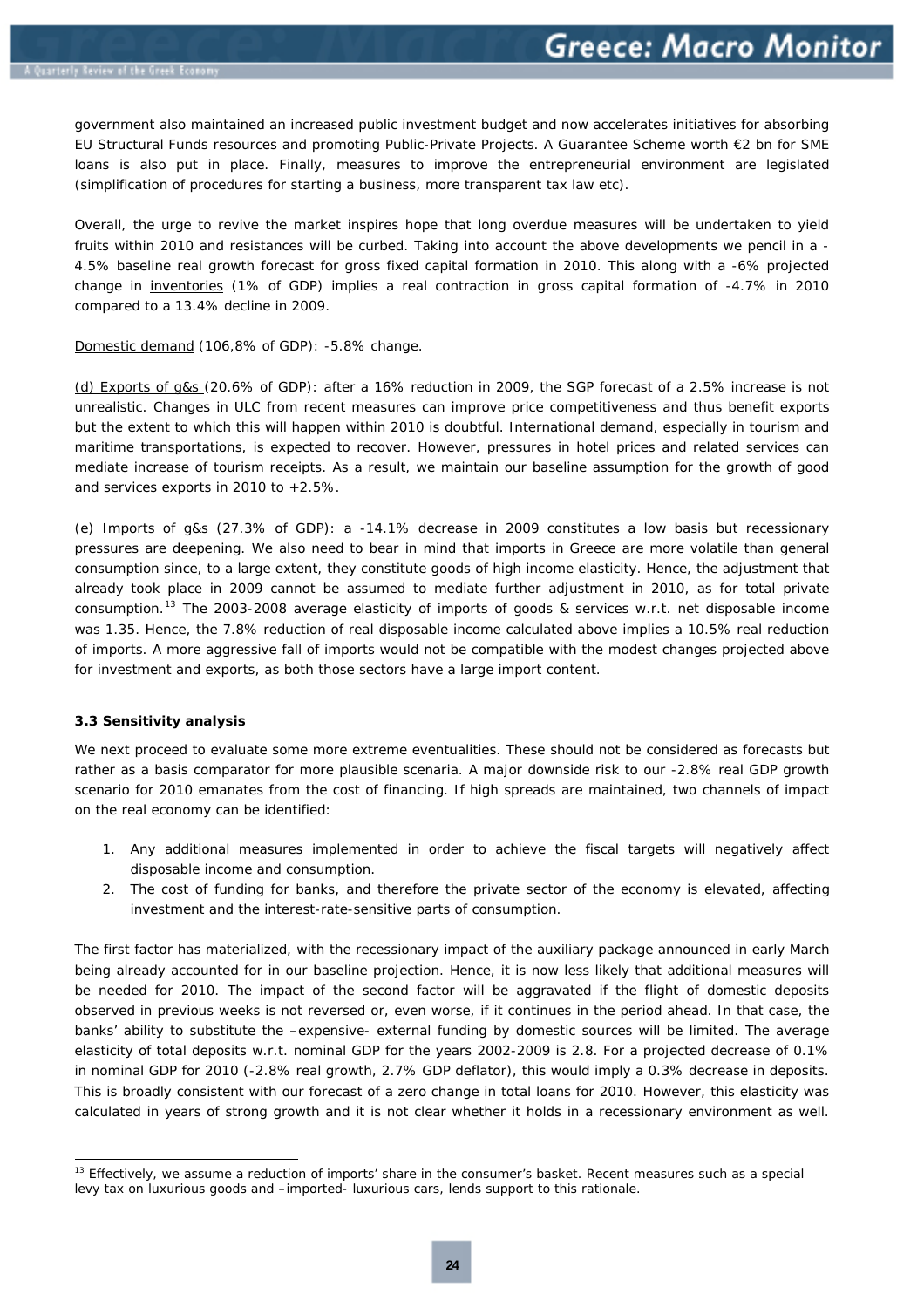Furthermore, deposits are more volatile than GDP. Hence, in the present situation, in which idiosyncratic factors are at play (sovereign risk, fears of tax burden), it is not clear whether this tendency will be attained.

Therefore, in order to address the aforementioned risks, two scenaria are evaluated:

1. The effective abolishment of the  $14<sup>th</sup>$  salary is extended to the private sector in an effort to improve competitiveness. The application of this measure would enlarge the fall of disposable income in addition to what was calculated in the baseline scenario as follows:

• Private sector employees (ca 30% of labor force): assuming the cutback would concern a full 1/14 of earnings, private sector employees' disposable income would fall by ca 7.1%. If, in addition, a nominal wage freeze is applied, as seems likely, the real fall would be 9.8% (consumption deflator of 2.7%). Hence, total real disposable income would fall by an extra 2.9 ppts (-10.7% change in total). With a change in consumption equal to 80% of the change in disposable income, this would result in a 2.3% extra reduction in real private consumption, 8.5% decrease in total. With an elasticity of imports w.r.t. net disposable income equal to 1.35, imports would fall by an extra 3.9%, i.e. 14,4% in total. Assuming the extra reduction of disposable income translates into an equiproportional increase in exports (due to ULC fall, i.e. competitiveness improvement) and fall of investment (due to weaker demand environment), all impacts combined will translate, ceteris paribus, to a contraction of real GDP by - 3.3%.

So far, we have assumed that the self-employed (ca 45% of labor force) will experience on their real disposable income only the impact that comes from the tax policy. If their income falls, e.g. by an extra 5%, due to weak domestic demand and the uncertain economic environment, total real disposable income would fall by an extra 2.2 ppts (-12.9% change in total). Applying the same rationale as above, private consumption would fall by 10.3%, investment by 9.8%, imports by 17.4%, and exports will increase by 7.6%. All impacts combined, will translate, ceteris paribus, into a contraction of real GDP by -3.6%.

2. Total credit is reduced by 6%. This could result from shrinkage of deposits and the credit rationing incurred by the increased cost of banks' wholesale funding. In Table 1.2 below, it can be seen that the average elasticity of total loans w.r.t. to GDP for the years 2001-2008 is 2.8. However, in 2009 the elasticity jumped to 12.2 due to the fact GDP decelerated more steeply than loans. It is likely that loans will adjust with a lag to the deceleration of GDP growth in 2010, so the elasticity of 2009 is excluded from computations. Hence, if using the 2.8 elasticity, a 6% reduction in credit would translate, ceteris paribus, to a loss of extra 2.1 ppts of growth or, with our baseline forecast of -2.8% growth, into a contraction of real GDP by -4.9%.<sup>[14](#page-23-0)</sup>

#### Balance of Payments

Assuming:

1

- The baseline changes, +2.5% for exports and -10.5% for imports,
- Unchanged current and capital transfers,
- +5% increase of the Incomes Balance deficit due to increased payments for public debt interest,

Then, the BoP will present a deficit of ca  $\epsilon$ 17.560 bn or 7.4% of GDP in 2010.<sup>[15](#page-23-1)</sup>

<span id="page-23-0"></span><sup>&</sup>lt;sup>14</sup> This is an "umbrella" impact, carrying with it respective changes in various components of the GDP.<br><sup>15</sup> With GDP for 2009 equal to €237.5 bn, according to NSSG, GDP growth -2.8% and GDP deflator equal to

<span id="page-23-1"></span><sup>2.7%</sup> for 2010, according to our main forecast.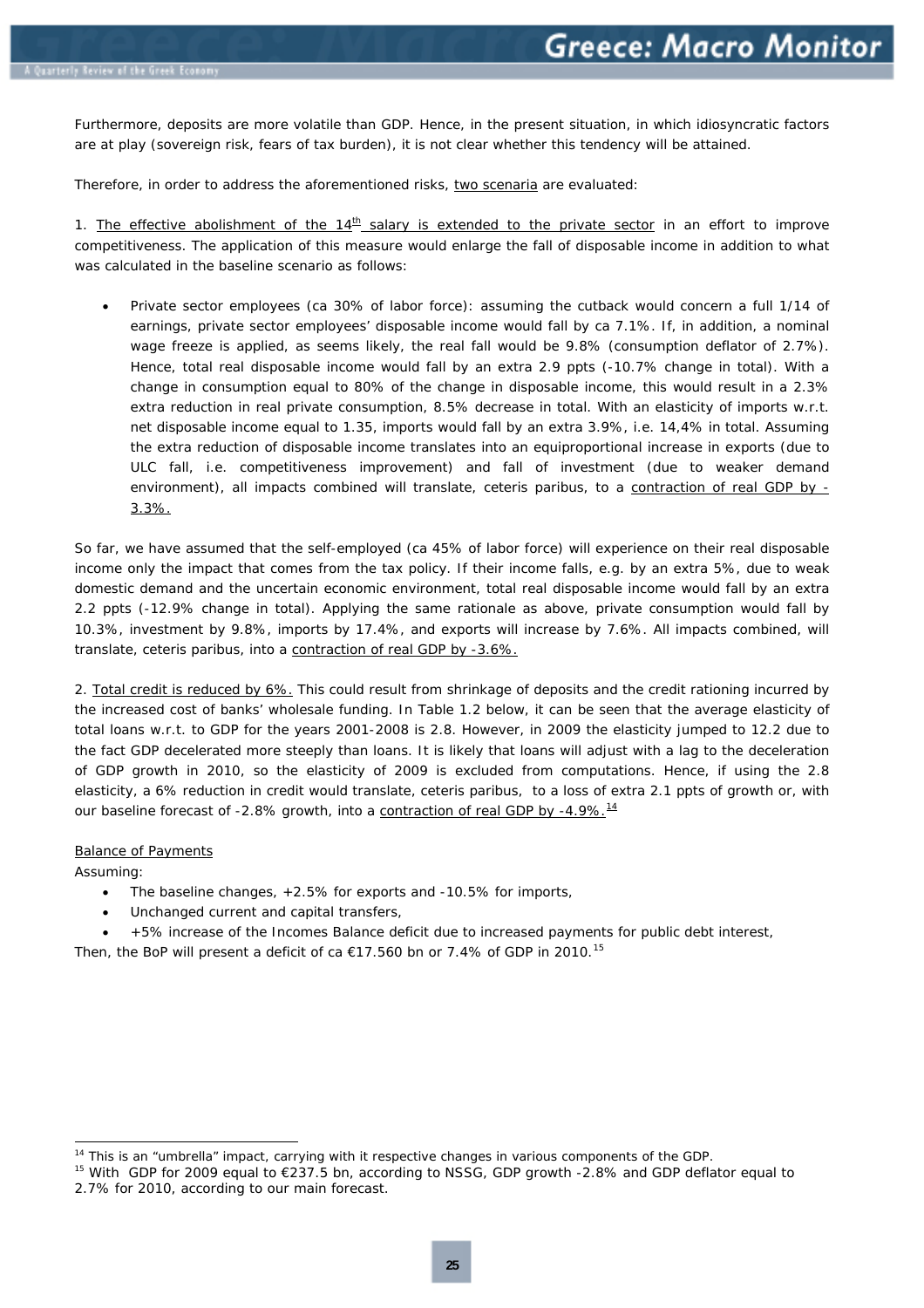|      |            | Table 3.2: Elasticities of Total loans w.r.t. GDP |            |            |               |
|------|------------|---------------------------------------------------|------------|------------|---------------|
|      |            |                                                   |            | Average ε, | Average $ε$ , |
|      | <b>GDP</b> | Total loans to households & enterprises           | Elasticity | 2001-2009  | 2001-2008     |
| 2001 | 146,427.90 | 67,396.60                                         |            |            |               |
| 2002 | 156,614.60 | 80,735.73                                         | 2.84       | 3.98       | 2.81          |
| 2003 | 172,431.10 | 95,976.43                                         | 1.87       |            |               |
| 2004 | 185,817.60 | 114,471.40                                        | 2.48       |            |               |
| 2005 | 195,371.20 | 136,171.60                                        | 3.69       |            |               |
| 2006 | 210,464.50 | 164,576.70                                        | 2.70       |            |               |
| 2007 | 226,442.00 | 196,790.70                                        | 2.58       |            |               |
| 2008 | 239,146.30 | 235,272.00                                        | 3.49       |            |               |
| 2009 | 240,425.60 | 250,616.50                                        | 12.19      |            |               |

Source:SGP, Eurobank EFG Research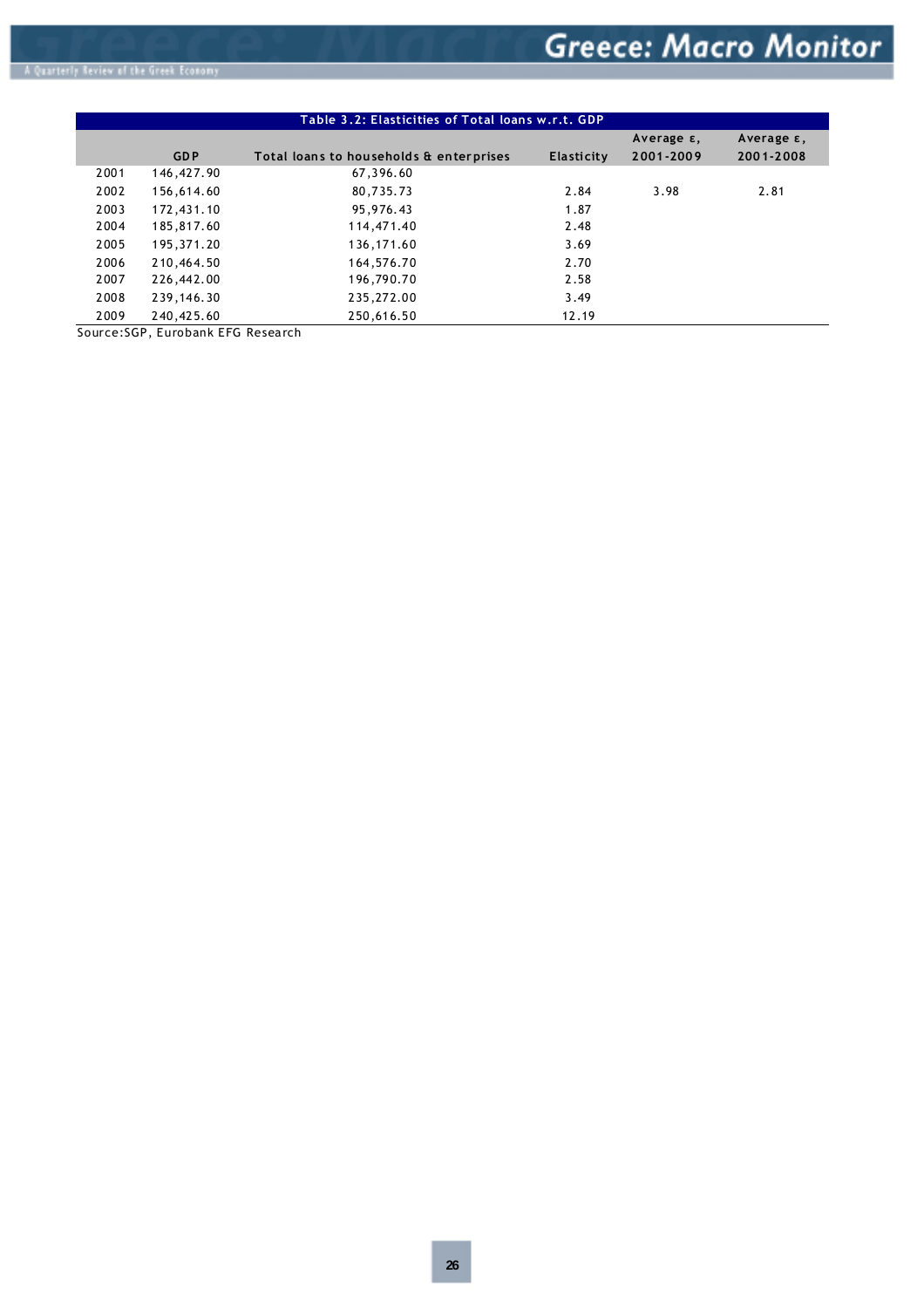#### <span id="page-25-0"></span>**Part 4:**

1

## **A Dynamic Panel framework for explaining euro area sovereign bond spreads during the recent financial crisis**

 *(Exert from our latest Economy & Markets monthly report ''What explains the recent widening in EUR sovereign bond yield spreads?'', March 20, 2010)* 

#### **By Platon Monokroussos**<sup>(16)</sup>

#### **Outline and Summary of Empirical Results**

Generally speaking, the disaggregation of sovereign credit spreads into constituent parts is a rather challenging exercise. Yet, recent empirical studies have documented at least there distinct determinants; namely, *credit risk, liquidity risk and international risk aversion.* In this chapter we summarize the main findings of an empirical study we conducted recently for explaining the evolution and determinants of sovereign credit spreads in the euro area *(please see our latest Economy & Markets monthly report - March 20, 2010)*. Our study utilizes a *Dynamic Panel Model* for 10-year euro area government bond yield spreads vs. Germany. The countries examined include Greece, Portugal, Spain, Belgium, Netherlands, Austria, Italy, Ireland, France, Finland and Germany. We exclude from our study the rest of EU-16 countries as they do not currently have liquid 10-year government bond markets. Our data consist of *(average)* monthly observations spanning the period from July 2007 *(eruption of sub-prime crisis in the US)* to January 2010. The main results of our model remain broadly robust to alternative model specification, different data frequencies (eg., weekly) and alternative time spans (eg., September 2008-January 2010). Moreover our coefficient estimates are broadly highly significant and the fit of the model impressively high (over 0.70) under alternative model specifications.

Our empirical results provide new evidence supporting the following two propositions:

- **a)** In the period following the outbreak of the subprime crisis in US (July 2007), country-specific credit risk, global risk aversion and, to a lesser extent, relative market liquidity conditions become important drivers of sovereign bond spreads in the euro area $^{17}$  $^{17}$  $^{17}$ .
- **b)** Sizable bank rescue packages announced by a number of governments in the euro area in the months following the Lehman debacle resulted in a certain transfer of risk from the private to the public sector. This had a significant incremental widening impact on EUR sovereign bond yield spreads.

Specifically for Greece, our results indicate that some 57% of the average monthly change in the Greek/Bund 10-year bond yield spread over the period November 2009-Janury 2010 can be attributed to the perceived rise in the country's credit risk relative to Germany, with the rest of it being due to global risk aversion and relative liquidity conditions *vis-à-vis* the German government bond market<sup>[18](#page-25-3)</sup>.

Ignoring potential non-linearities in relation between (relative) fiscal positions and corresponding sovereign bond yield spreads, we find that the cumulative widening in the 10-year Greek bond spread relative to Germany over the period November 2009-January 2010 (around 150bps) can be decomposed as follows:

> **iii.** 63bps of that can be attributed to the expected deterioration in Greece's general government budget deficit (in ppts-of-GDP terms) relative to Germany this year and the next

<sup>&</sup>lt;sup>16</sup> Platon Monokroussos, Ph.D. is Head of Financial Markets Research, Eurobank EFG. **[PMonokrousos@eurobank.gr](mailto:PMonokrousos@eurobank.gr)** 

<span id="page-25-2"></span><span id="page-25-1"></span><sup>&</sup>lt;sup>17</sup> Note that a number of recent empirical studies have documented that in the period following the formation of the Eurozone and before the subprime crisis, sovereign bond yield spreads in the euro area have generally been moving in a broadly random fashions with corresponding yields exhibiting strong positive correlation.<br><sup>18</sup> Here, these percentages should be viewed as maximum contributions.

<span id="page-25-3"></span>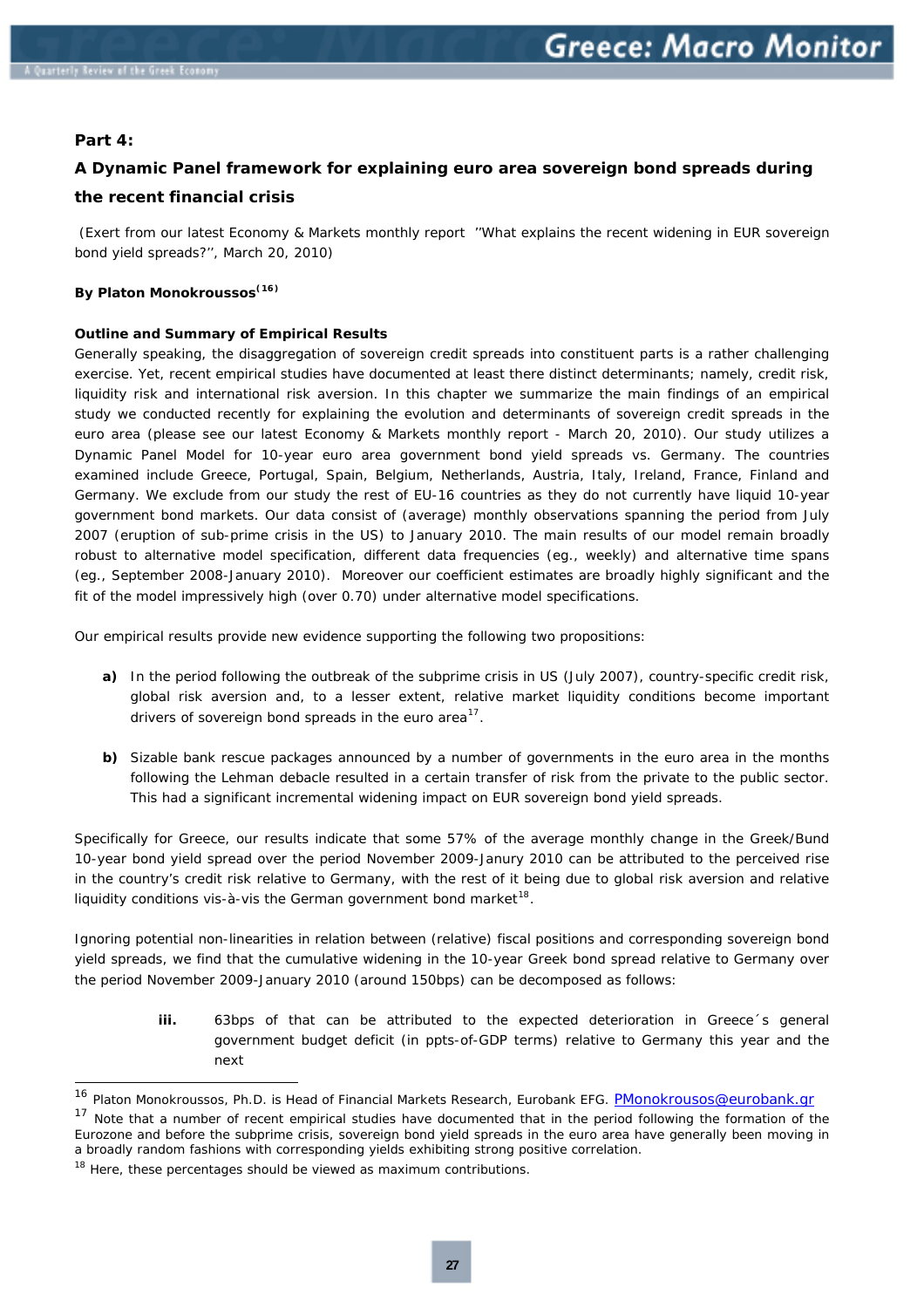- **iv.** 24bps of the total spread widening can be attributed to the expected rise in Greece's public debt-to-GDP ratio relative to the Germany this year and the next
- **v.** 63bps can the total spread widening in the period under examination can be attributed to global risk aversion

The above calculations also imply that for every 1ppts-of-GDP expected rise in the Greek fiscal deficit and debt ratio (relative to Germany) in the period November 2009-January 2010, the 10 year GGB/Bund spread increased (on average) by ca 8bps and 1.7bps, respectively. From a policy perspective, the above results allow no room for complacency or slippage with respect to the implementation of the fiscal measures announced thus far, as they suggest that the de-escalation of Greek sovereign bond spreads will likely prove a slow and painful process.

We conclude our empirical study by presenting a *fundamentals-based* valuation framework for spreads. Greece and Portugal are presently estimated to be the cheapest credits in the EUR sovereign bond market space. Specifically, we estimate their benchmark 10-year government bond yield spreads to Germany to have ''fair'' values of ca 230bps and 65bps, respectively. However, these results should be interpreted with caution, as they do not necessarily represent our genuine forecasts of where the sovereign spreads are heading to in the near future. They are merely theoretical ''fair values'' for the respective spreads and thus, they could be seen as medium-term equilibrium convergence levels for spreads, once conditions in the EUR-periphery markets stabilize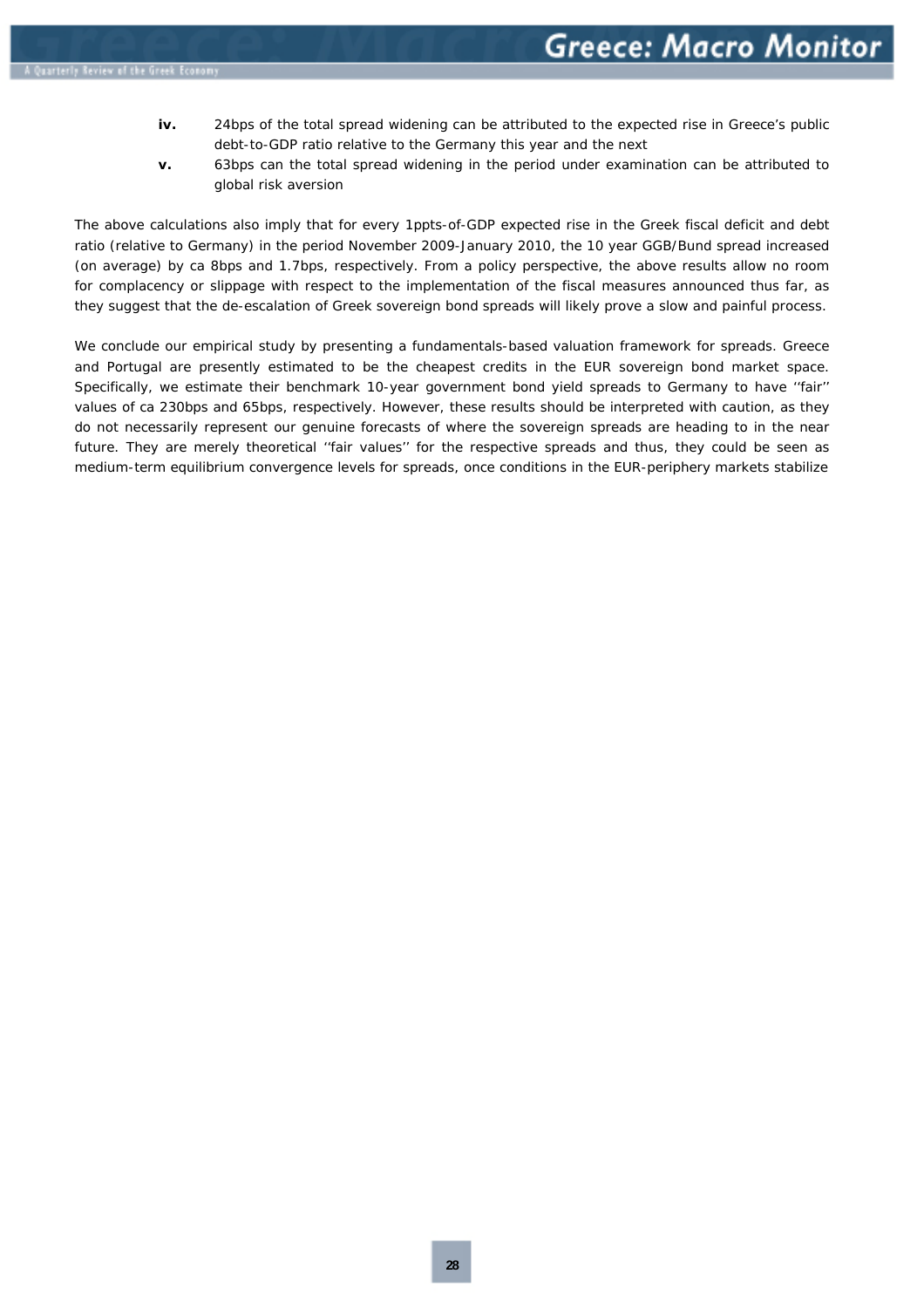#### <span id="page-27-0"></span>**Part 5:**

#### **Public Investment and EU Structural Funding: Getting Back on Track**

#### **By Theodosios Sampaniotis**<sup>(19)</sup>

#### **Key points**

-

- The 2010 Public Investments Budget (PIB) is the largest since 2000 and funds allocated to public investments are expected to keep increasing in the 2010-2013 period.
- The smooth execution of the PIB relies heavily on the absorption pace of EU structural funds from the National Strategic Reform Programme (NSRF) 2007-2013. A number of measures and changes in the administration system were announced aiming to improve its effectiveness and facilitating the proper and timely execution of the NSRF.
- An ambitious goal was set to reach a 15% absorption rate of EU funds by the end of 2010.
- The CSF III closed with no loss of funds, thanks to an extension of its implementation period granted by the EU.

#### **5.1 Public Investments Budget 2010**

The Public Investments Budget (PIB) for 2010 is the largest one in absolute terms since 2000, exceeding even the pre-2004 Olympic Games PIBs (Table 1). It is also the largest as a percentage of GDP since 2004. PIB expenditure is projected to reach €9.8bn in 2010 (from €9.5bn in 2009 – an increase of 3.2% YoY). Initially, the PIB presented in the 2010 budget (and the SGP) was €10.3bn, but it was eventually slashed by €500mn as part of an auxiliary package of fiscal measures introduced by the government on March  $3<sup>rd</sup>$ . Though not entirely clarified, we estimate that the reduction concerns the purely nationally-funded part of the PIB. We estimate the latter to reach €2.85bn this year, compared to €2.8bn in 2009. As such, we expect the EU co-financed part of the PIB to remain in a rising trajectory since 2002, reaching €6.95bn in 2010 vs. €6.7bn last year.

|      | Table 5.1: Public Investments Budget |       |               |
|------|--------------------------------------|-------|---------------|
|      | $\epsilon$ mill.                     | % GDP | % growth rate |
|      |                                      |       |               |
| 2000 | 7,421                                | 5.4   |               |
| 2001 | 7,842                                | 5.4   | 5.7           |
| 2002 | 7,014                                | 4.5   | $-10.6$       |
| 2003 | 8,435                                | 4.9   | 20.2          |
| 2004 | 9,522                                | 5.1   | 12.8          |
| 2005 | 7,524                                | 3.9   | $-21.0$       |
| 2006 | 8,184                                | 3.9   | 8.8           |
| 2007 | 8,809                                | 3.9   | 7.6           |
| 2008 | 9,624                                | 4.0   | 9.2           |
| 2009 | 9,500                                | 4.0   | $-1.3$        |
| 2010 | 9,800                                | 4.1   | 3.2           |
| 2011 | 11,120                               | 4.4   | 13.5          |
| 2012 | 11,805                               | 4.5   | 6.2           |
| 2013 | 13,693                               | 5.1   | 16.0          |

*Note:* 2000 – 2008 are historical data, 2009 - 2010 data are from the 2010 Budget and data for 2011-2013 are based on GDP and PIB projections in the Greek Stability and Growth Pact. The latest revisions of the Greek GDP data and the auxiliary package of fiscal measures were taken into account.

<span id="page-27-1"></span><sup>&</sup>lt;sup>19</sup> Theodosios Sampaniotis, is Senior Economic Analyst, Eurobank EFG. **[TSabaniotis@eurobank.gr](mailto:TSabaniotis@eurobank.gr)**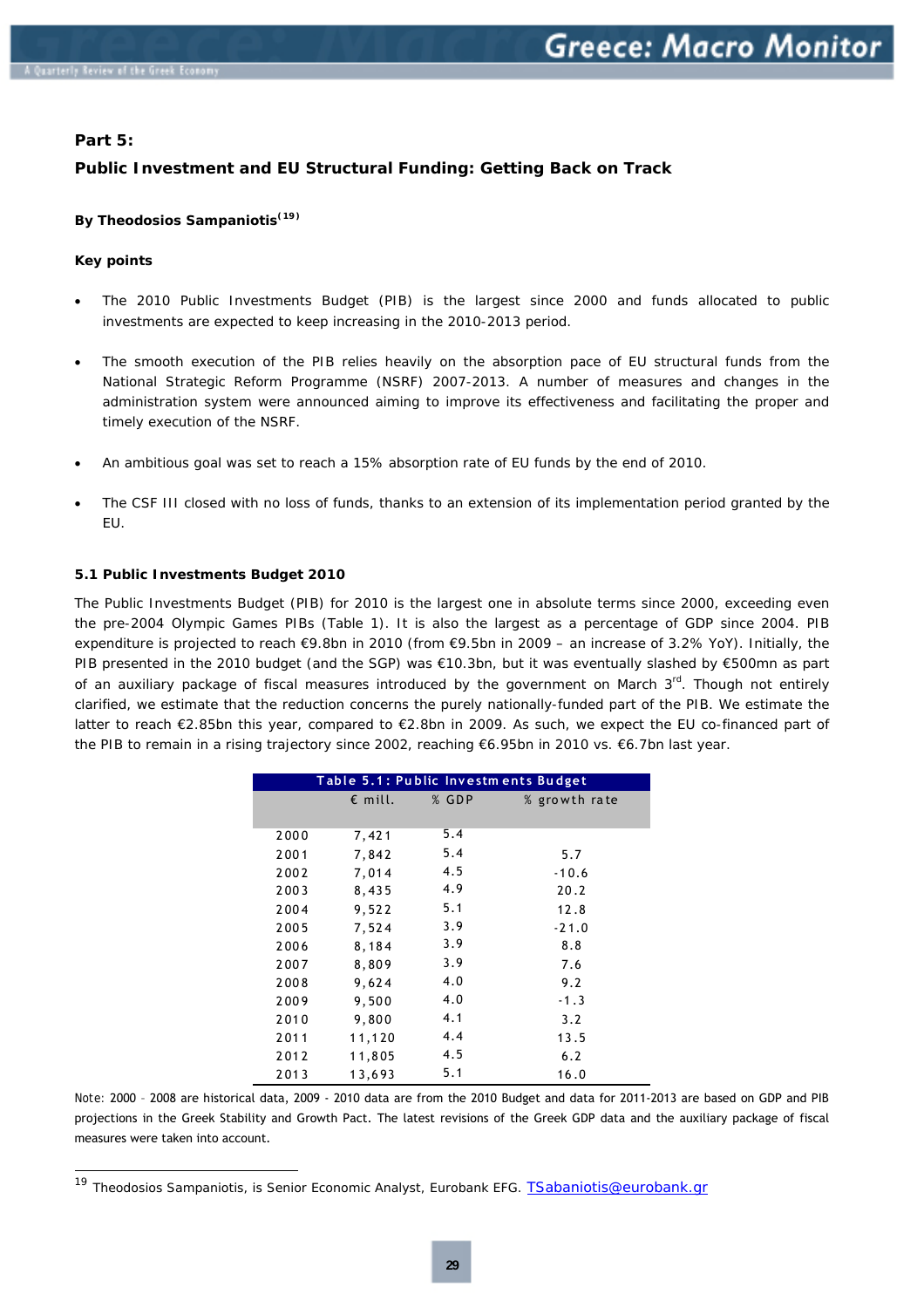<span id="page-28-0"></span>According to the new Stability and Growth Programme (SGP), the PIB will keep increasing throughout the 2010- 2013 period, exhibiting much higher growth rates than nominal GDP. This development reflects the need to stimulate the economy through public investment, taking advantage of EU funds. Public investment historically accounts for around 15% of total gross capital formation and in the present domestic recessionary environment it can act as a powerful catalyst for providing liquidity to businesses involved in development projects and spurring private investments.

The increasing trend in PIB funds (even after recent cuts) is a positive development. Please note that EU cofinanced projects are initially financed by national funds and only after their completion are EU funds released. PIB expenses are systematically overestimated in the budget<sup>[20](#page-28-1)</sup> as they are relatively ease to reduce when the need arise. This time PIB expenses are increasing as the fiscal adjustment effort focuses elsewhere, in an obvious attempt to achieve longer lasting results.

As already mentioned, 71% of the PIB corresponds to EU co-financed projects, which fall under the National Strategic Reference Program 2007-2013 ( $4<sup>th</sup>$  CSF). EU structural funds form the bulk of available investment funds; especially today that external financing is difficult and expensive to secure.

#### **5.2 NSRF 2007-2013**

1

The proper execution of the NSRF<sup>[21](#page-28-2)</sup> is of critical importance both for the smooth implementation of the budget and for boosting private investments. NSRF has entered the  $4<sup>th</sup>$  year of its programming period, but as far as implementation is concerned, not much has been done so far.

Under the previous government, the required legislation was introduced for setting up the needed publicadministration structures, but little was done in terms of NSFR implementation. The system was criticized for adding complexity and more bureaucracy to an already problematic system. Until the October 2009 national elections many of the planned structures and organizations were not operational.

A down payment of €400mn was made by the EU Commission on approval of the NSRF's operational programs. Also, following negotiations with the EU Commission a list of projects was approved in 2008 to act as a bridge between the  $3^{rd}$  CSF and the NSRF. These projects, worth approximately  $\epsilon$ 7bn, will be financed by both programs. According to the Ministry of Economy (February 2010 press conference) only 5% of available EU funds under the NSRF have been cashed out – with 2% of this corresponding to down payments. An ambitious target was set to reach 15% by the end of 2010.

A number of measures and adjustments to the administrative system were announced to help achieve this goal:

- $\triangleright$  By March 10 2010, all sectoral and regional programs must submit to the Ministry new more specific operational plans for approval, including timetables and detailed projects. Funds will be approved according to these new programs.
- $\triangleright$  Implementation will be monitored and evaluated every two months.
- $\triangleright$  Reallocation of funds can be made at any time between operational programs and even between subprograms. Note that under the  $3<sup>rd</sup>$  CSF, reallocation of funds was a time-consuming and complex process.
- $\triangleright$  A number of procedures and organizations are cancelled.
- $▶$  Regional projects, with a budget up to  $€$  50mn., no longer require an approval by central Ministries (the limit was raised from € 5mn.).
- $\triangleright$  EU co-financed projects have now an absolute priority over nationally-funded projects.

<span id="page-28-1"></span>See Eurobank EFG Research, Economy & Markets, December 2006, "The sizable historical deviations from the Greek Central Government's Budget" for further analysis.<br><sup>21</sup> Available EU funds under 13 operational programs (regional and sectoral) are €20.4bn, which together with €11.5bn

<span id="page-28-2"></span>of national funds and €7.5bn of private funds amount to a total €39.4bn of available funds.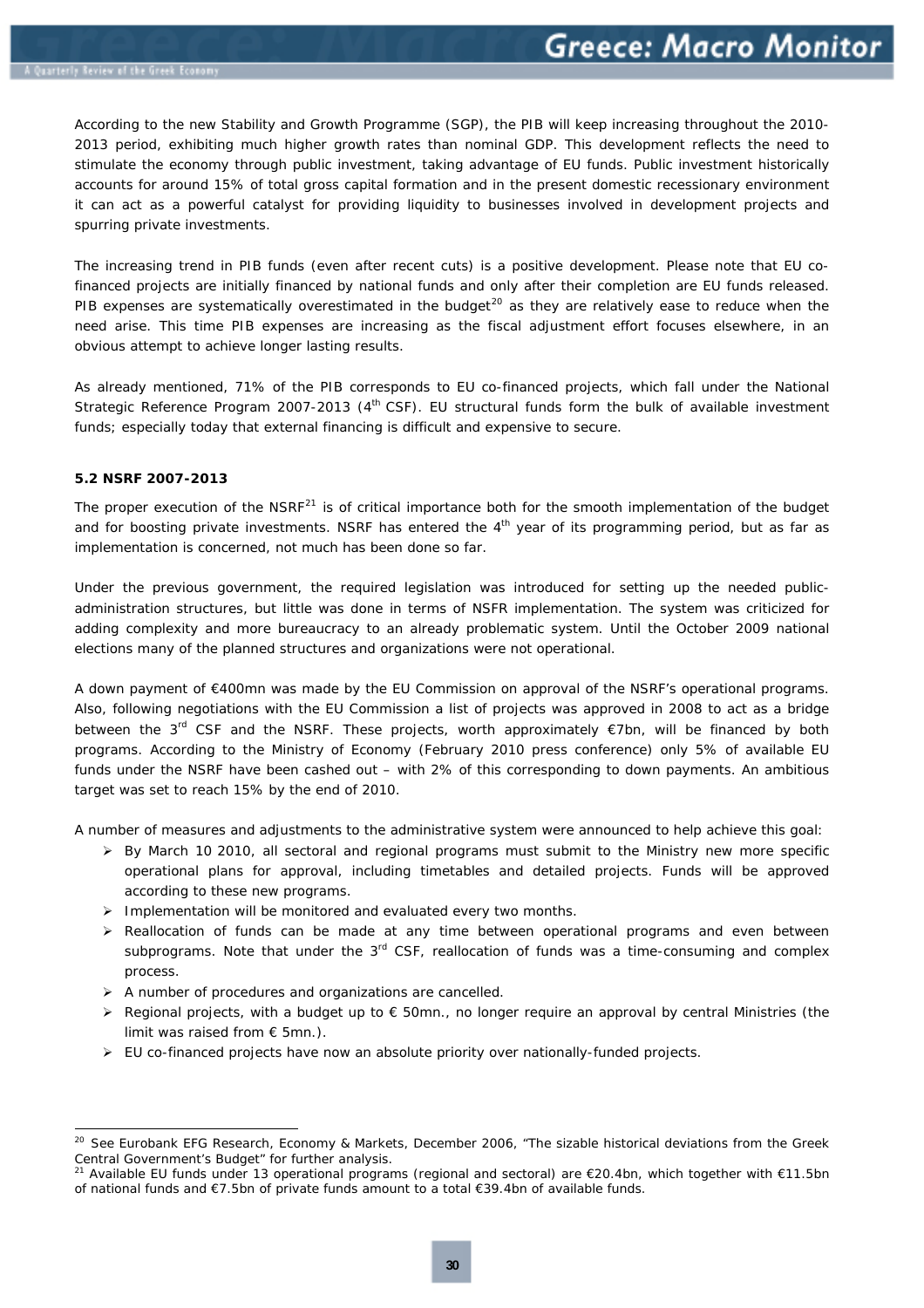<span id="page-29-0"></span>The law<sup>[22](#page-29-1)</sup> making the necessary adjustments will be brought to parliament in March. In another relevant development the Greek Ministry of Economy has asked for a €2bn loan from the European Investment Bank in order to facilitate the funding of the NSRF. This loan will provide the necessary funds to cover the national part of the funding. The terms were reported by the press as being favorable: a rate close to Euribor and a 25 to 30 years repayment period.

#### **5.3 CSF III 2000-2006**

The execution of the  $3<sup>rd</sup>$  CSF program in the period 2001-2008 proceeded at a slower pace than required to secure a smooth absorption of EU funds (2008 was supposed to be the final year of the program). A number of measures<sup>[23](#page-29-2)</sup> gave a largely-artificial boost to public expenditure, but even these proved insufficient. As we described in detail in our July 2008 Macro Monitor, the EU Commission came to the rescue granting a one-year extension for public spending in projects affected by the August 2007 wild fires $^{24}$  $^{24}$  $^{24}$ . Also in an effort to avoid loss of funds due to the cancellation of projects, managing authorities have signed contracts exceeding 100% of available public funds for many programs. Note that the signing of a legal contract precedes the execution of projects. The percentage of public funds that has been committed to particular projects through the signing of legal contracts reached 118% in October 2009. The financing of many of these projects will have to be secured through the NSRF. Until February, 1<sup>st</sup> 2010 94.7% of total EU funds had been cashed out, or  $\epsilon$ 21.5bn out of a total available amount of €22.7bn. According to the Ministry of Economy, public spending has reached 100% and there is going to be no loss of funds.

<span id="page-29-1"></span><sup>&</sup>lt;sup>22</sup> The current law concerning the administrative system of the NSRF is Law 3614/2007.

<span id="page-29-2"></span><sup>&</sup>lt;sup>23</sup> These efforts included restructurings of the program and transferring of already completed projects under the purely nationally funded part of the Public Investment Program (PIB) to the co-financed part. Finally the commission allowed higher levels of co-financing. That means that a higher percentage of projects expenses will be financed by EU funds than it was initially planned. For more details see previous issues.

<span id="page-29-3"></span><sup>&</sup>lt;sup>24</sup>Wild fires in the summer of 2007 devastated the four regions mentioned above, causing unprecedented loss of life and property. See March's and July's 2008 issues of Macro Monitor.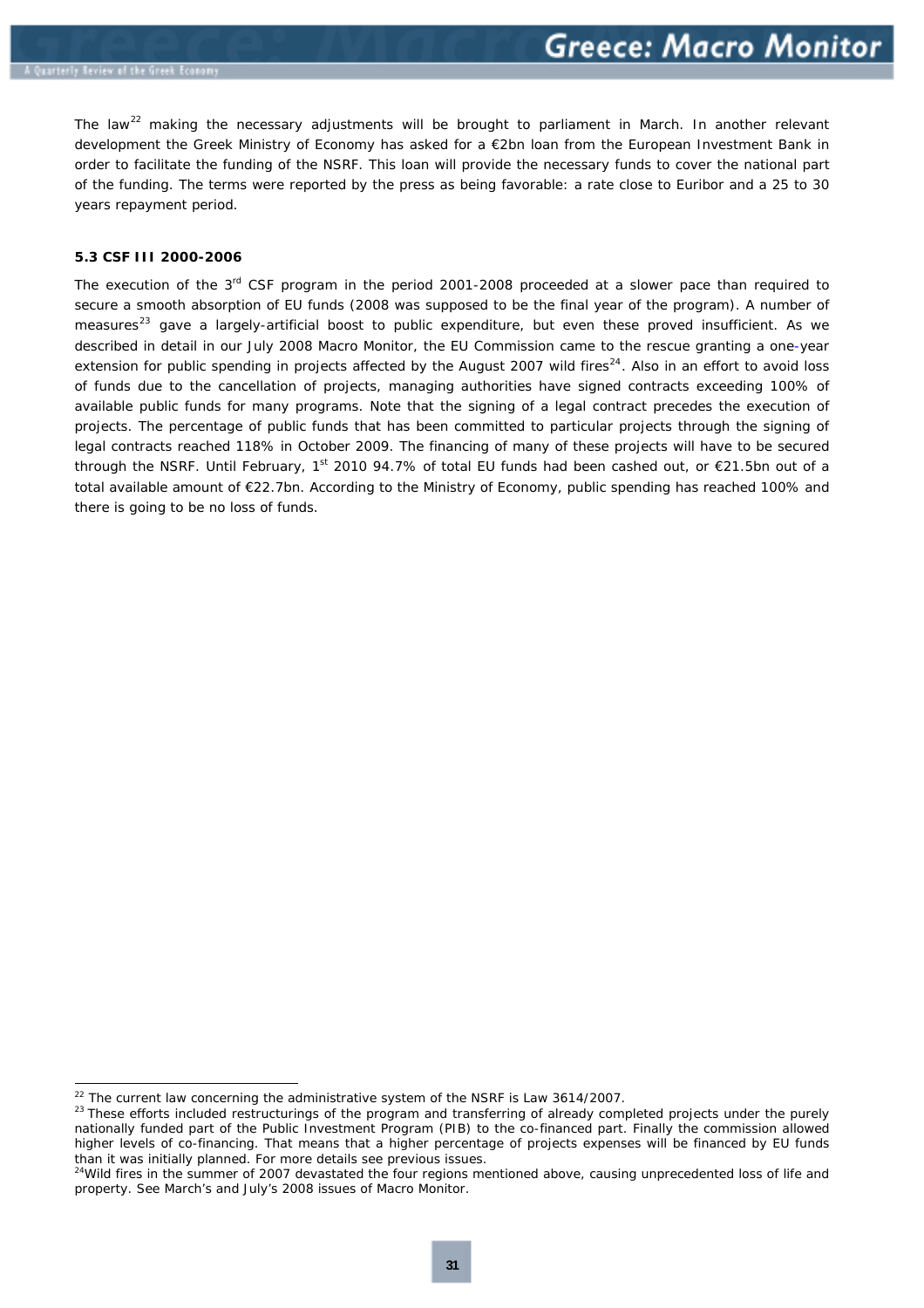#### <span id="page-30-0"></span>**Part 6:**

## **Greece's Sovereign Debt Crisis: Reforms Needed to Confront the Credibility, Fiscal and Competitiveness problems**

#### **By Theodoros Stamatiou[25](#page-30-1)**

#### **Key points**

ł

- The Government needs to convince financial markets that it has both the ability and determination to address the Credibility, Fiscal and Competitiveness problems.
- A range of measures aims to improve data reporting and reinstate the credibility of fiscal accounts.
- A series of new bills aims to facilitate a rapid and lasting improvement in its fiscal accounts.
- Reforms aiming to tackle the competitiveness problem the Greek economy is currently facing will take more time to implement. Nevertheless, the need for their introduction is imminent.

#### **6.1 Greece's Sovereign Default Crisis: Reforms Needed**

The Greek Government estimates that it has to borrow around  $\epsilon$  53bn from domestic and international markets this year in order to cover its rollover and deficit-financing needs (some €13bn has been raised so far via two syndicated issues of 5-year and 10-year coupon bonds). Raising such a large amount becomes even more difficult in view of the fiscal, credibility and competitiveness problems the country is presently facing. To accomplish this, the Government needs to convince financial markets that it has both the ability and determination to address these problems. In what follows, we briefly present the process made so far on these fronts.

#### **6.2 Confronting the Credibility Problem**

In the new Stability and Growth Programme (SGP), the Government has proposed a range of measures aiming to improve data reporting and reinstate the credibility of fiscal accounts. Three of these have been already implemented. The first measure involves a new legislation for rendering the statistical service independent. Basic purpose of this reform is to overcome problems caused by political interference in the processing and reporting of statistical data. The Greek Parliament voted for the independent Hellenic Statistical Authority legislation on March 3<sup>rd</sup>. The remaining measures include the monthly reporting requirement for all line ministries and the formation of inter-ministerial working groups that will monitor and enforce budget targets. In addition, three measures will be on the in the epicenter of the Government's credibility-improvement efforts in the period ahead. The first includes the introduction of a system of checks and balances that will ensure improved accuracy in the reporting of fiscal statistics. Its implementation requires a ministerial decision, which is expected by mid-March. The second measure includes the creation of a Budget Office under the auspices of the Greek Parliament, with the mandate to audit fiscal accounts on a monthly basis and examine and monitor the annual- and multiannual budgets. New legislation for the Budget Office is expected in the 3<sup>rd</sup> quarter of 2010. The fourth measure includes the introduction of fiscal rules for the effective medium-term execution of the budget. New legislation on fiscal rules is expected by mid 2010. The rules will be implemented in the 2011 budget.

<span id="page-30-1"></span><sup>&</sup>lt;sup>25</sup> Theodoros Stamatiou, Ph.D. is Research Economist, Eurobank EFG. **[TStamatiou@eurobank.gr](mailto:TStamatiou@eurobank.gr)**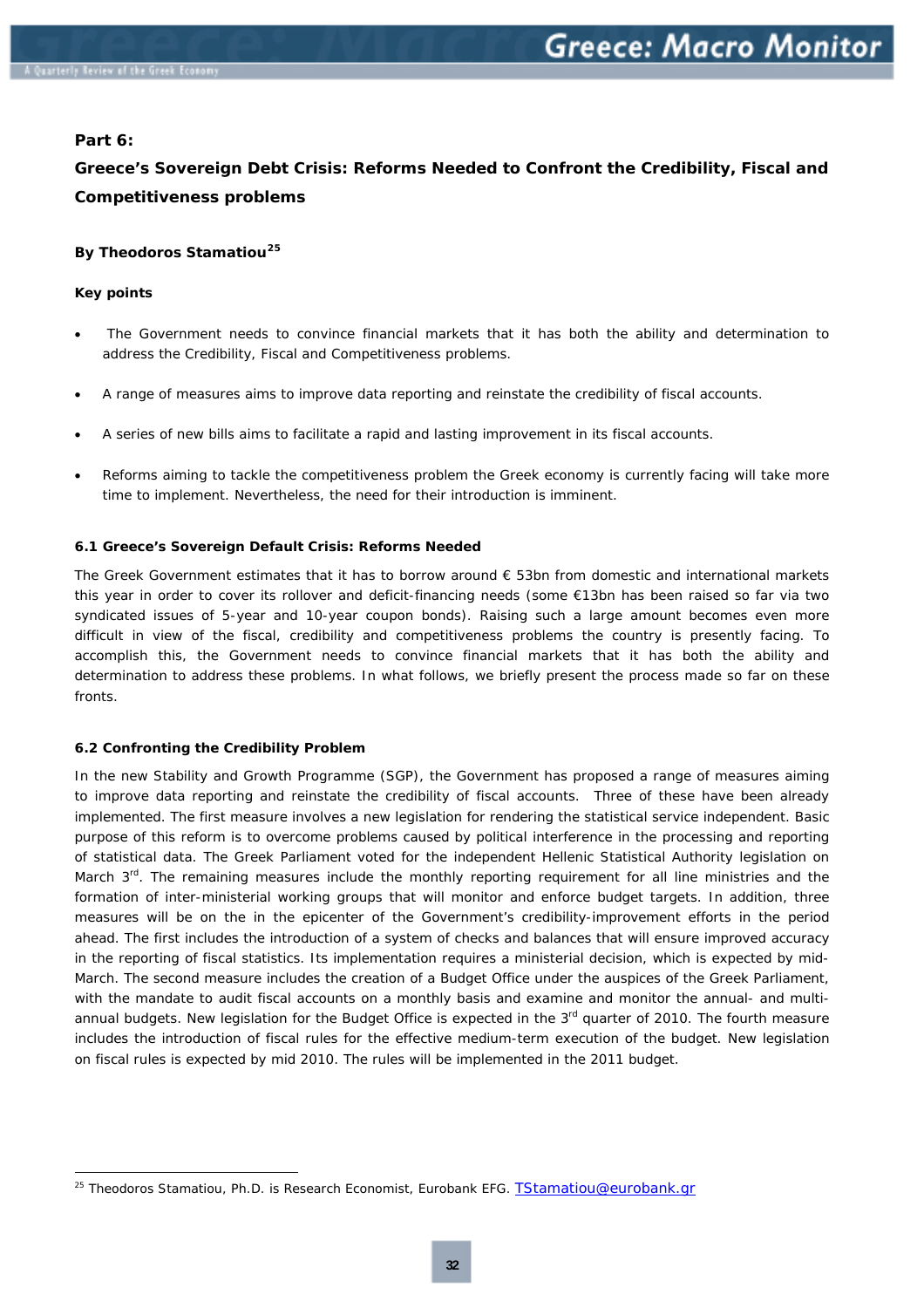#### <span id="page-31-0"></span>**6.3 Confronting the Fiscal Problem**

The Government has already proposed a series of new bills aiming to facilitate a rapid and lasting improvement in its fiscal accounts. The public sector wages bill is the first of these. It took its final form after the PM's announcement on March  $3^{rd}$ . It includes a 30% cut in the Christmas, Easter and holidays bonuses to publicsector employees (central and general government), a 12% reduction in civil-servant wage supplements and a 30% upper limit for overtime payment. Other measures include: **a)** Cuts in special budget transfers to local governments and various other entities in the broader public sector**. b)** Reduced subsidies to OTE and PPC pension funds. **c)** A horizontal freeze in state pensions. **d)** Abolition of special public-sector committees earning income. **e)** A 50% reduction in board compensations and the elimination of bonuses in the broader public sector. These measures constitute the key elements in the Government's effort to reduce wage expenditures.

In view of the seriousness of the current fiscal situation, a number of revenue-side measures have been also announced. These include increases in VAT rates (from 19% to 21%, from 9% to 10% and from 4.5% to 5%) as well as further hikes in indirect taxes on tobacco products, gasoline, electricity and luxury goods.. Additional tax measures include **a)** A 1% special levy on individuals that declared incomes in excess of €100k in FY 2009 **b)** A rise in the effective tax rate on personal incomes in excess of €100k from 40% to 45%. **c)** The tax rate on property worth over €5mn will be raised to 2.0% from 0.1%, currently. **d)** A rise of the effective tax rate applied to real estate owned by offshore companies to 15% from 3% and **e)** Taxation of church property and income. The Greek Parliament voted the above bill on March 5<sup>th</sup>.

The new tax bill includes a new progressive, uniform, tax scheme to be introduced by March 2010 (and be applied retroactively from 1.1.2010) that will include a reduction on the threshold of the top tax rate from €75,000 to €60,000. The new tax scale implies tax cuts to annual incomes below €40,000 and increases for incomes above this sum. The new system will encompass all sources of income including dividends and will also abolish of a wide range of tax exemptions. The new scheme will also tax income generated from offshore companies and there will be measures to fight tax evasion, including among others the ex-post checking on the provenance of various possessions and a ''tax-point system'' for firms. The Greek Parliament is expected to vote for the new tax bill by the start of March.

A new bill aiming to overhaul the pension system will also be introduced in the following months. The bill is expected to introduce by 2015 a 2-years increase in the effective average retirement age to 63 years of age, the abolishment of all incentives for early retirement and measures to encourage workers to stay in the job market longer. There will be a harmonization of the male and female retirement age according to the EU directives. In addition, the health care and pension systems will be separated, with the former being incorporated into the National Health System. Finally, the social-security fund reserves will be managed by an independent entity overseen by the Bank of Greece.

#### **6.4 Confronting the Competitiveness Problem**

-

Reforms aiming to tackle the competitiveness problem the Greek economy is currently facing will take more time to implement. Nevertheless, the need for their introduction is imminent. The Ministry of the Economy, Competitiveness and Shipping (MECS) will try to improve the investment environment in Greece by:

**a)** Introducing the necessary changes to the legislation concerning the management framework of the National Strategic Framework (NSRF – ESPA). Decentralization, simplification of procedures and efficiency will be the primary aims of that reform. The new law is expected to be voted in Parliament by the end of March. Note here that according to MECS there are currently discussions with the European Development Bank and the Council of Europe Development Bank on ways to facilitate the financing of the National contribution of the ESPA projects<sup>[26](#page-31-1)</sup>. This is important because the current fiscal environment and the additional cuts on the Public Investment Programme (announced by the PM on March  $3<sup>rd</sup>$ ) limit the adequate financing of ESPA projects by the government budget.

<span id="page-31-1"></span><sup>&</sup>lt;sup>26</sup> For more information refer to "Public Investment and EU Structural Funding: Getting Back on Track" in this volume.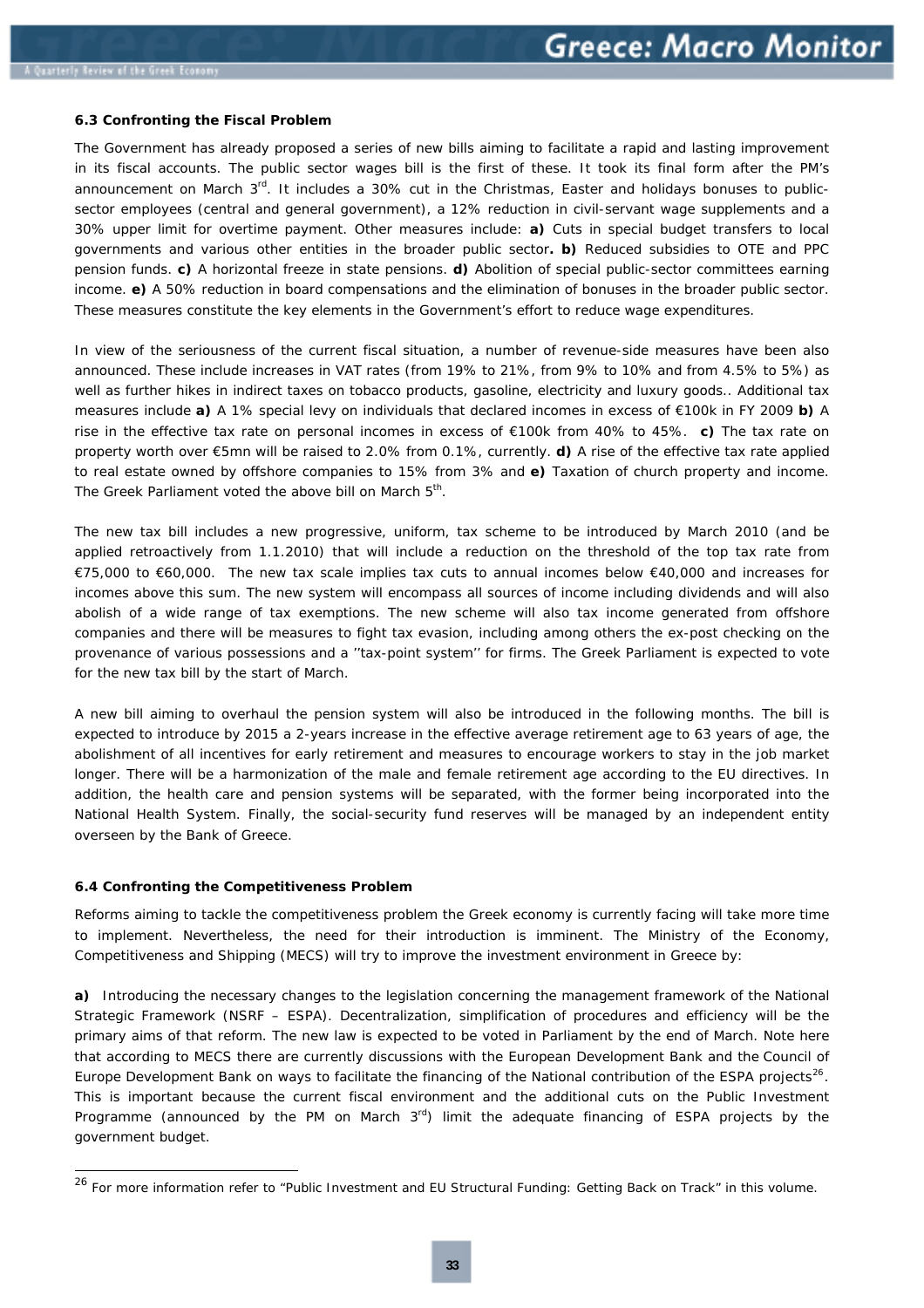1

<span id="page-32-0"></span>**b)** Two new bills on the simplification and the speeding up of the process needed to start-up, licensing and operate a new business. The first bill will aim to reduce the time needed to start-up a business from 35 days to 1 day. Note that Greece was ranked in the 109<sup>th</sup> place in World Bank's 2009 "Doing Business" ranking due to the absence of related reforms<sup>[27](#page-32-1)</sup>. The new law is expected in Parliament by the end of March. A second bill to improve the licensing and the operation of new firms is expected by the end of June. According to MECS, these two bills intend to improve the "Doing Business" rankings by 65 to 70 positions.

**c)** The speeding up of the process for approving funds under Greece's Public Investment Programme (target of €9.8bn approved by the end of 2010).

**d)** The creation of the Greek Development Fund which will aim to facilitate the financing of investments in "Green" Infrastructure and Energy and start-ups of ''innovative''' firms. The Greek Development Fund is expected to begin its operations by June 2010. Preliminary talks started between the MECS, the Bank of Greece and potential investors have already started (there was a related visit of the Minister of Economy, Competitiveness and Shipping in Abu Daby on Feb, 21).

**e)** The introduction of changes in the Greek investment law so as to speed-up the process of financing new investments. The new law is expected in the Parliament by the end of June.

#### **6.5 Greece's Sovereign Debt Crisis: The Critical Dates Ahead**

The introduction of the above reforms will take place under a very strict timetable posed by the EU Authorities. The key dates of this timetable are presented below.

| <b>Table 6.1: Critical Dates</b> |                         |                                                                                                                                                                                                                                                                    |  |
|----------------------------------|-------------------------|--------------------------------------------------------------------------------------------------------------------------------------------------------------------------------------------------------------------------------------------------------------------|--|
| Date                             | <b>Organization</b>     | <b>Decision</b>                                                                                                                                                                                                                                                    |  |
| March, 25 <sup>th</sup>          | European Council        | The Spring European Council will address the new<br>European strategy for jobs and growth. The Greek case is<br>expected to be at the center of the discussions<br>especially with regards to the form and modalities of an<br>EU financial aid package for Greece |  |
| April 1 <sup>st</sup>            | NSSG and Eurostat       | EDP Procedure (i.e. Eurostat notification for the<br>forecasted 2010 deficit and the 2006-2009 deficits.)                                                                                                                                                          |  |
| May 15 <sup>th</sup>             | <b>Greek Government</b> | Deadline for the announcement of all the necessary<br>measures for the deficit reduction<br>Report presenting all the necessary measures for the<br>deficit reduction.                                                                                             |  |

*Note:* Reports prepared by the Greek Government with respect to the implementation of the SGP after May 15th will be submitted on a quarterly basis according to the February  $16<sup>th</sup>$  ECOFIN Council announcement (i.e. the next report will be on June 2010).

<span id="page-32-1"></span><sup>&</sup>lt;sup>27</sup> Refer to Greece Macro Monitor (November 2009) for more information on Greece's World Bank "Doing Business" rankings.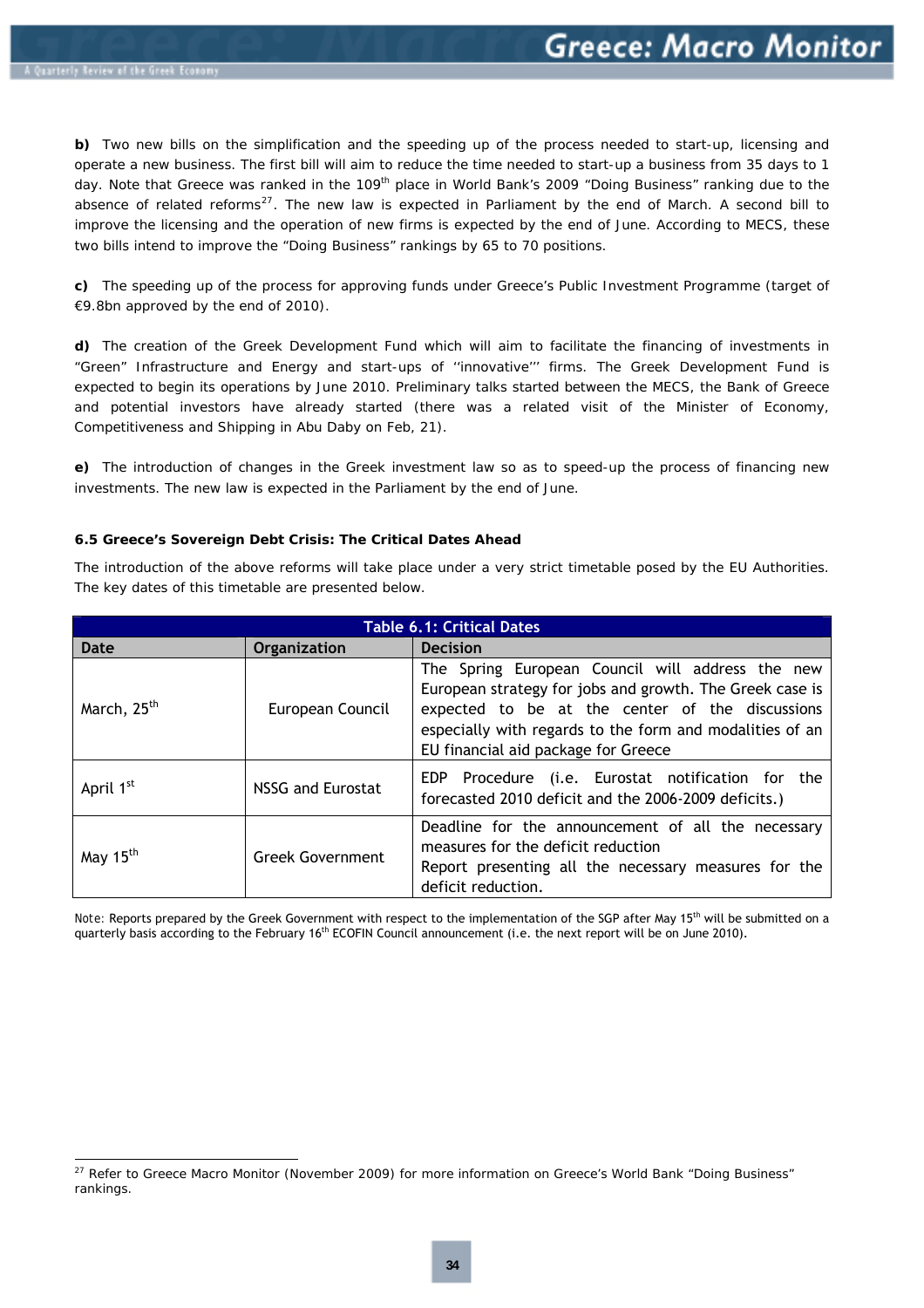| <b>Greece: Eurobank EFG Forecasts</b>   |                  |                  |                   |            |
|-----------------------------------------|------------------|------------------|-------------------|------------|
|                                         | 2007             | 2008             | 2009              | 2010f      |
| Real GDP (yoy%)                         | 4.5              | 2.0              | $-2.0$            | $-2.8$     |
| <b>Private Consumption</b>              | 3.3              | 2.3              | $-1.9$            | $-6.2$     |
| <b>Government Consumption</b>           | 8.4              | 0.6              | 10.0              | $-5.0$     |
| Gross Capital Formation (Fixed)         | 4.6              | $-7.4$           | $-19.5$           | $-4.5$     |
| Exports                                 | 5.8              | 4.0              | $-16.0$           | 2.5        |
| Imports                                 | 7.1              | $\overline{0.2}$ | $-24.7$           | $-10.5$    |
| Inflation (yoy%)                        |                  |                  |                   |            |
| HICP (annual average)                   | $\overline{3.0}$ | $\overline{4.2}$ | $\overline{1.3}$  | 2.7        |
| HICP (end of period)                    | 3.9              | 4.2              | 2.2               | 2.7        |
| Fiscal Accounts (%GDP) - EU Methodology |                  |                  |                   |            |
| <b>General Government Balance</b>       | $-3.7$           | $-7.7$           | $-12.7$           | $-8.7$     |
| <b>Gross Public Debt</b>                | 95.6             | 99.2             | 113.4             | 120.4      |
| Primary Balance                         | 0.4              | $-3.2$           | $-7.7$            | $-3.5$     |
| <b>Labor Statistics</b>                 |                  |                  |                   |            |
| Unemployment Rate (% of labor force)    | 8.3              | 7.7              | 9.5               | 10.5       |
| Wage Growth (total economy)             | 8.7              | 5.9              | 4.4               | $-1.9$     |
| <b>External Accounts</b>                |                  |                  |                   |            |
| Current Account (% GDP)                 | $-14.4$          | $-14.6$          | $-11.2$           | $-7.4$     |
| <b>Domestic Credit</b>                  | 2007             | 2008             | Q309              | Q4 09      |
| Total Credit (%GDP)                     | 108.9            | 117.5            | 122.7             | 124.1      |
| Credit to Enterprises (%GDP)            | 49.1             | 55.4             | 56.0              | 56.3       |
| Credit to Households (%GDP)             | 45.9             | 48.9             | 49.9              | 50.2       |
| Private Sector Credit (yoy)             | 95.0             | 104.3            | 105.9             | 106.5      |
| Credit to Deposits (Private sector) (%) | 108.7            | 109.5            | 105.7             | 106.3      |
|                                         |                  |                  |                   |            |
| <b>Financial Markets</b>                | Current          | 3M               | <b>6M</b>         | <b>12M</b> |
| <b>Policy Rate</b>                      | 1.00             | 1.00             | 1.00              | 1.25       |
| EUR/USD (Bloomberg survey)              | 1.35             | 1.37             | $\overline{1}.38$ | 1.32       |

Source: National Sources, Eurostat, Bloomberg, Eurobank Research